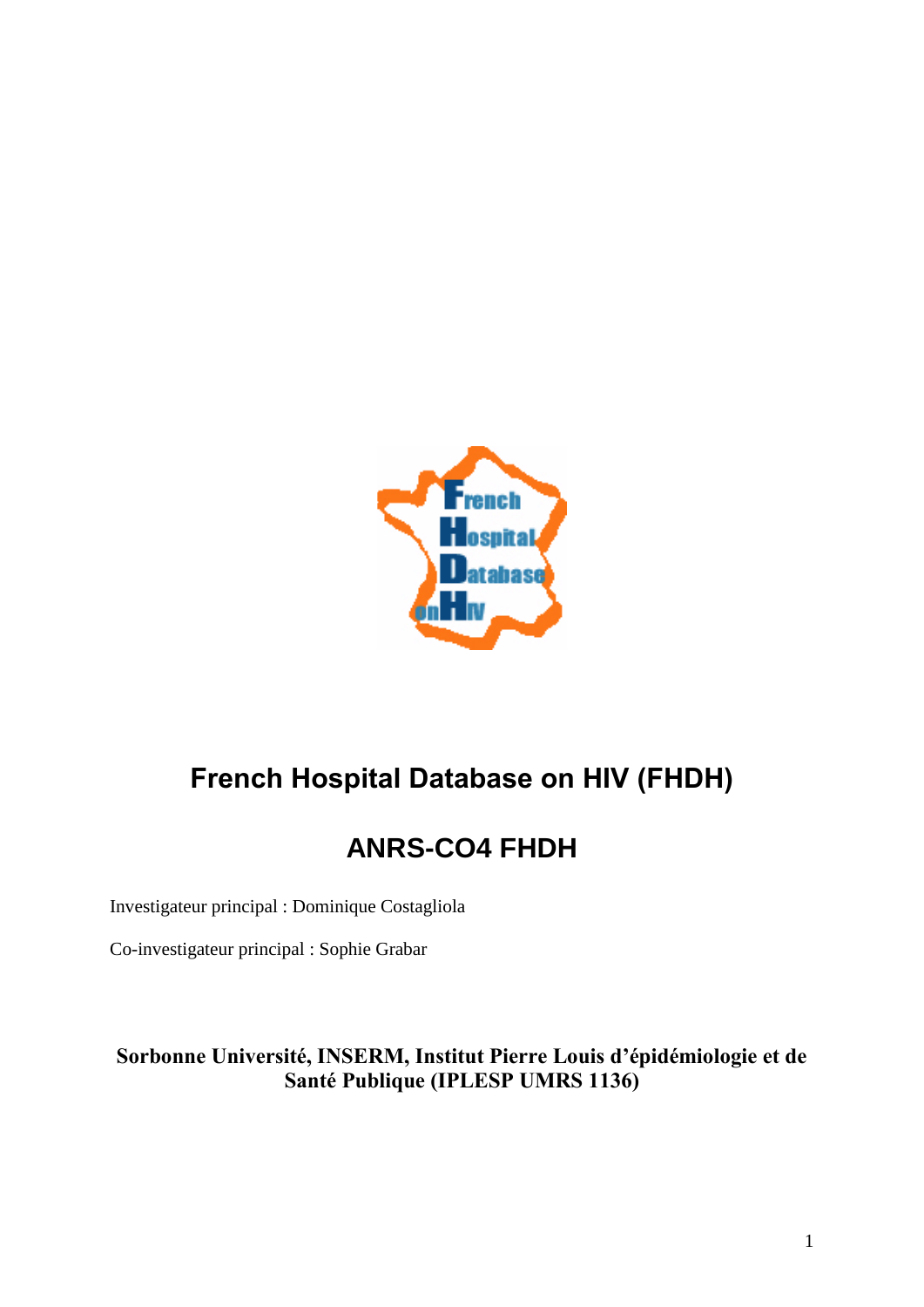## **References**

## **Before 1999**

- 1. Guiguet M, Mary M, Costagliola D, Armengaud M, Cartier F, Micoud M, Mouton Y, Sobesky G, Valleron AJ. Trends in zidovudine prescription since 1987 in AIDS-free HIV-positive French patients attending university hospitals. AIDS 1992;6(11):1405-6.
- 2. Costagliola D, Mary-Krause M. Can antiviral agents decrease the occurrence of Kaposi's sarcoma? Clinical Epidemiology Group from Centres d'Information et de Soins de l'Immunodeficience Humaine. Lancet 1995;346(8974):578.
- 3. Mikol J, Costagliola D, Polivka M, Thiebaut JB, Trotot P. [The epidemiology of cerebral lymphoma in AIDS]. J Neuroradiol 1995;22(3):204-6.
- 4. Salhi Y, Costagliola D. Long-term nonprogression in HIV infection. Clinical Epidemiology Group from the Centre d'Information et de Soins de l'Immunodeficience Humaine. J Acquir Immune Defic Syndr Hum Retrovirol 1997;16(5):409-11.
- 5. Le Moing V, Bissuel F, Costagliola D, Eid Z, Chapuis F, Molina JM, Salmon-Ceron D, Brasseur P, Leport C. Decreased prevalence of intestinal cryptosporidiosis in HIV-infected patients concomitant to the widespread use of protease inhibitors. AIDS 1998;12(11):1395-7.
- 6. Ray P, Antoine M, Mary-Krause M, Lebrette MG, Wislez M, Duvivier C, Meyohas MC, Girard PM, Mayaud C, Cadranel J. AIDS-related primary pulmonary lymphoma. Am J Respir Crit Care Med 1998;158(4):1221-9.
- 7. Roux P, Ha MC, Brucker G, Costagliola D. Pneumocystis and pneumocystosis in Europe at the end of the 20th century. FEMS Immunol Med Microbiol 1998;22(1-2):87-91.

## **1999**

- 8. Lievre L, Meyohas MC, Costagliola D. Impact of opportunistic diseases on survival in HIVinfected patients in France, 1992-1997. Clinical Epidemiology Group from Centres d'Information et de Soins de l'Immunodeficience Humaine. AIDS 1999;13(13):1789-90.
- 9. Mary-Krause M, Billaud E. Impact of Kaposi's sarcoma in occurrence of opportunistic central nervous system disease. Clinical Epidemiology Group. AIDS 1999;13(14):1985-7.
- 10. Phillips AN, Grabar S, Tassie JM, Costagliola D, Lundgren JD, Egger M. Use of observational databases to evaluate the effectiveness of antiretroviral therapy for HIV infection: comparison of cohort studies with randomized trials. EuroSIDA, the French Hospital Database on HIV and the Swiss HIV Cohort Study Groups. AIDS 1999;13(15):2075-82.
- 11. Tassie JM, Gasnault J, Bentata M, Deloumeaux J, Boue F, Billaud E, Costagliola D. Survival improvement of AIDS-related progressive multifocal leukoencephalopathy in the era of protease inhibitors. Clinical Epidemiology Group. French Hospital Database on HIV. AIDS 1999;13(14):1881-7.

- 12. Bernillon P, Lievre L, Pillonel J, Laporte A, Costagliola D. Record-linkage between two anonymous databases for a capture-recapture estimation of underreporting of AIDS cases: France 1990-1993. The Clinical Epidemiology Group from Centres d'Information et de Soins de l'Immunodeficience Humaine. Int J Epidemiol 2000;29(1):168-74.
- 13. Grabar S, Le Moing V, Goujard C, Leport C, Kazatchkine MD, Costagliola D, Weiss L. Clinical outcome of patients with HIV-1 infection according to immunologic and virologic response after 6 months of highly active antiretroviral therapy. Ann Intern Med 2000;133(6):401-10.
- 14. Grabar S, Pradier C, Le Corfec E, Lancar R, Allavena C, Bentata M, Berlureau P, Dupont C, Fabbro-Peray P, Poizot-Martin I, Costagliola D. Factors associated with clinical and virological failure in patients receiving a triple therapy including a protease inhibitor. AIDS 2000;14(2):141- 9.
- 15. Mary-Krause M, Rabaud C, Jouan M, Obadia M, de la Blanchardiere A, Raffi F, May T. [Mycobacterium avium complex disease in HIV seropositive patients: incidence and risk factors before and after the introduction of highly active antiretroviral treatments. Clinical Epidemiology Group of the Information and Care Center for Human Immunodeficiency]. Pathol Biol (Paris) 2000;48(5):495-504.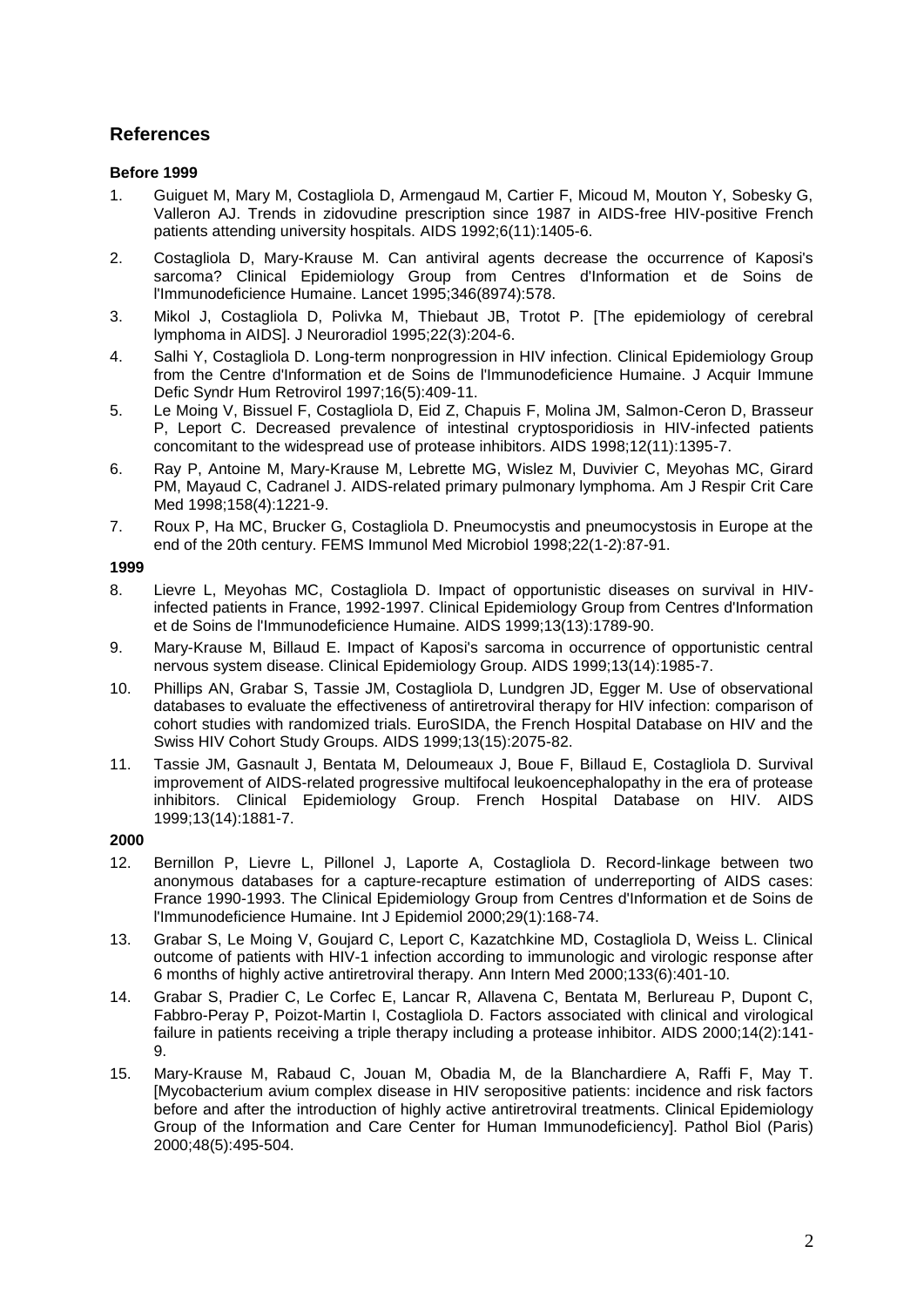- 16. Abgrall S, Matheron S, Le Moing V, Dupont C, Costagliola D. Pneumocystis carinii pneumonia recurrence in HIV patients on highly active antiretroviral therapy: secondary prophylaxis. J Acquir Immune Defic Syndr 2001;26(2):151-8.
- 17. Abgrall S, Rabaud C, Costagliola D. Incidence and risk factors for toxoplasmic encephalitis in human immunodeficiency virus-infected patients before and during the highly active antiretroviral therapy era. Clin Infect Dis 2001;33(10):1747-55.
- 18. Besson C, Goubar A, Gabarre J, Rozenbaum W, Pialoux G, Chatelet FP, Katlama C, Charlotte F, Dupont B, Brousse N, Huerre M, Mikol J, Camparo P, Mokhtari K, Tulliez M, Salmon-Ceron D, Boue F, Costagliola D, Raphael M. Changes in AIDS-related lymphoma since the era of highly active antiretroviral therapy. Blood 2001;98(8):2339-44.

#### **2002**

- 19. del Giudice P, Mary-Krause M, Pradier C, Grabar S, Dellamonica P, Marty P, Gastaut JA, Costagliola D, Rosenthal E. Impact of highly active antiretroviral therapy on the incidence of visceral leishmaniasis in a French cohort of patients infected with human immunodeficiency virus. J Infect Dis 2002;186(9):1366-70.
- 20. Egger M, May M, Chene G, Phillips AN, Ledergerber B, Dabis F, Costagliola D, D'Arminio Monforte A, de Wolf F, Reiss P, Lundgren JD, Justice AC, Staszewski S, Leport C, Hogg RS, Sabin CA, Gill MJ, Salzberger B, Sterne JA. Prognosis of HIV-1-infected patients starting highly active antiretroviral therapy: a collaborative analysis of prospective studies. Lancet 2002;360(9327):119-29.
- 21. Tassie JM, Grabar S, Lancar R, Deloumeaux J, Bentata M, Costagliola D. Time to AIDS from 1992 to 1999 in HIV-1-infected subjects with known date of infection. J Acquir Immune Defic Syndr 2002;30(1):81-7.

## **2003**

- 22. Abgrall S, Duval X, Joly V, Descamps D, Matheron S, Costagliola D. Clinical and immunologic outcome in patients with human immunodeficiency virus infection, according to virologic efficacy in the year after virus undetectability, during antiretroviral therapy. Clin Infect Dis 2003;37(11):1517-26.
- 23. Chene G, Sterne JA, May M, Costagliola D, Ledergerber B, Phillips AN, Dabis F, Lundgren J, D'Arminio Monforte A, de Wolf F, Hogg R, Reiss P, Justice A, Leport C, Staszewski S, Gill J, Fatkenheuer G, Egger ME. Prognostic importance of initial response in HIV-1 infected patients starting potent antiretroviral therapy: analysis of prospective studies. Lancet 2003;362(9385):679-86.
- 24. Herida M, Mary-Krause M, Kaphan R, Cadranel J, Poizot-Martin I, Rabaud C, Plaisance N, Tissot-Dupont H, Boue F, Lang JM, Costagliola D. Incidence of non-AIDS-defining cancers before and during the highly active antiretroviral therapy era in a cohort of human immunodeficiency virus-infected patients. J Clin Oncol 2003;21(18):3447-53.
- 25. Kousignian I, Abgrall S, Duval X, Descamps D, Matheron S, Costagliola D. Modeling the time course of CD4 T-lymphocyte counts according to the level of virologic rebound in HIV-1-infected patients on highly active antiretroviral therapy. J Acquir Immune Defic Syndr 2003;34(1):50-7.
- 26. Mary-Krause M, Cotte L, Simon A, Partisani M, Costagliola D. Increased risk of myocardial infarction with duration of protease inhibitor therapy in HIV-infected men. Aids 2003;17(17):2479-86.

- 27. Grabar S, Kousignian I, Sobel A, Lebras P, Gasnault J, Enel P, Jung C, Mahamat A, Lang JM, Costagliola D. Immunologic and clinical responses to HAART over 50 years of age. Results from the French Hospital Database on HIV. Aids 2004; 18(15):2029-2038.
- 28. Mary-Krause M, Herida M, Costagliola D, Lavole A, Cadranel J. In reply. J Clin Oncol 2004;22(7):1349-50.
- 29. May M, Royston P, Egger M, Justice AC, Sterne JAC and the ART Cohort Collaboration. Development and validation of a prognostic model for survival time data: application to prognosis of HIV positive patients treated with antiretroviral therapy. Statistics in Medicine 2004; 23: 2375-98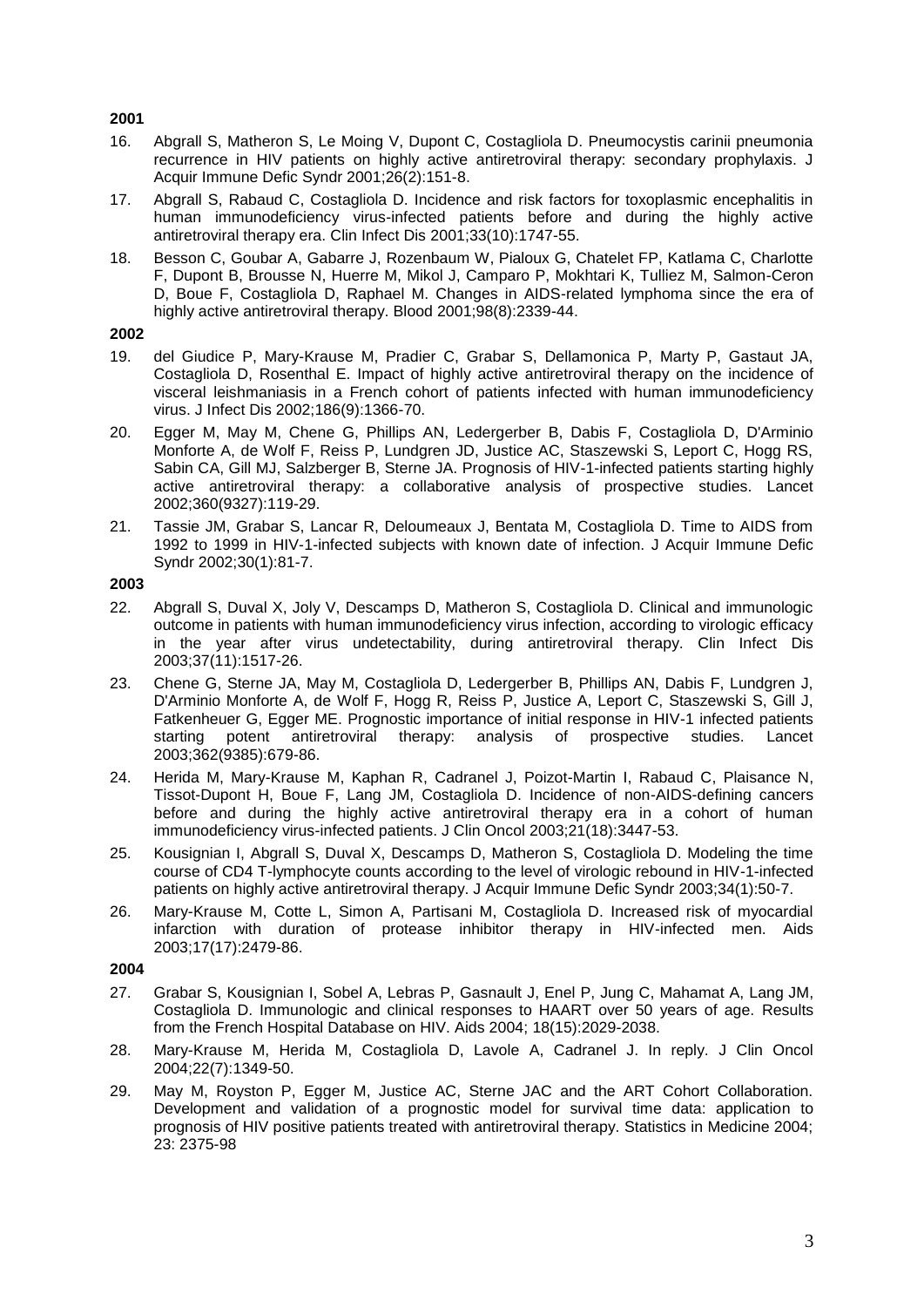30. Phillips A, Ledergerber B, Lundgren J, Hogg B, D'Arminio Monforte A, Castelli F, Walker S, Staszewski S, Dabis F, Gazzard B, Saag M, Petoumenos K, Johnson M, Scullard G, Gill J, James I, Fischer M, Mussini C, Klein M, Costagliola D for the Collaboration of HIV Cohorts. Nucleoside Analogue Use Before and During Highly Active Antiretroviral Therapy and Virus Load Rebound. J Infect Dis 2004;190(4):675-687.

#### **2005**

- 31. The ART Cohort collaboration (d'Arminio Monforte A, Sabin CA, Phillips A, Sterne J, May M, Justice A, Dabis F, Grabar S, Ledergerber B, Gill J, Reiss P, Egger M). The Changing incidence of AIDS events in patients receiving highly active antiretroviral therapy. Arch Intern Med 2005 ; 165(4):416-423
- 32. Costagliola D, Potard V, Duvivier C, Pradier C, Dupont C, Salmon D, Duval X for the French Hospital Database on HIV. Impact of newly available drugs on clinical progression in patients with virologic failure after exposure to three classes of antiretrovirals. Antivir Ther 2005; 10(4):563-573.
- 33. Girardi E, Sabin CA, d'Arminio Monforte A, Hogg B, Phillips AN, Gill JM, Dabis F, Reiss P, Kirk O, Bernasconi E, Grabar S, Justice A, Staszewski S, Fätkenheuer G, Sterne JAC. Incidence of tuberculosis among HIV-infected patients receiving highly active antiretroviral therapy in Europe and North America. Clin Infect Dis 2005; 41(12): 1772-1782.
- 34. Grabar S, Le Moing V, Goujard C, Egger M, Leport C, Kazatchkine M, Weiss L, Costagliola D. Response to HAART at 6 months and long-term disease progression in HIV-1 infection. J Acquir Immune Defic Syndr 2005; 39(3):284-292.
- 35. May M, Porter K, Sterne JAC, Royston P, Egger M, The Antiretroviral Therapy Cohort Collaboration and CASCADE (Concerted Action on SeroConversion to AIDS and Death in Europe). Prognostic model for HIV-1 disease progression in patients starting antiretroviral therapy was validated using independent data. Journal of Clinical Epidemiology 2005; 58: 1033- 1041
- 36. Sabin CA, Hogg B, Dabis F, Gill JM, Phillips AN, Reiss P, Fätkenheuer G, Grabar S, Lundgren J, Justice A, Ledergerber B, d'Arminio Monforte A, Staszewski S, Sterne JAC. Clinical AIDS events following initiation of HAART: do some patients experience a greater benefit from HAART than others ? AIDS 2005; 19(17): 1995-2000.

- 37. Abgrall S, Yeni PG, Bouchaud O, Costagliola D, and the Clinical Epidemiology Group from the French Hospital Database on HIV. Switch from a first virologically effective protease inhibitorcontaining regimen to a regimen containing efavirenz, nevirapine or abacavir. AIDS 2006; 20(16): 2099-2106.
- 38. Braitstein P, Brinkhof MWG, Dabis F, Schechter M, Boulle A, Miotti P, Wood R, Laurent C, Sprinz E, Seyler C, Bangsberg D, Balestre E, Sterne J, May M, Egger M; Antiretroviral Therapy in Lower Income Countries (ART-LINC) Collaboration and the ART Cohort Collaboration. Mortality of HIV-1-infected patients in the first year of antiretroviral therapy: comparison between low-income and high-income countries. Lancet 2006; 367: 817-824.
- 39. Fardet L, Mary-Krause M, Heard I, Partisani ML, Costagliola D for the French Hospital Database on HIV. Influence of gender and HIV transmission group on initial HAART prescription and treatment response. HIV Med 2006; 7(8): 520-529.
- 40. Fontaine C, Bonnard P, Mary-Krause M, Callard P, Pialoux G. Pulmonary pneumocystosis in a patient with greater than 500 CD4 cells/mul: a role for IL-2 therapy? AIDS 2006; 20(12): 1680- 1681.
- 41. Grabar S, Abraham B, Mahamat A, Del Giudice P, Rosenthal E, Costagliola D. Differential impact of combination antiretroviral therapy in preventing Kaposi's sarcoma with and without visceral involvement. J Clin Oncol 2006; 24(21): 3408-3414.
- 42. Grabar S, Weiss L, Costagliola D. HIV infection in older patients in the HAART era. J Antimicrob Chemoth 2006; 57(1): 4-7.
- 43. Hernán MA, Lanoy E, Costagliola D, Robins JM. Comparison of dynamic treatment regimes via inverse probability weighting. Basic Clin Pharmacol Toxicol 2006; 98(3): 237-242.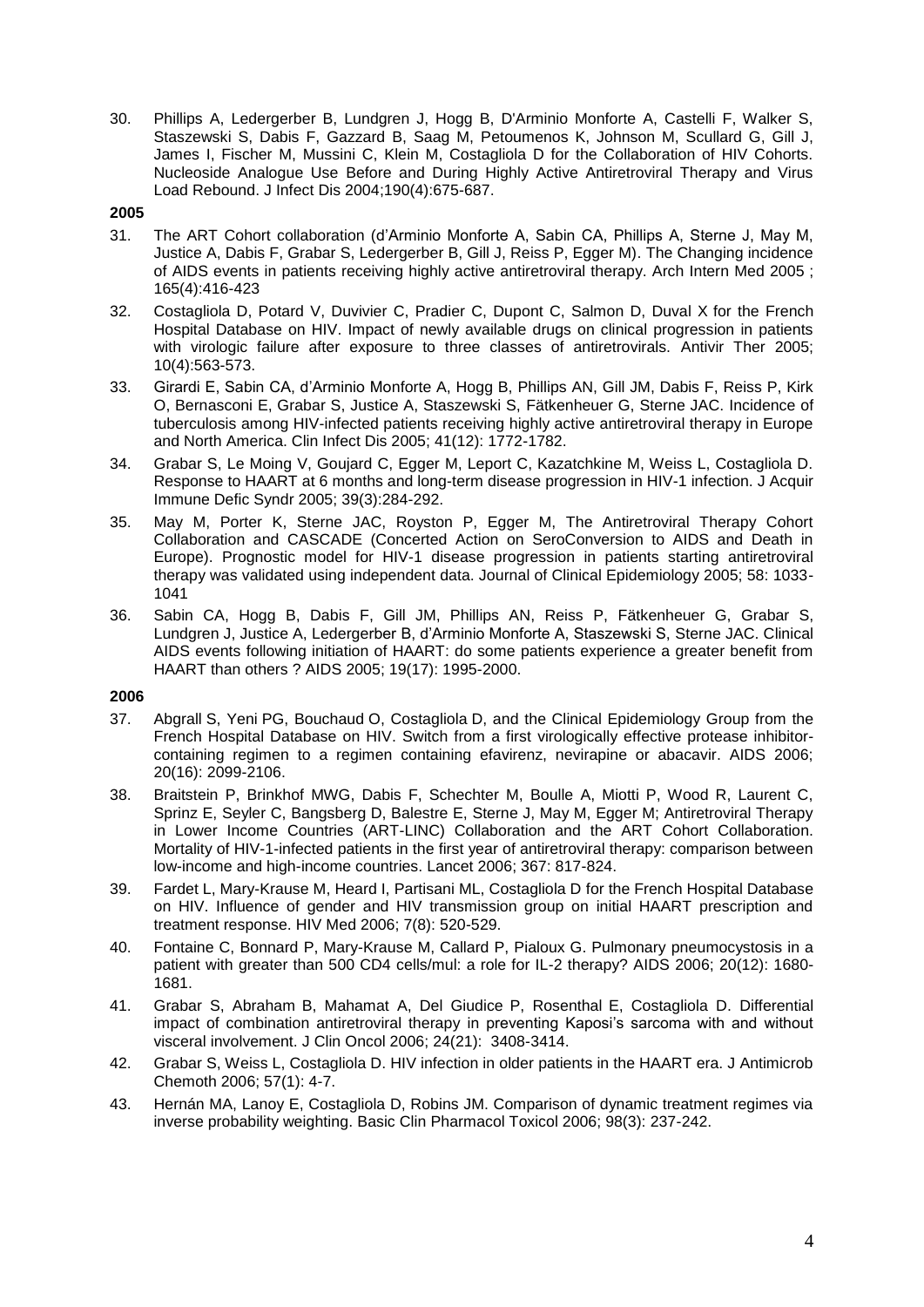- 44. Hogg R, May M, Phillips A, Costagliola D, Sterne J, Sabin C, De Wolf F, Ledergerber B, D'Arminio Monforte A, Justice A, Gill J, Fusco G, Staszewski S, Rockstroh J, Chêne G, Egger M. Rates of disease progression according to initial HAART regimen A collaborative analysis of 12 prospective cohort studies. J Infect Dis 2006; 194(5): 612-622.
- 45. Lanoy E, Mary-Krause M, Tattevin P, Dray-Spira R, Duvivier C, Fischer P, Obadia Y, Lert F, Costagliola D and the Clinical Epidemiology Group of the French Hospital Database on HIV infection. Predictors identified for losses to follow-up among HIV-seropositive patients. J Clin Epidemiol 2006; 59(8): 829-835.
- 46. Lewden C, Jougla E, Alioum A, Pavillon G, Lièvre L, Morlat P, Salmon D, May T, G Chêne G, Costagliola D and the Mortalité 2000 Study Group. Number of deaths among HIV-infected adults in France in 2000, three-source capture-recapture estimation. Epidemiol Infect 2006; 134(6): 1353-1359.
- 47. Lievre L, Deveau C, Gerbe J, Enel P, Tran L, De Castro N, Costagliola D, Meyer L, the Primo Study Group, and the Clinical Epidemiology Group of the French Hospital Database on HIV. Yearly number of patients diagnosed with primary HIV-1 infection in France estimated by a capture-recapture approach. AIDS 2006; 20(18): 2392-2395.
- 48. Mary-Krause M, Billaud E, Poizot-Martin I, Simon A, Dhiver C, Dupont C, Salmon D, Roudière L, Costagliola D. Risk factors for osteonecrosis in HIV-infected patients: impact of treatment with combination antiretroviral therapy (cART). AIDS 2006; 20(12):1627-1635.
- 49. May MT, Sterne JAC, Costagliola D, Sabin CA, Phillips AN, Justice AC, Dabis F, Gill J, Lundgren J, Hogg RS, de Wolf F, Fätkenheuer G, Staszewski S, d'Arminio Monforte A, Egger M. HIV treatment response and prognosis in Europe and North America in the first decade of highly active antiretroviral therapy: a collaborative analysis. Lancet 2006; 368: 451-458.

- 50. Abgrall S, Yeni PG, Bouchaud O, Costagliola D, and the Clinical Epidemiology Group of the French Hospital Database on HIV. Comparative biological and clinical outcomes after a switch from a virologically unsuccessful first PI-containing antiretroviral combination to a three-drug regimen containing efavirenz, nevirapine or abacavir. Clin Inf Dis 2007; 44(1): 120-127.
- 51. Brinkhof MWG, Egger M, Boulle A, May M, Hosseinipour M, Sprinz E, Braitstein P, Dabis F, Reiss P, Bangsberg D, Rickenbach M, Meda JM, Myer L, Mocroft A, Nash D, Keiser O, Pascoe M, Van der Borght, Schechter M and the ART-LINC Collaboration of the International epidemiological Databases to Evaluate AIDS (IeDEA) and the ART Cohort Collaboration. Tuberculosis following initiation of antiretroviral therapy in low-income and high-income countries. Clinical Infectious Diseases 2007; 45: 1518-21.
- 52. Guiguet M, Furco A, Tattevin P, Costagliola D, Molina JM, and the French Hospital Database on HIV Clinical Epidemiology Group. HIV-associated *Isospora belli* infection: incidence and risk factors in the French Hospital Database on HIV. HIV Med 2007; 8(2): 124-130.
- 53. Lanoy E, Mary-Krause M, Tattevin P, Perbost I, Poizot-Martin I, Dupont C, Costagliola D and ANRS CO04 French Hospital Database on HIV Clinical Epidemiological Group. Frequency, determinants and consequences of delayed access to care for HIV infection in France. Antivir Ther 2007; 12(1): 89-96.
- 54. May M, Sterne JAC, Sabin C, Costagliola D, Justice AC, Thiébaut R, Gill J, Phillips A, Reiss P, Hogg R, Ledergerber B, D'Arminio Monforte A, Schmeisser N, Staszewski S, Egger M. Prognosis of HIV-1 infected patients up to five years after initiation of HAART: collaborative analysis of prospective studies. AIDS 2007; 21(9): 1185-1197.
- 55. Potard V, Rey D, Mokhtari S, Frixon-Marin V, Pradier C, Rozenbaum W, Brun-Vezinet F, Costagliola D. First-line HAART regimens in 2001-2002 in the French Hospital Database on HIV: Combination prescribed and biological outcomes. Antivir Ther 2007; 12(3): 317-324.
- 56. Sterne JA, May MT, Sabin CA, Phillips AN, Costagliola D, Chene G, Justice AC, de Wolf F, Hogg RS, Battegay M, d'Arminio Monforte A, Fätkenheuer G, Staszewski S, Gill JM, Egger M for the Antiretroviral Therapy Cohort Collaboration. Importance of baseline prognostic factors with increasing time since initiation of highly active antiretroviral therapy: Collaborative analysis of cohorts of HIV-1 infected patients. J Acquir Immune Defic Syndr 2007 ; 46(5):607-615.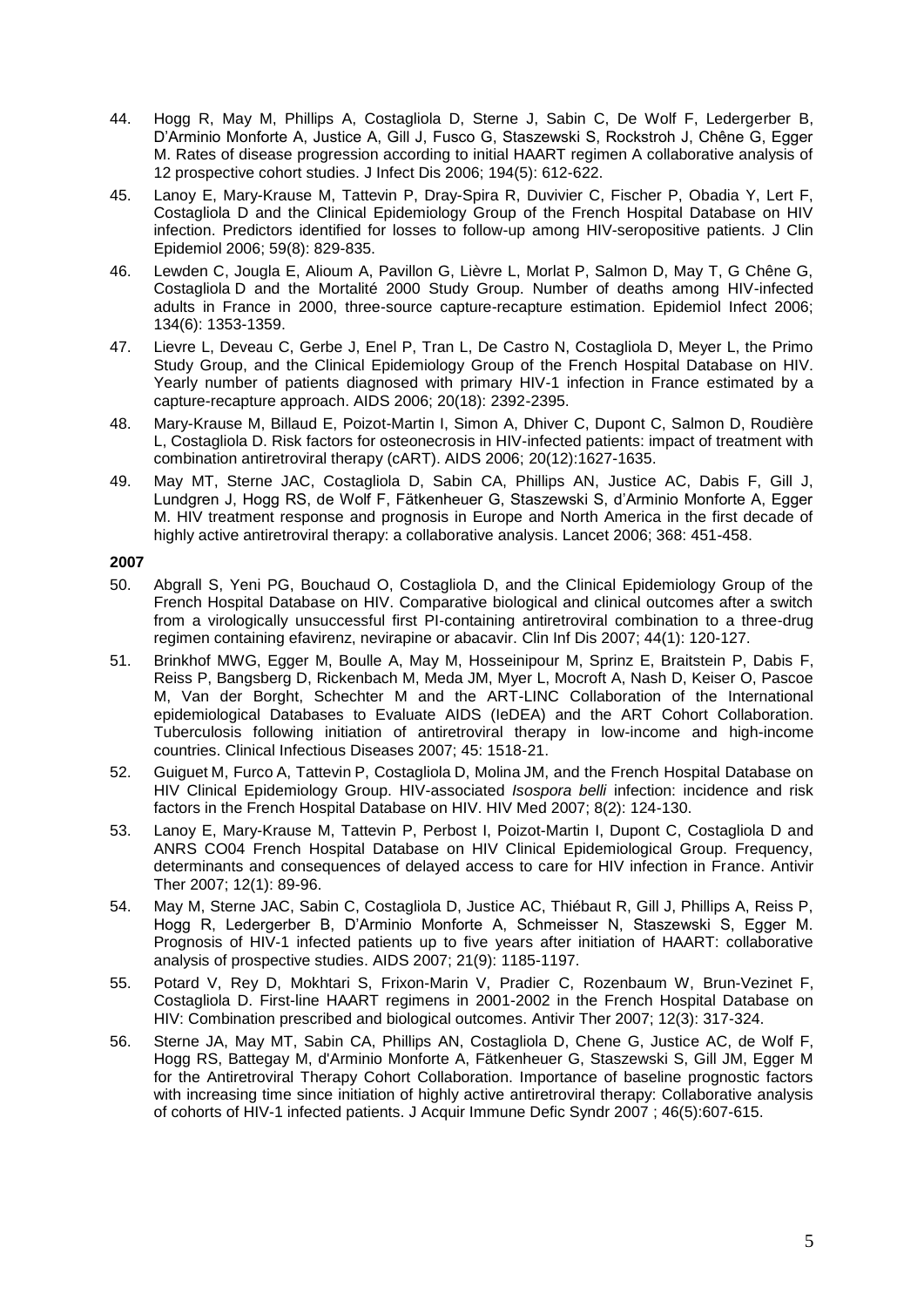- 57. Bhaskaran K, Hamouda O, Sannes M, Boufassa F, Johnson AM, Lambert PC, Porter K; CASCADE Collaboration. Changes in the risk of death after HIV seroconversion compared with mortality in the general population. JAMA. 2008; 300(1): 51-9.
- 58. Collaboration of Observational HIV Epidemiological Research Europe (COHERE) Study Group. Response to combination antiretroviral therapy: variation by age. AIDS. 2008; 22(12): 1463- 1473.
- 59. Grabar S, Lanoy E, Allavena C, Mary-Krause M, Bentata M, Fischer P, Mahamat A, Rabaud C, Costagliola D on behalf of the Clinical Epidemiology Group of the French Hospital Database on HIV. Causes of the first AIDS-defining illness and subsequent survival before and after the advent of combined antiretroviral therapy. HIV Med 2008; 9(4):246-256.
- 60. Guiguet M, Mary-Krause M, Ename B, Costagliola D, Grabar S. Influence of control selection in nested case-control studies: the example of exposure to antiretroviral treatment (ART) and the risk of myocardial infarction (MI) in the French Hospital Database on HIV (FHDH-ANRS CO4). Pharmacoepidemiol Drug Saf 2008 17(5): 468-474
- 61. Guiguet M, Porter K, Phillips A, Costagliola D, Babiker A, on behalf of the CASCADE Collaboration. Clinical progression rates by CD4 cell category before and after the initiation of combination antiretroviral therapy (cART). The open AIDS journal 2008; 2: 3-9.
- 62. Harris RJ, Sterne JAC, Abgrall S, Dabis F, Reiss P, Saag M, Phillips AN, Chêne G, M Gill JM, Justice AC, Rockstroh J, Sabin CA, Mocroft A, Bucher HC, Hogg RS, D'Arminio Monforte A, May M, Egger M Prognostic importance of anaemia in HIV-1 infected patients starting antiretroviral therapy: collaborative analysis of prospective cohort studies in industrialized countries. Antivir Ther 2008;13(8): 959-967.
- 63. Hogg R, Lima V, Sterne J, Grabar S, Battegay M, Bonarek M, D'Arminio Monforte A, Esteve A, Gill J, Harris R, Justice A, Kitahata M, Lampe F, Mocroft A, Mugavero M, Staszewski S, Wasmuth JC, van Sighem A, Hayden A, Guest J, Egger M, May M. Life expectancy of persons on combination antiretroviral therapy (cART) in high-income countries. Lancet. 2008;372:293- 299
- 64. Jarrin I, Geskus R, Bhaskaran K, Prins M, Perez-Hoyos S, Muga R, Hernández-Aguado I, Meyer L, Porter K, del Amo J; CASCADE Collaboration. Gender differences in HIV progression to AIDS and death in industrialized countries: slower disease progression following HIV seroconversion in women. Am J Epidemiol. 2008; 168(5):532-40.
- 65. Kousignian I, Abgrall S, Grabar S, Mahamat, Teicher E, Rouveix E, Costagliola D and the Clinical Epidemiology Group of the French Hospital Database on HIV. Maintaining antiretroviral therapy reduces the risk of AIDS-defining events in patients with uncontrolled viral replication and profound immunodeficiency. Clin Infect Dis 2008; 46:296–304.
- 66. Mouala C, Houzé S, Guiguet M, Abboud P, Pialoux G, Viget N, Costagliola D, Matheron S. Imported malaria in HIV-infected patients enrolled in the ANRS CO4 FHDH study. J Acquir Immune Defic Syndr 2008; 49(1):55-60.
- 67. Mugavero MJ, May M, Harris R, Saag MS, Costagliola D, Egger M, Phillips A, Huldrych F. Günthard HF, Dabis F, Robert Hogg R, de Wolf F, Fatkenheuer G, Gill MJ, Justice A, D'Arminio Monforte A, Fiona Lampe F, Miró JM, Staszewski S, Sterne JAC. Does Short-term Virologic Failure Translate to Clinical Events in ARV-naïve Patients Initiating ART in Clinical Practice? AIDS 2008; 22(18):2481-92.
- 68. Pantazis N, Touloumi G, Vanhems P, Gill J, Bucher HC, Porter K; CASCADE Collaboration. The effect of antiretroviral treatment of different durations in primary HIV infection. AIDS 2008; 22(18): 2441-50.
- 69. Piketty C, Selinger-Leneman H, Grabar S, Duvivier C, Bonmarchand M, Abramowitz L, Costagliola D, Mary-Krause M, on behalf of the FHDH-ANRS CO 4. Marked increase in the incidence of invasive anal cancer among HIV-infected patients despite treatment with cART. AIDS 2008; 22(10): 1203-1211.
- 70. Selinger-Leneman H, Matheron S, Mahamat A, Moreau J, Costagliola D, Abgrall S, for the Clinical Epidemiology Group of the French Hospital Database on HIV (ANRS CO4). Dual nucleoside reverse transcriptase inhibitor therapy in the combination antiretroviral therapy era and predictors of discontinuation or switch to combination antiretroviral therapy. J Acquir Immune Defic Syndr 2008; 47(2):206-211.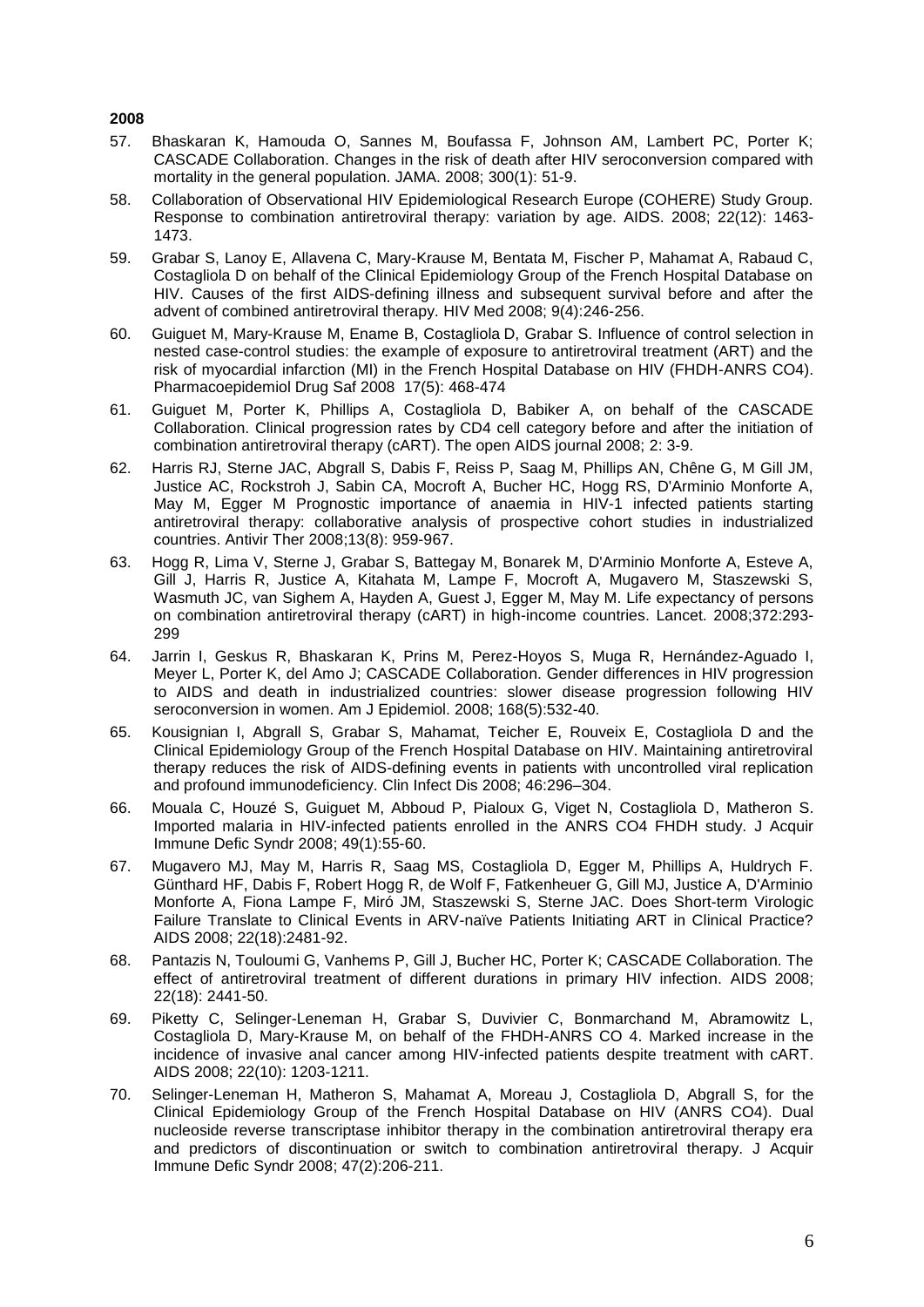71. Touloumi G, Pantazis N, Stirnadel H, Walker SA, Boufassa F, Vanhems P, Porter K, on behalf of the CASCADE Collaboration. Rates and determinants of virologic and immunological response to HAART resumption after treatment interruption in HIV-1 clinical practice. J Acquir Immune Defic Syndr 2008; 49(5):492-498.

- 72. Bohlius J, Schmidlin K, Costagliola D, Fätkenheuer G, May M, Caro Murillo AM, Mocroft A, Bonnet F, Clifford G, Touloumi G, Miro JM, Chene G, Lundgren J, Egger M. Prognosis of HIVassociated non-Hodgkin lymphoma in patients starting combination antiretroviral therapy: European multi-cohort study. AIDS 2009; 23(15):2029-2037.
- 73. Bohlius J, Schmidlin K, Costagliola D, Fätkenheuer G, May M, Caro Murillo AM, Mocroft A, Bonnet F, Clifford G, Karafoulidou A, Miro JM, Chene G, Lundgren J, Egger M. Incidence and risk factors of HIV-related non-Hodgkin lymphoma in the era of combination antiretroviral therapy: European multi-cohort study. Antivir ther 2009; 14(8): 1065-74.
- 74. Chaix ML, Descamps D, Wirden M, Bocket L, Delaugerre C, Tamalet C, Schneider V, Izopet J, Masquelier B, Rouzioux C, Meyer L, Costagliola D; ANRS AC11 Resistance Group; Cohort PRIMO ANRS CO 6; FHDH ANRS CO4 Study Groups. Stable frequency of HIV-1 transmitted drug resistance in patients at the time of primary infection over 1996-2006 in France. AIDS 2009; 23(6): 717-24
- 75. Fontas E, Kousignian I, Pradier C, Duvivier C, Poizot-Martin I, Durier C, Jarrousse B, Weiss L, Levy Y, Costagliola D, on behalf of the FHDH ANRS CO4 and ANRS CO14. Interleukine 2 therapy does not increase the risk of Hodgkin's or non Hodgkin's lymphoma in HIV-infected patients; results from FHDH ANRS CO4. J Acquir Immune Defic Syndr 2009; 50(2): 206-214.
- 76. Grabar S, Selinger-Leneman H, Abgrall S, Pialoux G, Weiss L, Costagliola D. Prevalence and comparative characteristics of long-term non-progressors and HIV controller patients in the French Hospital Database on HIV. AIDS 2009; 23(9)*:*1163–1169.
- 77. Guiguet M, Boué F, Cadranel J, Lang JM, Rosenthal E, Costagliola D, on behalf of the Clinical Epidemiology Group of the FHDH-ANRS CO4 cohort. Effect of immunodeficiency, HIV viral load, and antiretroviral therapy on the risk of individual malignancies (FHDH-ANRS CO4): a prospective cohort study. Lancet Oncology 2009; 10: 1152-1159.
- 78. Guiguet M, Kendjo E, Carcelain G, Abgrall S, Mary-Krause M, Tattevin P, Yazdanpanah Y, Costagliola D, Duval X, on behalf of the FHDH-ANRS CO4 Epidemiology Group. CD4 cell percentage is an independent predictor of clinical progression in AIDS-free antiretroviral-naïve patients with CD4 cell counts above 200/mm<sup>3</sup>. Antivir Ther 2009 ; 14(3): 451-457.
- 79. Hernan MA, McAdams M, McGrath N, Lanoy E, Costagliola D. Observation plans in longitudinal studies with time-varying treatments. Stat Methods Med Res 2009; 18(1): 27-52.
- 80. Lanoy E, Lewden C, Lièvre L, Tattevin P, Boileau J, Aouba A, Chêne G, Costagliola D, ANRS CO4 FHDH and Groupe d'Etude Mortalité 2000. How does loss to follow-up influence cohort findings on HIV infection? A joint analysis of the French Hospital Database on HIV, Mortalité 2000 Survey and death certificates. HIV Med 2009; 10(4): 236-245.
- 81. Lanoy E, May M, Mocroft A, Phillips A, Justice A, Chêne G, Furrer H, Sterling T, D'Arminio Monforte A, Force L, Gill J, Harris R, Hogg RS, Kitahata M, Rockstroh J, Saag M, Staszewski S, de Wolf F, Sterne JAC, Costagliola D. Prognosis of patients treated with cART from 36 months after initiation, according to current and previous CD4 cell count and plasma HIV-1 RNA measurements. AIDS 2009; 23(16):2199-2208.
- 82. Marin B, Thiébaut R, Bucher HC, Rondeau V, Costagliola D, Dorrucci M, Hamouda O, Prins M, Walker AS, Porter K, Sabin C, Chêne G on behalf of the CASCADE Collaboration. Non-AIDS defining deaths and immunodeficiency in the era of combination antiretroviral therapy. CASCADE, 1996-2006. AIDS 2009; 23(13):1743-1753
- 83. Mocroft A, Sterne J, Egger M, May M, Grabar S, Hansjakob Furrer H, Sabin C, Fatkenheuer G, Justice A, Reiss P, d'Arminio Monforte A, Gill J, Hogg R, Bonnet F, Kitahata M, Staszewski S, Casabona J, Harris R, Saag M. Variable impact on mortality of AIDS defining events diagnosed during combination antiretroviral therapy: Not all AIDS Defining Conditions are Created Equal. Clin Infect Dis 2009; 48(8): 1138-1151.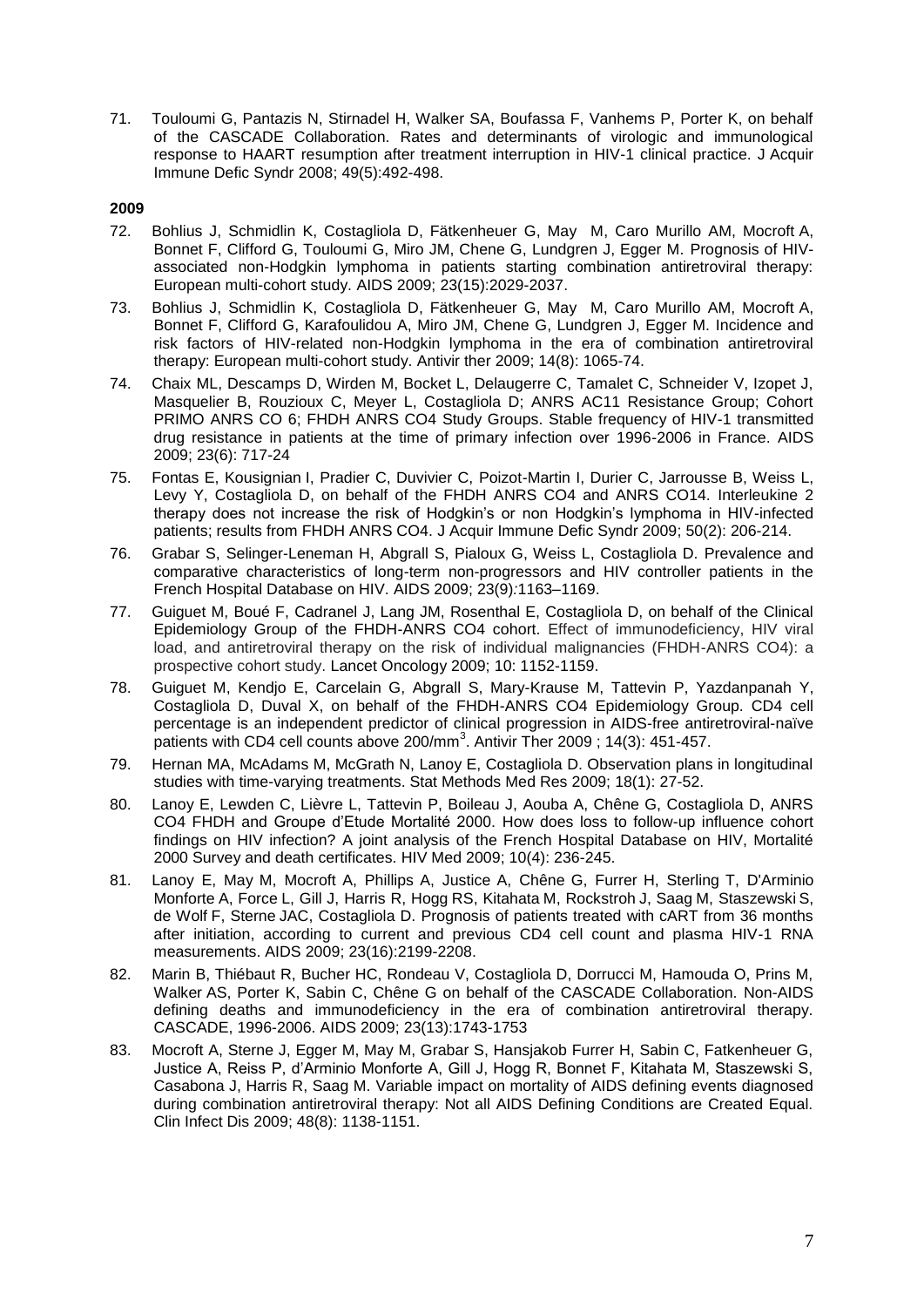- 84. Moore DM, Harris R, Lima V, Hogg B, May M, Yip B, Justice A, Mocroft A, Reiss P, Lampe F, Chêne G, Costagliola D, Elzi L, J. Mugavero MJ, D'Arminio Monforte A, Sabin C, Podzamczer D, Fätkenheuer G, Staszewski S, Gill J, Sterne JAC. Effect of baseline CD4 cell counts on the clinical significance of short-term immunologic response to antiretroviral therapy in individuals with virologic suppression. J Acquir Immune Defic Syndr 2009; 52(3):357-363.
- 85. Mouala C, Guiguet M, Houzé S, Damond F, Pialoux G, Viget N, Costagliola D, Le Bras J, Matheron S, on behalf of the FHDH-ANRS CO4 Clinical Epidemiology Group. Impact of HIV infection on severity of imported malaria is restricted to patients with CD4 cell counts<350/mm<sup>3</sup>. AIDS 2009; 23(15): 1997-2004.
- 86. Potard V, Weiss L, Lamontagne F, Rouveix E, Beck-Wirth G, Drogoul-Vey MP, Faouzi Souala M, Costagliola D and the French hospital database on HIV, ANRS CO4. Trends in post-infection CD4 cell counts and plasma HIV-1 RNA levels in HIV-1-infected patients in France between 1997 and 2005. J Acquir Immune Defic Syndr 2009; 52(3):422-426.
- 87. Sterne JAC, May M, Costagliola D, de Wolf F, Phillips AN, Harris R, Jönsson Funk M, Geskus R, Gill J, Dabis F, Miró JM, Justice A, Ledergerber B, Fätkenheuer G, Hogg R, D'Arminio Monforte A, Saag M, Smith C, Staszewski S, Egger M, Cole SR (When to start consortium). Timing of initiation of antiretroviral therapy in AIDS-free HIV-1-infected patients: a collaborative analysis of 18 HIV cohort studies. Lancet 2009; 373(9672): 1352-1363.
- 88. Zwahlen M, Hogg R, May M, Costagliola D, Lewden C, Justice A, von Wyl V, Egger M. Mortality of HIV-infected patients starting potent antiretroviral therapy: Comparison with general population in eight countries. Int J Epidemiol 2009; 38(6):1624-1633.

- 89. Abgrall S, Del Giudice P, Melica G, Costagliola D, on behalf of FHDH-ANRS CO4. HIVassociated tuberculosis and immigration in a high-income country: incidence trends and risk factors in recent years. AIDS 2010; 24(5):763-771.
- 90. Cain LE, Robins JM, Lanoy E, Logan R, Costagliola D, Hernán MA. When to start treatment? A systematic approach to the comparison of dynamic regimes using observational data. Int J Biostat 2010; 6(2): 18.
- 91. Colin X, Lafuma A, Costagliola D, Lang JM, Guillon P. [The Cost of Managing HIV Infection in](http://www.ncbi.nlm.nih.gov/pubmed/21182344)  [Highly Treatment-Experienced, HIV-Infected Adults in France.](http://www.ncbi.nlm.nih.gov/pubmed/21182344) Pharmacoeconomics. 2010 Dec 23;28(S1):59-68.
- 92. Colin X, Lafuma A, Costagliola D, Smets E, Mauskopf J, Guillon P. [Modelling the Budget Impact](http://www.ncbi.nlm.nih.gov/pubmed/21182351)  of [Darunavir in the Treatment of Highly Treatment-Experienced, HIV-Infected Adults in France.](http://www.ncbi.nlm.nih.gov/pubmed/21182351) Pharmacoeconomics. 2010 Dec 23;28(S1):183-197.
- 93. Fontas E, Kousignian I, Pradier C, Poizot-Martin I, Durier C, Weiss L, Levy Y, Costagliola D, on behalf of FHDH ANRS CO4 and ANRS CO14. IL-2 therapy: potential impact of the CD4 cell count at initiation on clinical efficacy. Results from the ANRS CO4 cohort. J Antimicrob Chemoth 2010; 65(10): 2215-2223.
- 94. Gill J, May M, Lewden C, Saag M, Mugavero M, Reiss P, Ledergerber B, Mocroft A, Harris R, Fux CA, Justice A, Costagliola D, Casabona J, Hogg RS, Khaykin P, Lampe F, Vehreschild J, Sterne JAC. Causes of death in HIV-1 infected patients treated with antiretroviral therapy 1996- 2006: collaborative analysis of 13 HIV cohort studies. Clin Infect Dis 2010; 50(10): 1387–1396.
- 95. [Kousignian I,](http://www.ncbi.nlm.nih.gov/pubmed?term=%22Kousignian%20I%22%5BAuthor%5D&itool=EntrezSystem2.PEntrez.Pubmed.Pubmed_ResultsPanel.Pubmed_RVAbstract) [Launay O,](http://www.ncbi.nlm.nih.gov/pubmed?term=%22Launay%20O%22%5BAuthor%5D&itool=EntrezSystem2.PEntrez.Pubmed.Pubmed_ResultsPanel.Pubmed_RVAbstract) [Mayaud C,](http://www.ncbi.nlm.nih.gov/pubmed?term=%22Mayaud%20C%22%5BAuthor%5D&itool=EntrezSystem2.PEntrez.Pubmed.Pubmed_ResultsPanel.Pubmed_RVAbstract) [Rabaud C,](http://www.ncbi.nlm.nih.gov/pubmed?term=%22Rabaud%20C%22%5BAuthor%5D&itool=EntrezSystem2.PEntrez.Pubmed.Pubmed_ResultsPanel.Pubmed_RVAbstract) [Costagliola D,](http://www.ncbi.nlm.nih.gov/pubmed?term=%22Costagliola%20D%22%5BAuthor%5D&itool=EntrezSystem2.PEntrez.Pubmed.Pubmed_ResultsPanel.Pubmed_RVAbstract) [Abgrall S;](http://www.ncbi.nlm.nih.gov/pubmed?term=%22Abgrall%20S%22%5BAuthor%5D&itool=EntrezSystem2.PEntrez.Pubmed.Pubmed_ResultsPanel.Pubmed_RVAbstract) [on behalf of the FHDH-](http://www.ncbi.nlm.nih.gov/pubmed?term=%22on%20behalf%20of%20the%20FHDH-ANRS%20CO4%22%5BCorporate%20Author%5D&itool=EntrezSystem2.PEntrez.Pubmed.Pubmed_ResultsPanel.Pubmed_RVAbstract)[ANRS CO4.](http://www.ncbi.nlm.nih.gov/pubmed?term=%22on%20behalf%20of%20the%20FHDH-ANRS%20CO4%22%5BCorporate%20Author%5D&itool=EntrezSystem2.PEntrez.Pubmed.Pubmed_ResultsPanel.Pubmed_RVAbstract) Does enfuvirtide increase the risk of bacterial pneumonia in patients receiving combination antiretroviral therapy? J Antimicrob Chemoth 2010; 65(1):138-144.
- 96. Lang S, Mary-Krause M, Cotte L, Gilquin J, Partisani M, Simon A, Boccara F, Bingham A, Costagliola D for the Clinical Epidemiology Group of the French Hospital Database on HIV. Increased risk of myocardial infarction in HIV-infected patients in France, relative to the general population. AIDS 2010; 24(8): 1228-1230.
- 97. Lang S, Mary-Krause M, Cotte L, Gilquin J, Partisani M, Simon A, Boccara F, Costagliola D for the Clinical Epidemiology Group of the French Hospital Database on HIV. Impact of individual antiretroviral drugs on the risk of myocardial infarction in HIV-infected patients: a case-control study nested within the FHDH ANRS Cohort CO4. Arch Intern Med 2010; 170(14): 1228-1238.
- 98. Lodi S, Guiguet M, Costagliola D, Fisher M, De Luca A, Porter K and the CASCADE collaboration. Kaposi sarcoma incidence and survival among HIV-infected homosexual men after HIV seroconversion. JNCI 2010; 102(11):784-92.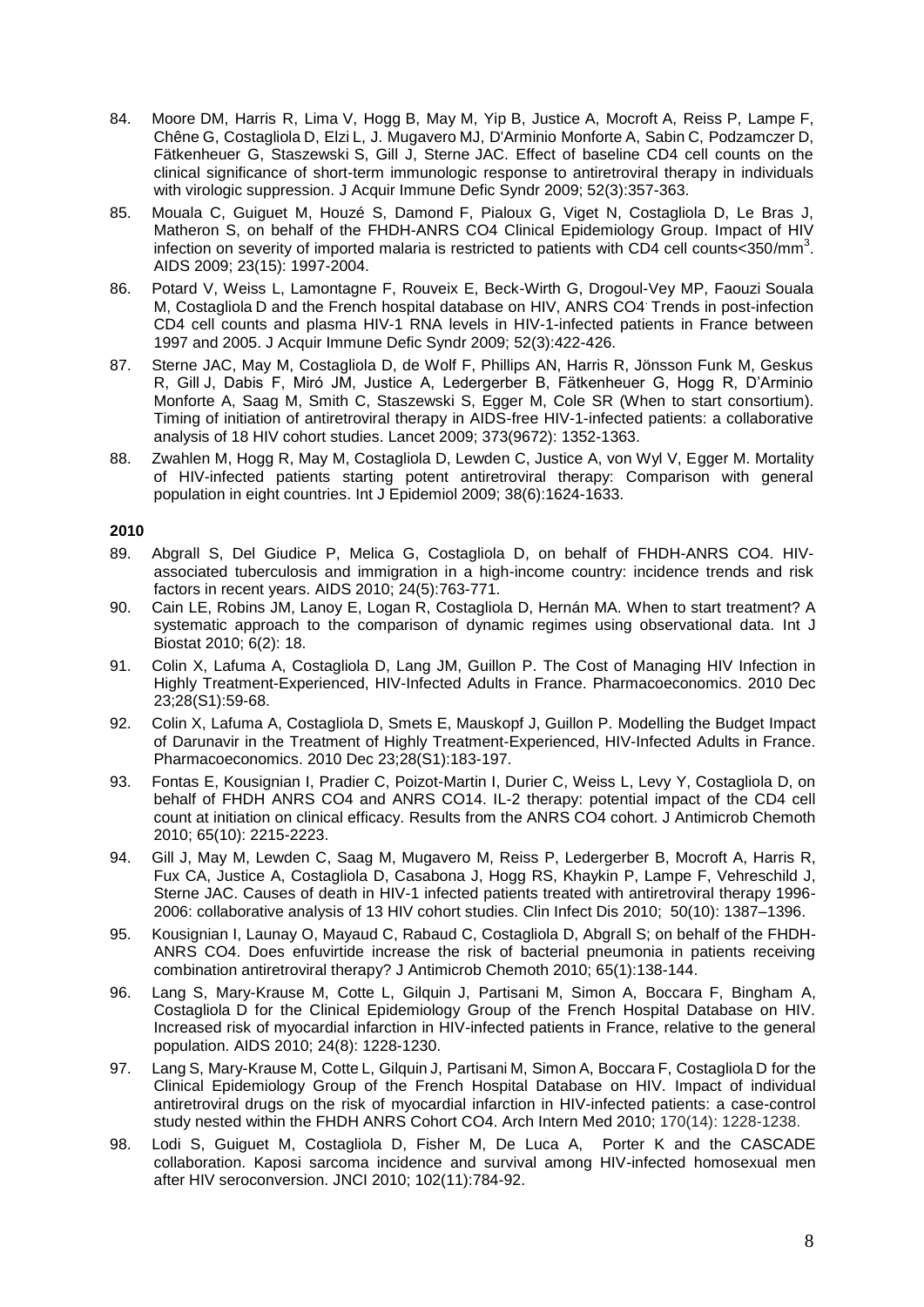- 99. Lodi S, Phillips A, Touloumi G, Pantazis N, Bucher HC, Babiker A, Chêne G, Vanhems P, Porter K, on behalfk of the Cascade Collaboration. CD4 decline in seroconverter and seroprevalent individuals in the precombination of antiretroviral therapy era. AIDS 2010; 24(17): 2697-704.
- 100. Lodwick L, Costagliola D, Reiss P, Carlo Torti C, Teira R, Dorrucci M, Ledergerber B, Mocroft A, Podzamczer D, Cozzi-Lepri A, Obel N, Masquelier B, Staszewski S, García F, De Wit S, Castagna A, Antinori A, Judd A, Ghosn J, Touloumi G, Mussini C, Duval X, Ramos J, Meyer L, Warsawski J, Thorne C, Masip J, Perez-Hoyos S, Tookey P, Pillay D, van Sighem A, Lo Caputo S, Günthard H, Paredes R, De Luca A, Paraskevis D, Fabre-Colin C, Kjaer J, Chene G, Lundgren J, Phillips A. Triple class virologic failure in HIV-infected patients on antiretroviral therapy for up to 10 years. Arch Intern Med 2010; 170(5):410-419.
- 101. Ray M, Logan R, Sterne JAC, Hernández-Díaz S, Robins JM, Sabin C, Bansi L, van Sighem A, de Wolf F, Costagliola D, Lanoy E, Bucher HC, von Wyl V, Esteve A, Casabona J, del Amo J, Moreno S, Justice A, Goulet J, Lodi S, Phillips A, Seng R, Meyer L, Pérez-Hoyos S, García de Olalla P, Hernán MA. The effect of combined antiretroviral therapy on the overall mortality of HIV-infected individuals. AIDS 2010; 24: 123–137.
- 102. Wolbers M, Babiker A, Sabin C, Young J, Dorrucci M, Chêne G, Mussini C, Porter K, Bucher HC; CASCADE Collaboration Members. [Pretreatment CD4 cell slope and progression to AIDS](http://www.ncbi.nlm.nih.gov/pubmed/20186270)  [or death in HIV-infected patients initiating antiretroviral therapy--the CASCADE collaboration: a](http://www.ncbi.nlm.nih.gov/pubmed/20186270)  [collaboration of 23 cohort studies.](http://www.ncbi.nlm.nih.gov/pubmed/20186270) PLoS Med. 2010; 7(2): e1000239.
- 103. Yazdanpanah Y, Sloan C.E, Charlois-Ou C, Le Vu S, Semaille C, Costagliola D, Pillonel J, Poullié AI, Scemama O, Deuffic-Burban S, Losina E, Walensky RP, Freedberg KA, Paltiel AD. Routine HIV screening in France: Clinical impact and cost-effectiveness. PLoS One 2010; 5(10): e13132.

- 104. Bohlius J, Schmidlin K, Boué F, Fätkenheuer G, May M, Caro-Murillo AM, Mocroft A, Bonnet F, Clifford G, Paparizos V, Miro JM, Obel N, Prins M, Chêne G, Egger M. HIV-1-related Hodgkin lymphoma in the era of combination antiretroviral therapy: incidence and evolution of CD4+ T cell lymphocytes. Blood 2011 ; 117(23):6100-8.
- 105. Bommenel T, Launay O, Meynard JL, Gilquin J, Katlama C, Lascaux AS, Mahamat A, Martinez V, Pradier C, Rouveix E, Simon A, Costagliola D, Abgrall S on behalf of FHDH-ANRS CO4. Comparative effectiveness of continuing a virologically effective first-line boosted protease inhibitor combination or of switching to a 3-drug regimen containing either efavirenz, nevirapine or abacavir. J Antimicrob Chemoth 2011; 66(8):1869-187.
- 106. Cain LE, Logan R, Robins JM, Sterne JAC, Sabin C, Bansi L, Justice A, Goulet J, van Sighem A, de Wolf F, Bucher HC, von Wyl V, Esteve A, Casabona J, del Amo J, Moreno S, Seng R, Meyer L, Pérez-Hoyos S, Muga R, Lodi S, Lanoy E, Costagliola D, Hernán MA. When to initiate combined antiretroviral therapy to reduce rates of mortality and AIDS in HIV-infected individuals in developed countries. Ann Intern Med 2011; 154(8): 509-515.
- 107. Castro H, Judd A, Gibb DM, Butler K, Lodwick RK, van Sighem A, Ramos JT, Warsawski J, Thorne C, Noguera-Julian A, Obel N, Costagliola D, Tookey PA, Colin C, Kjaer J, Grarup J, Chene G, Phillips A. Risk of triple class virologic failure in HIV-infected children. Lancet 2011; 377(9777): 1580-7.
- 108. Funk MJ, Fusco JS, Cole SR, Thomas JC, Porter K, Kaufman JS, Davidian M, White AD, Hartmann KE, Eron JJ. Timing of HAART initiation and clinical outcomes in human immunodeficiency virus type 1 seroconverters. Arch Intern Med. 2011;171(17):1560-1569.
- 109. Jaffe HW, De Stavola BL, Carpenter LM, Porter K, Cox DR; on behalf of the CASCADE Collaboration. [Immune reconstitution and risk of kaposi sarcoma and nonhodgkin lymphoma in](http://www.ncbi.nlm.nih.gov/pubmed/21572307)  [HIV-infected adults.](http://www.ncbi.nlm.nih.gov/pubmed/21572307) AIDS 2011 ; 25(11):1395-403.
- 110. Lanoy E, Guiguet M, Bentata M, Rouveix E, Dhiver C, Poizot-Martin I, Costagliola D, Gasnault J, on behalf the FHDH-ANRS CO4. Survival after neuroAIDS: association with antiretroviral CNS penetration-effectiveness score. Neurology 2011; 76: 644-651.
- 111. Lanoy E, Rosenberg PS, Fily F, Lascaux AS, Martinez V, Partisani M, Poizot-Martin I, Rouveix E, Engels EA, Costagliola D, Goedert J. HIV-associated Hodgkin lymphoma during the first months on combination antiretroviral therapy. Blood 2011; 118(1):44-49.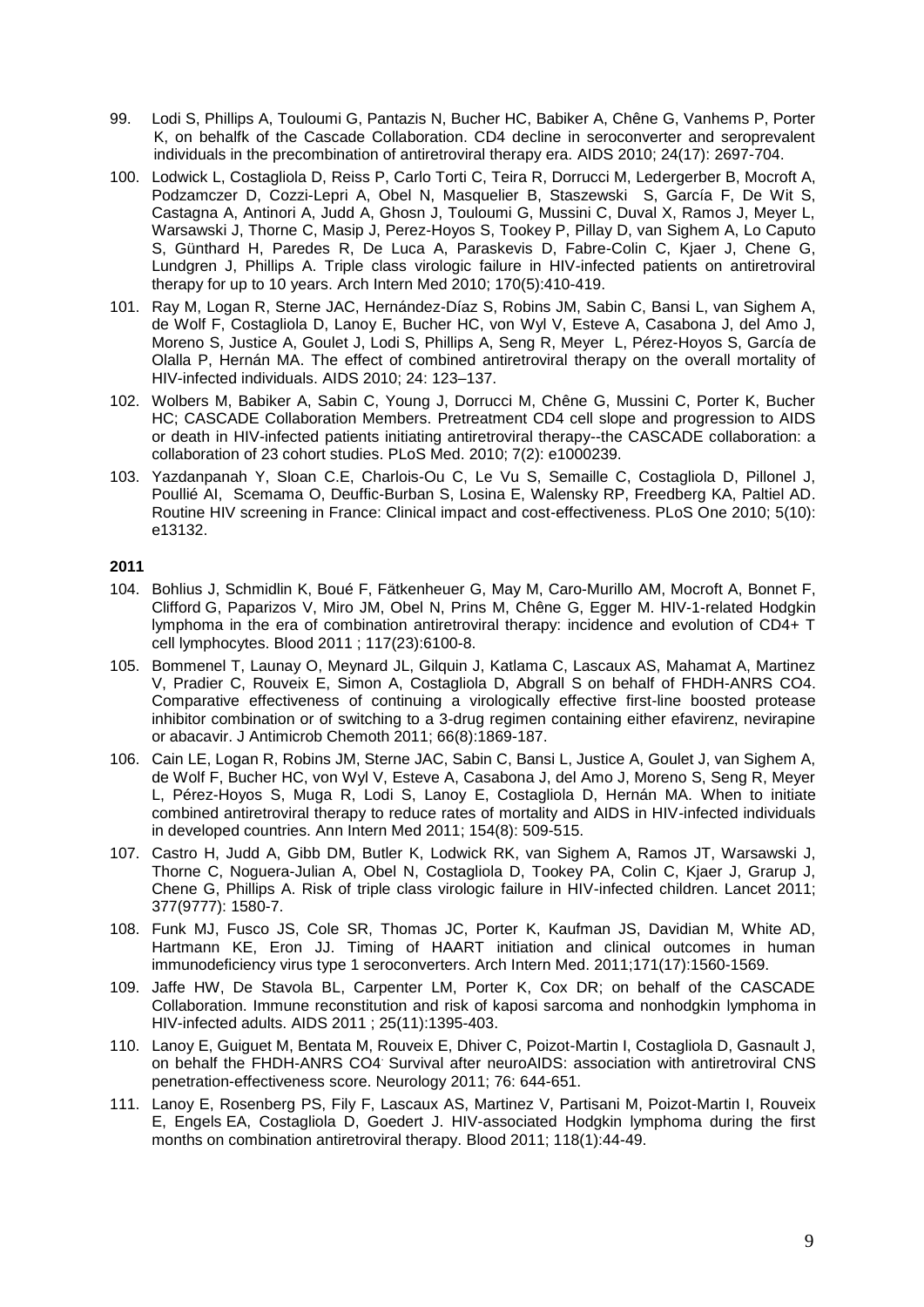- 112. Lanoy E, Spano JP, Bonnet F, Guiguet M, Boué F, Cadranel J, Carcelain G, Couderc LJ, Frange P, Girard PM, Oksenhendler E, Poizot-Martin I, Semaille C, Agut A, Katlama C, Costagliola D and the ONCOVIH study group. The spectrum of malignancies in HIV-infected patients in 2006 in France: The ONCOVIH study. Int J cancer 2011; 129(2): 467-475.
- 113. Lodi S, Phillips A, Touloumi G, Geskus R, Meyer L, Thiébaut R, Pantazis N, Amo JD, Johnson AM, Babiker A, Porter K; on behalf of the CASCADE Collaboration in EuroCoord. [Time from](http://www.ncbi.nlm.nih.gov/pubmed/21921225)  [human immunodeficiency virus seroconversion to reaching CD4+ cell count thresholds <200,](http://www.ncbi.nlm.nih.gov/pubmed/21921225)  [<350, and <500 cells/mm3: Assessment of need following changes in treatment guidelines.](http://www.ncbi.nlm.nih.gov/pubmed/21921225) Clin Infect Dis 2011; 53(8): 817-825.
- 114. Mugavero MJ, May M, Ribaudo HJ, Gulick RM, Riddler SA, Haubrich R, Napravnik S, Abgrall S, Phillips A, Harris R, Gill MJ, de Wolf F, Hogg R, Günthard HF, Chêne G, D'arminio Monforte A, Guest JL, Smith C, Murillas J, Berenguer J, Wyen C, Domingo P, Kitahata MM, Sterne JA, Saag MS; on behalf of the AIDS Clinical Trial Group DACS 241 team AIDS Clinical Trial Group Study 5095 team AIDS Clinical Trial Group Study 5142 team and the Antiretroviral Cohort Collaboration. Comparative Effectiveness of Initial Antiretroviral Therapy Regimens: ACTG 5095 and 5142 Clinical Trials Relative to ART-CC Cohort Study. J Acquir Immune Defic Syndr 2011; 58(3):253-260.
- 115. Mussini C, Cossarizza A, Sabin C, Babiker A, De Luca A, Bucher HC, Fisher M, Rezza G, Porter K, Dorrucci M; on behalf of CASCADE Collaboration. [Decline of CD4+ T-cell count before start](http://www.ncbi.nlm.nih.gov/pubmed/21412128)  [of therapy and immunological response to treatment in antiretroviral-naive individuals.](http://www.ncbi.nlm.nih.gov/pubmed/21412128) AIDS 2011; 25(8): 1041-1049.
- 116. van der Helm JJ, Prins M, Del Amo J, Bucher HC, Chêne G, Dorrucci M, Gill J, Hamouda O, Sannes M, Porter K, Geskus RB; on behalf of the CASCADE Collaboration . [The hepatitis C](http://www.ncbi.nlm.nih.gov/pubmed/21537114)  [epidemic among HIV-positive MSM: incidence estimates from 1990 to 2007.](http://www.ncbi.nlm.nih.gov/pubmed/21537114) AIDS 2011; 25(8): 1083-1091.

- 117. del Amo J, Moreno S, Bucher HC, Furrer H, Logan R, Sterne J, Perez-Hoyos S, Jarrın I, Phillips A, Lodi S, van Sighem A, de Wolf F, Sabin C, Bansi L, Justice A, Goulet J, Miro JM, Ferrer E, Meyer L, Seng R, Toulomi G, Gargalianos P, Costagliola D, Abgrall S, Hernan MA and The HIV-CAUSAL Collaboration. [Impact of antiretroviral therapy on tuberculosis incidence among HIV](http://www.ncbi.nlm.nih.gov/pubmed/22460971)[positive patients in high-income countries.](http://www.ncbi.nlm.nih.gov/pubmed/22460971) Clin Infect Dis 2012; 54(9): 1364-72.
- 118. Cain LE, Phillips A, Lodi S, Sabin C, Bansi L, Amy Justice A, Tate J, Logan R, James M. Robins JM, Sterne JAC, van Sighem A, de Wolf F, Bucher HC, Elzi L, Touloumi G, Giorgia Vourli G, Anna EsteveA, Jordi Casabona J, Julia del Amo J, Santiago Moreno S, Seng R, Meyer L, Pérez-Hoyos S, Muga R, Abgrall S, Costagliola D, Hernán MA and the HIV-CAUSAL Collaboration. [The effect of efavirenz versus nevirapine-containing regimens on immunologic, virologic and](http://www.ncbi.nlm.nih.gov/pubmed/22546987)  [clinical outcomes in a prospective observational study.](http://www.ncbi.nlm.nih.gov/pubmed/22546987) AIDS 2012; 26(13):1691-1705.
- 119. Costagliola D, Lodwick R, Ledergerber B, Torti C, van Sighem A, Podzamczer D, Amanda Mocroft A, Dorrucci M, Masquelier B, de Luca A, Jansen K, De Wit S, Obel N, Fätkenheuer G, Touloumi G, Mussini C, Castagna A, Stephan C, García F, Zangerle R, Duval X, Perez-Hoyos S, Meyer L, Ghosn J, Fabre-Colin C, Kjaer J, Chene G, Grarup J, Phillips A. Trends over calendar time in virological and clinical outcomes in individuals with HIV-1 infection and virologic failure of drugs from three antiretroviral drug classes: a cohort study. Lancet Infect Dis 2012; [12\(2\)](http://www.thelancet.com/journals/laninf/issue/vol12no2/PIIS1473-3099(12)X7040-3): 119 - 127.
- 120. Guiguet M, Ghosn J, Duvivier C, Meynard JL, Gras G, Partisani ML, Teicher E, Mahamat A, Rodenbourg F, Launay O, Costagliola D, on behalf of the FHDH-ANRS CO4. Boosted protease inhibitor monotherapy as a maintenance strategy: an observational study in the FHDH-ANRS CO4 cohort. AIDS 2012; 26(18)**:** 2345–2350.
- 121. Jarrin I, Pantazis N, Gill J, Geskus R, Perez-Hoyos S, Meyer L, Prins M, Touloumi G, Johnson A, Hamouda O, García de Olalla P, Porter K, del Amo J; CASCADE Collaboration in EuroCoord. [Uptake of combination antiretroviral therapy and HIV disease progression according to](http://www.ncbi.nlm.nih.gov/pubmed/22109944)  [geographical origin in seroconverters in Europe, Canada, and Australia.](http://www.ncbi.nlm.nih.gov/pubmed/22109944) Clin Infect Dis 2012; 54(1):111-8.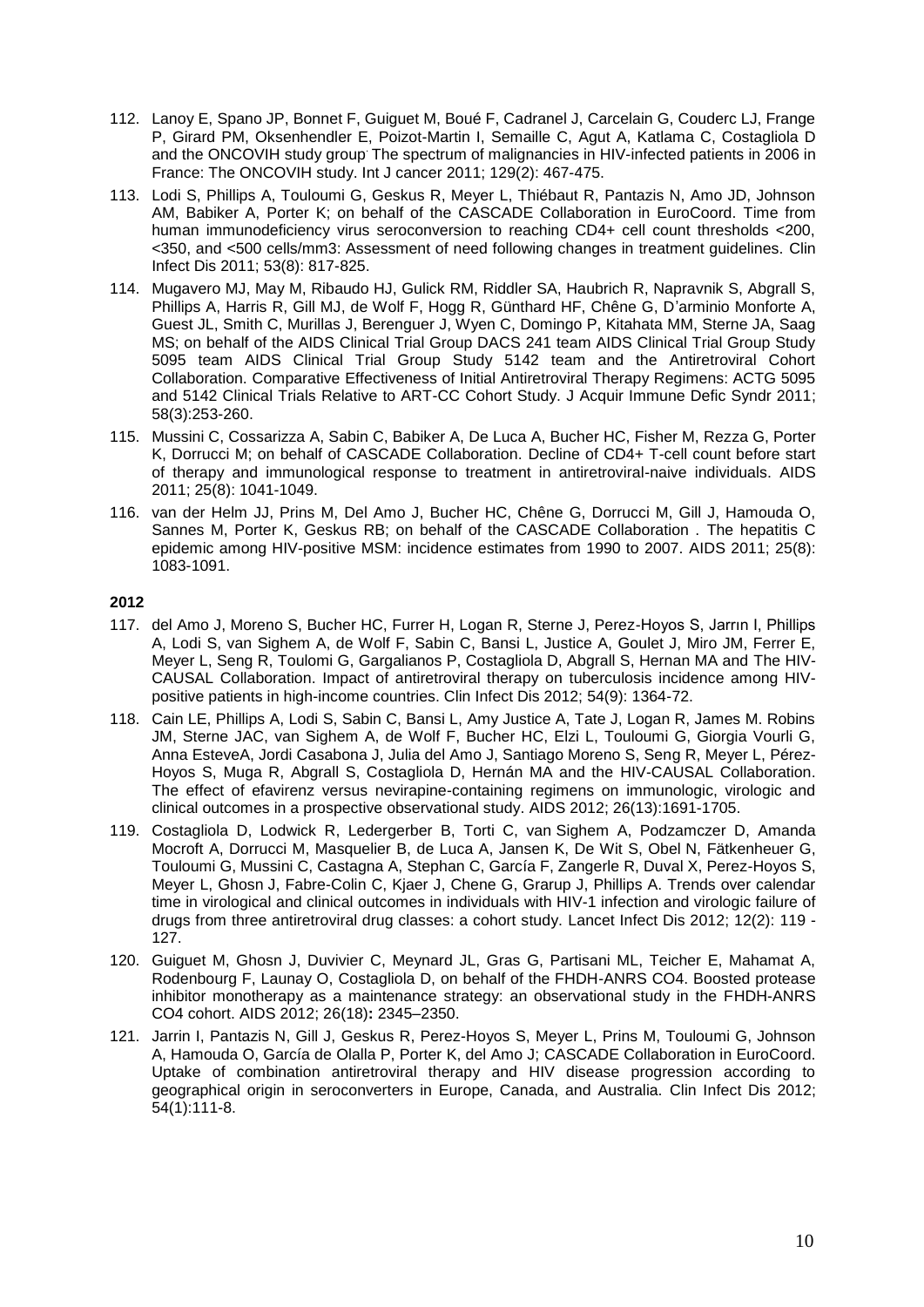- 122. Jarzebowski W, Caumes E, Dupin N, Farhi D, Lascaux AS, Piketty C, de Truchis P, Bouldouyre MA, Derradji O, Pacanowski J, Costagliola D, Grabar S for the FHDH (ANRS CO4) study team. [Effect of early syphilis infection on plasma viral load and CD4 cell count in human](http://www.ncbi.nlm.nih.gov/pubmed/22826097)  [immunodeficiency virus-infected men: Results from the FHDH-ANRS CO4 cohort.](http://www.ncbi.nlm.nih.gov/pubmed/22826097) Arch Intern Med 2012; 172(16):1237-1243.
- 123. Lang S, Mary-Krause M, Simon A, Partisani M. Gilquin J, Cotte L, Boccara F, Costagliola D, for the French Hospital Database on HIV-ANRS CO4. HIV replication and immune status are independent predictors of the risk of myocardial infarction in HIV-infected individuals. Clin Infect Dis 2012; 55(4):600**–**7.
- 124. Lewden C, Bouteloup V, De Wit S, Sabin C, Mocroft A, Wasmuth JC, van Sighem A, Kirk O, Obel N, Panos G, Ghosn J, Dabis F, Mary-Krause M, Leport C, Perez-Hoyos S, Sobrino-Vegas P, Stephan C, Castagna A, Antinori A, d'Arminio Monforte A, Torti C, Mussini C, Isern V, Calmy A, Teira R, Egger M, Grarup J, Chêne G, Collaboration of Observational HIV Epidemiological Research Europe (COHERE) in EuroCoord. All-cause mortality in treated HIV-infected adults with CD4 ≥500/mm3 compared with the general population: evidence from a large European observational cohort collaboration. Int J Epidemiol 2012; 41(2): 433-45.
- 125. [Lodi S,](http://www.ncbi.nlm.nih.gov/pubmed?term=Lodi%20S%5BAuthor%5D&cauthor=true&cauthor_uid=22826124) [Meyer L,](http://www.ncbi.nlm.nih.gov/pubmed?term=Meyer%20L%5BAuthor%5D&cauthor=true&cauthor_uid=22826124) [Kelleher AD,](http://www.ncbi.nlm.nih.gov/pubmed?term=Kelleher%20AD%5BAuthor%5D&cauthor=true&cauthor_uid=22826124) [Rosinska M,](http://www.ncbi.nlm.nih.gov/pubmed?term=Rosinska%20M%5BAuthor%5D&cauthor=true&cauthor_uid=22826124) [Ghosn J,](http://www.ncbi.nlm.nih.gov/pubmed?term=Ghosn%20J%5BAuthor%5D&cauthor=true&cauthor_uid=22826124) [Sannes M,](http://www.ncbi.nlm.nih.gov/pubmed?term=Sannes%20M%5BAuthor%5D&cauthor=true&cauthor_uid=22826124) [Porter K.](http://www.ncbi.nlm.nih.gov/pubmed?term=Porter%20K%5BAuthor%5D&cauthor=true&cauthor_uid=22826124) Immunovirologic control 24 months after interruption of antiretroviral therapy initiated close to HIV seroconversion. Arch Intern Med. 2012; 172(16):1252-1255.
- 126. May MT, Hogg RS, Justice AC, Shepherd BE, Costagliola D, Ledergerber B, Thiébaut R, Gill MJ, Kirk O, van Sighem A, Saag MS, Navarro G, Sobrino-Vegas P, Lampe F, Ingle S, Guest JL, Crane HM, D'Arminio Monforte A, Vehreschild JJ, Sterne JA. Heterogeneity in outcomes of treated HIV-positive patients in Europe and North America: relation with patient and cohort characteristics. Int J Epidemiol 2012; 41(6): 1807-20.
- 127. [Murray M, Hogg R, Lima V, May M, Moore D, Abgrall S, Bruyand M, D'Arminio Monforte A, Tural](http://www.ncbi.nlm.nih.gov/pubmed/21819529)  [C, Gill M, Harris R, Reiss P, Justice A, Kirk O, Saag M, Smith C, Weber R, Rockstroh J, Khaykin](http://www.ncbi.nlm.nih.gov/pubmed/21819529)  [P, Sterne J; for the Antiretroviral Therapy Cohort Collaboration \(ART-CC\).The effect of injecting](http://www.ncbi.nlm.nih.gov/pubmed/21819529)  [drug use history on disease progression and death among HIV-positive individuals initiating](http://www.ncbi.nlm.nih.gov/pubmed/21819529)  [combination antiretroviral therapy: collaborative cohort analysis.](http://www.ncbi.nlm.nih.gov/pubmed/21819529) HIV Med. 2012; 13(2): 89-97.
- 128. Nakagawa F, Lodwick R, Costagliola D, van Sighem A, Torti C, Podzamczer D, Mocroft A, Ledergerber B, Dorrucci M, Cozzi-Lepri A, Jansen K, Masquelier B, García F, De Wit S, Stephan C, Niels Obel N, Fätkenheuer G, Castagna A, Sambatakou H, Mussini C, Ghosn J, Zangerle R, Duval X, Meyer L, Perez-Hoyos S, Fabre-Colin C, Kjaer J, Chene G, Grarup J, Phillips A. Calendar time trends in the incidence and prevalence of triple-class virologic failure in antiretroviral drug experienced people with HIV in Europe. J Acquir Immune Defic Syndr 2012; 59(3):294-9.
- 129. [Pantazis N,](http://www.ncbi.nlm.nih.gov/pubmed?term=%22Pantazis%20N%22%5BAuthor%5D) [Morrison C,](http://www.ncbi.nlm.nih.gov/pubmed?term=%22Morrison%20C%22%5BAuthor%5D) [Amornkul PN,](http://www.ncbi.nlm.nih.gov/pubmed?term=%22Amornkul%20PN%22%5BAuthor%5D) [Lewden C,](http://www.ncbi.nlm.nih.gov/pubmed?term=%22Lewden%20C%22%5BAuthor%5D) [Salata RA,](http://www.ncbi.nlm.nih.gov/pubmed?term=%22Salata%20RA%22%5BAuthor%5D) [Minga A,](http://www.ncbi.nlm.nih.gov/pubmed?term=%22Minga%20A%22%5BAuthor%5D) [Chipato T,](http://www.ncbi.nlm.nih.gov/pubmed?term=%22Chipato%20T%22%5BAuthor%5D) [Jaffe H,](http://www.ncbi.nlm.nih.gov/pubmed?term=%22Jaffe%20H%22%5BAuthor%5D) [Lakhi](http://www.ncbi.nlm.nih.gov/pubmed?term=%22Lakhi%20S%22%5BAuthor%5D)  [S,](http://www.ncbi.nlm.nih.gov/pubmed?term=%22Lakhi%20S%22%5BAuthor%5D) [Karita E,](http://www.ncbi.nlm.nih.gov/pubmed?term=%22Karita%20E%22%5BAuthor%5D) [Porter K,](http://www.ncbi.nlm.nih.gov/pubmed?term=%22Porter%20K%22%5BAuthor%5D) [Meyer L,](http://www.ncbi.nlm.nih.gov/pubmed?term=%22Meyer%20L%22%5BAuthor%5D) [Touloumi G;](http://www.ncbi.nlm.nih.gov/pubmed?term=%22Touloumi%20G%22%5BAuthor%5D) [on behalf of CASCADE Collaboration in EuroCoord](http://www.ncbi.nlm.nih.gov/pubmed?term=%22on%20behalf%20of%20CASCADE%20Collaboration%20in%20EuroCoord%20and%20ANRS%201220%20Primo-CI%20Study%20Group%22%5BCorporate%20Author%5D)  [and ANRS 1220 Primo-CI Study Group.](http://www.ncbi.nlm.nih.gov/pubmed?term=%22on%20behalf%20of%20CASCADE%20Collaboration%20in%20EuroCoord%20and%20ANRS%201220%20Primo-CI%20Study%20Group%22%5BCorporate%20Author%5D) Differences in HIV natural history among African and non-African seroconverters in Europe and seroconverters in sub-Saharan Africa. PLoS One. 2012; 7(3):e32369.
- 130. Piketty C, Selinger-Leneman H, Bouvier AM, Belot A, Mary-Krause M, Duvivier C, Bonmarchand M, Abramowitz L, Costagliola D, Grabar S. The incidence of HIV-related anal cancer remains elevated despite long-term cART: Results from the French Hospital Database on HIV (FHDH-ANRS CO4 cohort). J Clin Oncol 2012; 30(35): 4360-66.
- 131. Young J, Psichogiou M, Meyer L, Ayayi S, Grabar S, Raffi F, Reiss P, Gazzard B, Sharland M, Gutierrez F, Obel, N, Kirk O, [M](http://apps.webofknowledge.com.gate2.inist.fr/OneClickSearch.do?product=WOS&search_mode=OneClickSearch&colName=WOS&SID=X1GlNgHHine2i9oP7Fc&field=AU&value=Miro,%20JM)iro JM, Furrer HJ, Castagna A, De Wit S, Munoz J, Kjaer J, Colin C, Grarup J, Chene G, Bucher H and The Opportunistic Infections Project Team of the Collaboration of Observational HIV Epidemiological Research in Europe (COHERE) in EuroCoord. [CD4 Cell Count and the Risk of AIDS or Death in HIV-Infected](http://www.ncbi.nlm.nih.gov/pubmed/22448150) Adults on [Combination Antiretroviral Therapy with a Suppressed Viral Load: A Longitudinal Cohort Study](http://www.ncbi.nlm.nih.gov/pubmed/22448150)  [from COHERE.](http://www.ncbi.nlm.nih.gov/pubmed/22448150) PLoS Med 2012; 9(3):e1001194.
- 132. Zugna D, Geskus RB, De Stavola B, Rosinska M, Bartmeyer B, Boufassa F, Chaix ML, Babiker A, Porter K; the CASCADE Collaboration in EuroCoord. [Time to virological failure, treatment](http://www.ncbi.nlm.nih.gov/pubmed/22910338)  [change and interruption for individuals treated within 12 months of HIV seroconversion and in](http://www.ncbi.nlm.nih.gov/pubmed/22910338)  [chronic infection.](http://www.ncbi.nlm.nih.gov/pubmed/22910338) Antivir Ther. 2012; 17(6): 1039-1048.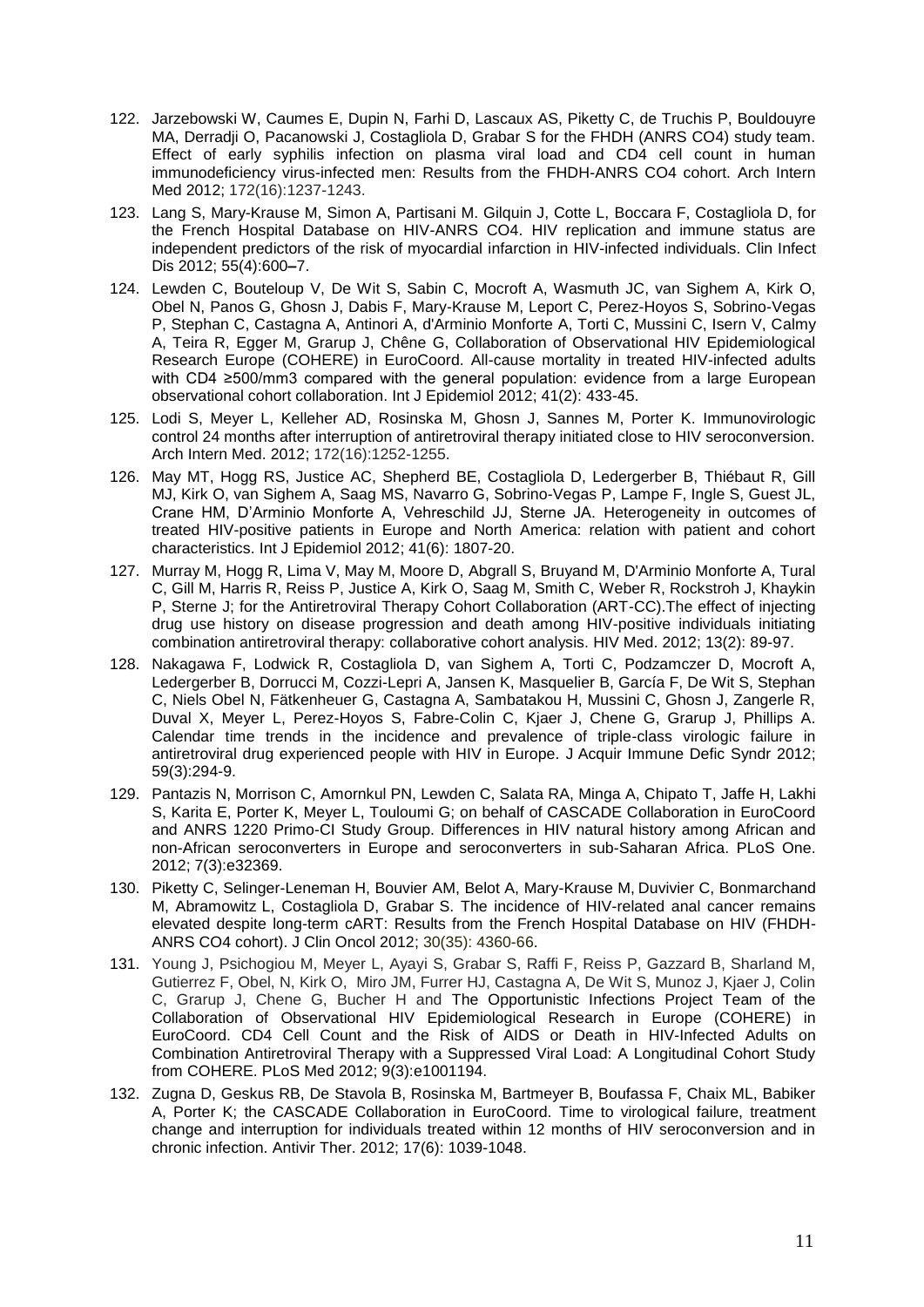- 133. Abgrall S, Ingle SM, May MT, Cornish R, Costagliola D, Mercie P, Cavassini M, Reekie J, Samji H, Gill MJ, Crane HM, Tate J, Sterling TR, Antinori A, Reiss P, Saag MS, Mugavero MJ, Phillips A, Manzardo C, Wasmuth JC, Stephan C, Guest JL, Sirvent JLG, Sterne JAC, Antiretroviral Cohort Collaboration. Durability of first ART regimen and risk factors for modification, interruption or death in HIV-positive patients starting ART in Europe and N.America 2002-2009. AIDS 2013; 27(5) : 803–813.
- 134. del Amo J, Jarrin I, May M, Dabis F, Crane H, Podzamczer D, R Sterling TR, Abgrall S, Lampe F, Justice A, Castagna A, Boesecke C, Staehelin C, de Wolf F, Guest J, Mugavero MJ, Khaykin P, Samji H, Ingle S, Sterne JAC and M John Gill JM, Antiretroviral Therapy Cohort Collaboration (ART-CC). Influence of geographical origin and ethnicity on mortality in patients on antiretroviral therapy in Canada, Europe and the United States. Clin Infect Dis 2013 ; 56(12):1800-9.
- 135. [Hleyhel M, Belot A, Bouvier AM, Tattevin P, Pacanowski J, Genet P, De Castro N, Dupont C,](http://www.ncbi.nlm.nih.gov/pubmed/23899679)  [Lavolé A, Pradier C, Salmon D, Simon A, Martinez V, Costagliola D, Grabar S; on behalf of the](http://www.ncbi.nlm.nih.gov/pubmed/23899679)  [FHDH-ANRS CO4 cohort. Risk of AIDS-defining cancers among HIV1-infected patients in](http://www.ncbi.nlm.nih.gov/pubmed/23899679)  [France between 1992 and 2009: Results from the FHDH-ANRS CO4 cohort.](http://www.ncbi.nlm.nih.gov/pubmed/23899679) Clin Infect Dis. 2013; 57(11):1638-47.
- 136. Huang X, Lodi S, Fox Z, Li W, Phillips A, Porter K, Lutsar I, Kelleher A, Li N, Xu X, Wu H, Johnson AM; on behalf of the Beijing PRIMO cohort study and the CASCADE Collaboration in EuroCoord. [Rate of CD4 decline and HIV-RNA change following HIV Seroconversion in men](http://www.ncbi.nlm.nih.gov/pubmed/23221982)  [who have sex with men: a comparison between the Beijing PRIMO and CASCADE cohorts.](http://www.ncbi.nlm.nih.gov/pubmed/23221982) J Acquir Immune Defic Syndr 2013; 62(4):441-6.
- 137. Kaulich-Bartz J, Dam W, May MT, Lederberger B, Widmer U, Phillips AN, Grabar S, Mocroft A, Vilaro J, van Sighem A, Moreno S, Dabis F, Monforte AD, Teira R, Ingle SM, Sterne JA; Writing committee for the Antiretroviral Cohort Collaboration. [Insurability of HIV positive people treated](http://www.ncbi.nlm.nih.gov/pubmed/23449349)  [with antiretroviral therapy in Europe: collaborative analysis of HIV cohort studies.](http://www.ncbi.nlm.nih.gov/pubmed/23449349) AIDS 2013; 27(10):1641-55.
- 138. Lacombe JM, Boue F, Grabar S, Viget N, Gazaignes S, Lascaux-Cametz AS, Pacanowski J, Partisani M, Launay O, Matheron S, Rosenthal E, Rouveix E, Tattevin P, de Truchis P, Costagliola D, Goedert JJ. [Risk of Kaposi sarcoma during the first months on combination](https://courriel.aphp.fr/owa/redir.aspx?C=07ef48c7acc3422483d49ef6120c4669&URL=http%3a%2f%2fwww.ncbi.nlm.nih.gov%2fpubmed%2f23196937)  [antiretroviral therapy.](https://courriel.aphp.fr/owa/redir.aspx?C=07ef48c7acc3422483d49ef6120c4669&URL=http%3a%2f%2fwww.ncbi.nlm.nih.gov%2fpubmed%2f23196937) AIDS 2013; 27(4): 635-643.
- 139. Ledergerber B, Costagliola D, Lodwick R, Torti C, van Sighem A, Podzamczer D, Mocroft A, Dorrucci M, Masquelier B, Günthard HF, de Luca A, Jansen K, De Wit S, Obel N, Fätkenheuer G, Chrysos G, Mussini C, Castagna A, Stephan C, García F, Zangerle R, Duval X, Perez-Hoyos S, Meyer L, Ghosn J, Fabre-Colin C, Kjaer J, Chene G, Grarup J, Phillips A. Predictors of CD4 cell counts of HIV-1 - infected persons after virologic failure to all three original antiretroviral drug classes. J Infect Dis 2013; 207(5): 759-67.
- 140. Lodi S, del Amo J, d'Arminio Monforte A, Abgrall S, Sabin C, Morrison C, Furrer H, Muga R, Porter K, Girardi E on behalf of the CASCADE collaboration in EuroCoord. Risk of tuberculosis following HIV seroconversion in high-income countries. Thorax 2013;68(3):207-13.
- 141. [Lodi S,](http://www.ncbi.nlm.nih.gov/pubmed?term=Lodi%20S%5BAuthor%5D&cauthor=true&cauthor_uid=24244330) [Fisher M,](http://www.ncbi.nlm.nih.gov/pubmed?term=Fisher%20M%5BAuthor%5D&cauthor=true&cauthor_uid=24244330) [Phillips A,](http://www.ncbi.nlm.nih.gov/pubmed?term=Phillips%20A%5BAuthor%5D&cauthor=true&cauthor_uid=24244330) [De Luca A,](http://www.ncbi.nlm.nih.gov/pubmed?term=De%20Luca%20A%5BAuthor%5D&cauthor=true&cauthor_uid=24244330) [Ghosn J,](http://www.ncbi.nlm.nih.gov/pubmed?term=Ghosn%20J%5BAuthor%5D&cauthor=true&cauthor_uid=24244330) [Malyuta R,](http://www.ncbi.nlm.nih.gov/pubmed?term=Malyuta%20R%5BAuthor%5D&cauthor=true&cauthor_uid=24244330) [Zangerle R,](http://www.ncbi.nlm.nih.gov/pubmed?term=Zangerle%20R%5BAuthor%5D&cauthor=true&cauthor_uid=24244330) [Moreno S,](http://www.ncbi.nlm.nih.gov/pubmed?term=Moreno%20S%5BAuthor%5D&cauthor=true&cauthor_uid=24244330) [Vanhems](http://www.ncbi.nlm.nih.gov/pubmed?term=Vanhems%20P%5BAuthor%5D&cauthor=true&cauthor_uid=24244330)  [P,](http://www.ncbi.nlm.nih.gov/pubmed?term=Vanhems%20P%5BAuthor%5D&cauthor=true&cauthor_uid=24244330) [Boufassa F,](http://www.ncbi.nlm.nih.gov/pubmed?term=Boufassa%20F%5BAuthor%5D&cauthor=true&cauthor_uid=24244330) [Guiguet M,](http://www.ncbi.nlm.nih.gov/pubmed?term=Guiguet%20M%5BAuthor%5D&cauthor=true&cauthor_uid=24244330) [Porter K;](http://www.ncbi.nlm.nih.gov/pubmed?term=Porter%20K%5BAuthor%5D&cauthor=true&cauthor_uid=24244330) [for CASCADE Collaboration in EuroCoord.](http://www.ncbi.nlm.nih.gov/pubmed?term=for%20CASCADE%20Collaboration%20in%20EuroCoord%5BCorporate%20Author%5D) Symptomatic illness and low CD4 cell count at HIV seroconversion as markers of severe primary HIV infection. PLoS One. 2013; 8(11): e78642.
- 142. Madec Y, Boufassa F, Porter K, Prins M, Sabin C, Monforte AD, Amornkul P, Bartmeyer B, Sannes M, Venet A, Lambotte O, Meyer L; on behalf of the CASCADE Collaboration in Eurocoord. [Natural History of HIV control since seroconversion.](http://www.ncbi.nlm.nih.gov/pubmed/23912979) AIDS 2013; 27(15):2451-60.
- 143. Mocroft A, Furrer HJ, Miro JM, Reiss P, Mussini C, Kirk O, Abgrall S, Ayayi S, Bartmeyer B, Braun D, Castagna A, d'Arminio Monforte A, Gazzard B, Gutierrez F, Hurtado I, Jansen K, Meyer L, Muñoz P, Obel N, Soler-Palacin P, Papadopoulos A, Raffi F, Ramos JT, Rockstroh JK, Salmon D, Torti C, Warszawski J, de Wit S, Zangerle R, Fabre-Colin C, Kjaer J, Chene G, Grarup J, Lundgren JD; for the Opportunistic Infections Working Group on behalf of the Collaboration of Observational HIV Epidemiological Research Europe (COHERE) study in EuroCOORD. [The Incidence of AIDS-defining illnesses at a current CD4 count >=200 Cells/μL in](http://www.ncbi.nlm.nih.gov/pubmed/23921881)  [the post-combination an](http://www.ncbi.nlm.nih.gov/pubmed/23921881)tiretroviral therapy era. Clin Infect Dis 2013; 57(7):1038-47.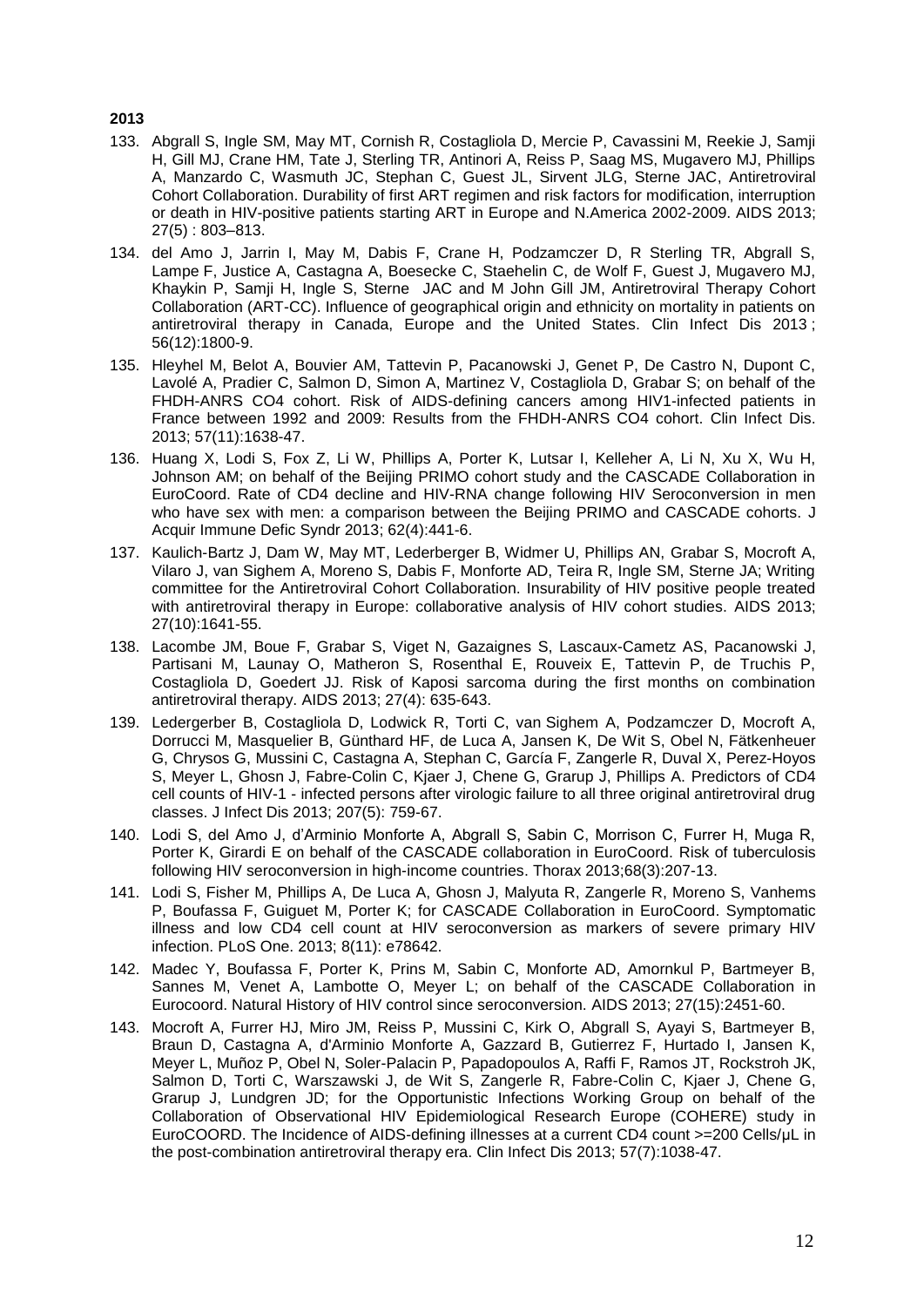- 144. Mocroft A, Lundgren JD, Sabin ML, d'Arminio Monforte A, Brockmeyer N, Casabona J , Castagna A, Costagliola D, Dabis F, De Wit S, Fätkenheuer G, Furrer H, Johnson AM, Lazanas MK, Catherine C, Moreno S, Obel N, Post FA, Reekie J, Reiss P, Sabin C, Skaletz-Rorowski A, Suarez-Lozano I, Torti C, Warszawski J, Zangerle R, Fabre-Colin C, Kjaer J, Chene G, Grarup J, Kirk O for the Late Presenters Working Group on behalf of the Collaboration of Observational HIV Epidemiological Research Europe study (COHERE) in EuroCoord. Risk factors and outcomes for late presentation for HIV-positive persons in Europe: Results from the Collaboration of Observational HIV Epidemiological Research Europe Study (COHERE). PLoS Med. 2013; 10(9):e1001510.
- 145. Montlahuc C, Guiguet M, Abgrall S, Daneluzzi V, Fde Salvador F, Launay O, Martinez V, Partisani M, Pradier C, Rouveix E, Valin N, Grabar S, Costagliola D on behalf of the FHDH ANRS CO4 cohort. Impact of late presentation on the risk of death among HIV-infected people in France (2003-2009). J Acquir Immune Defic Syndr 2013; 64(2):197-203.
- 146. Sáez-Cirión A, Bacchus C, Hocqueloux L, Avettand-Fenoel V, Girault I, Lecuroux C, Potard V, Versmisse P, Melard A, Prazuck T, Descours B, Guergnon J, Viard JP, Boufassa F, Lambotte O, Goujard C, Meyer L, Costagliola D, Venet A, Pancino G , Autran B, Rouzioux C for the ANRS VISCONTI Study Group. Post-treatment HIV-1 controllers with a long-term virological remission after the interruption of early initiated antiretroviral therapy. ANRS VISCONTI study. Plos Path 2013; 9(3):e1003211.
- 147. Shepherd BS, Jenkins CA, Parrish DD, Glass TR, Cescon A, Masabeu A, Chene G, de Wolf F, Crane HM, Jarrin I, Gill J, del Amo J, Abgrall S, Khaylin P, Lehmann C, Ingle SM, May MT, Sterne JAC, Sterling TR, Antiretroviral Therapy Cohort Collaboration (ART-CC). Higher rates of AIDS during the first year of therapy among migrants: the importance of tuberculosis. AIDS 2013; 27(8):1321-9.
- 148. van der Helm J, Geskus R, Sabin C, Meyer L, Del Amo J, Chêne G, Dorrucci M, Muga R, Porter K, Prins M; CASCADE Collaboration in EuroCoord. [Effect of HCV infection on cause-specific](http://www.ncbi.nlm.nih.gov/pubmed/23266560)  [mortality after HIV seroconversion, before and after 1997.](http://www.ncbi.nlm.nih.gov/pubmed/23266560) Gastroenterology 2013; 144(4): 751- 60.

- 149. Avila D, Althoff KN, Mugglin C, Wools-Kaloustian K, Koller M, Dabis F, Nash D, Gsponer T, Sungkanuparph S, McGowan C, May M, Cooper D, Chimbetete C, Wolff M, Collier A, McManus H, Davies MA, Costagliola D, Crabtree-Ramirez B, Chaiwarith R, Cescon A, Cornell M, Diero L, Phanuphak P, Sawadogo A, Ehmer J, Eholie SP, Li PCK, Fox MP, Gandhi NR, González E, Lee CKC, Hoffmann CJ, Kambugum A, Keiser O, Ditangco R, Prozesky H, Lampe F, Kumarasamy N, Kitahata M, Lugina E, Lyamuya R, Vonthanak S, Fink V, d'Arminio-Monforte A, P Luz PM, Chen YMA, Minga A, Casabona J, Mwango A, Choi JY, Newell ML, Bukusi EA, Ngonyani K, Merati TP, Otieno J, Bosco MB, Phiri S, Ng OT, Anastos K, Rockstroh J, Santos I, Oka S, Somi G, Stephan C, Teira R, Wabwire D, Wandeler G, Boulle A, Reiss P, Wood R, Chi BH, Williams C, Sterne JA, Egger M, the IeDEA and ART Cohort Collaborations. Immunodeficiency at the start of combination antiretroviral therapy in low-, middle- and high-income countries. J Acquir Immune Defic Syndr 2014; 65(1):e8-e16.
- 150. Boufassa F, Le Chenadec J , Meyer L, Costagliola D, Hunt PW, Florencia Pereyra F, Deeks S, Pancino G, Taulera O, Lichterfeld M, Delobel P, Saez-Cirion A, Lambotte L for the ANRS CO18 HIV Controllers Cohort, the Cascade Collaboration in Eurocoord, the SCOPE Cohort and the International HIV Controllers Study. Blunted response to combination antiretroviral therapy in HIV elite controllers: An international HIV controller collaboration. Plos One 2014; 17; 9(1): e85516.
- 151. Boulle A, Schomaker M, May MT, Hogg RS, Shepherd BE, Monge S, Keiser O, Lampe FC, Giddy J, Ndirangu J, Garone D, Fox M, Ingle SM, Reiss P, Dabis F, Costagliola D, Castagna A, Ehren K, Campbell C, Gill MJ, Saag M, Justice AC, Guest J, Crane HM, Egger M, Sterne JAC. Mortality in patients with HIV-1 infection starting antiretroviral therapy in South Africa, Europe, or North America: a collaborative analysis of prospective studies. Plos Med 2014; 11(9): e1001718.
- 152. Caniglia EC, Cain LE, Justice A, Tate J, Logan R, Sabin C, Winston A, van Sighem A, Miro J, Podzamczer D, Olson A, Arribas J, Moreno S, Meyer L, del Romero J, Dabis F, Bucher H, Wandeler G, Vourli G, Skoutelis A, Lanoy E, Gasnault J, Costagliola D, Hernán M. Antiretroviral penetration into the CNS and incidence of AIDS-defining neurological conditions. Neurology 2014; 83(2):134-41.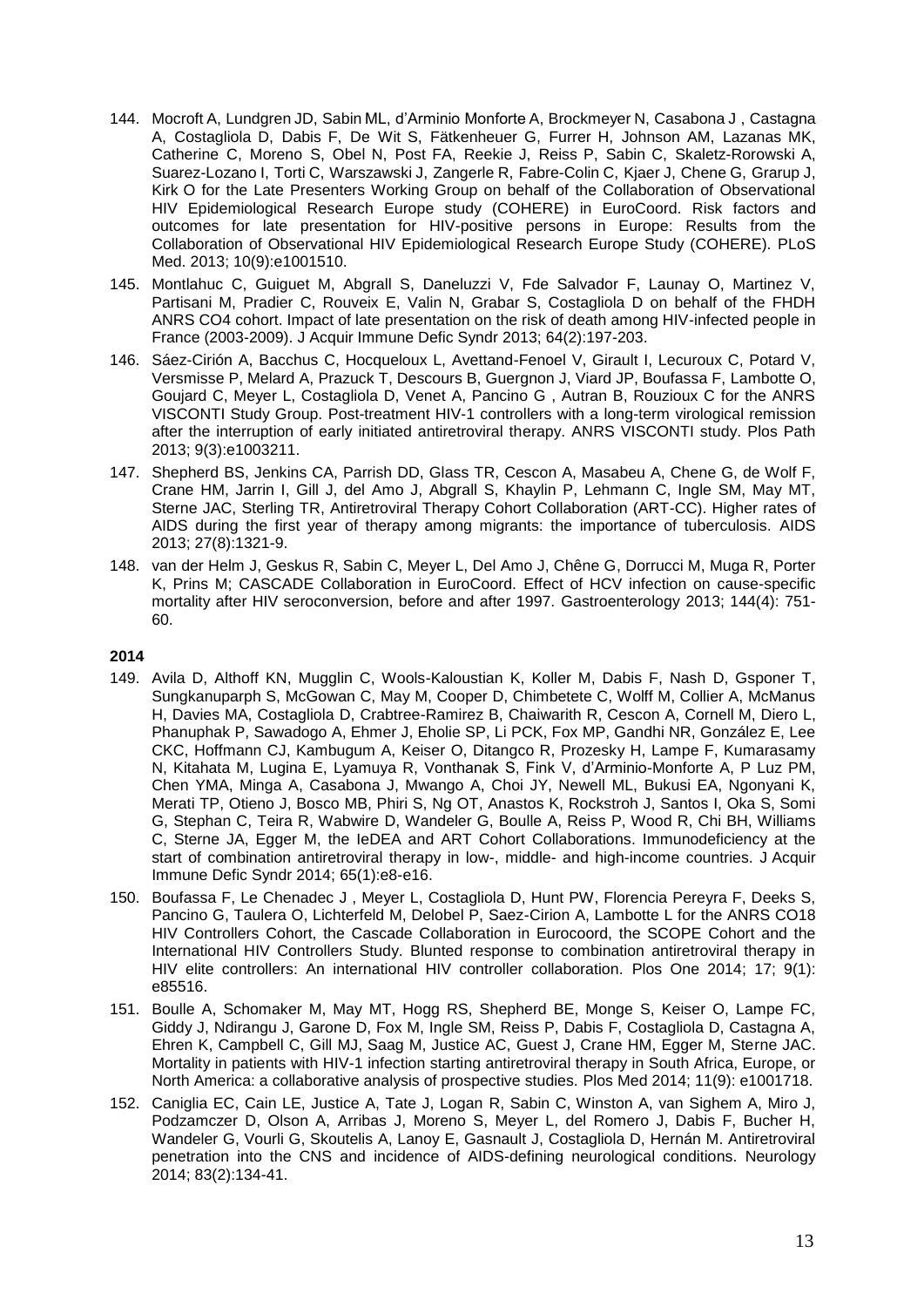- 153. Denis B, Guiguet M, de Castro N, Mechaï F, Revest M, Mahamat A, Melica Gregoire G, Lortholary O, Costagliola D. Critical importance of long term adherence to care in HIV infected patients in the cART era: new insights from Pneumocystis jirovecii pneumonia cases over 2004- 2011 in the FHDH-ANRS CO4 cohort. Plos One 2014; 9(4):e94183.
- 154. Engsig FN, Zangerle R, Katsarou O, Dabis F, Reiss P, Gill J, Porter K, Sabin C, Riordan A, Fätkenheuer G, Gutiérrez F, Raffi F, Kirk O, Mary-Krause M, Stephan C, de Olalla PG, Guest J, Samji H, Castagna A, Monforte AD, Skaletz-Rorowski A, Ramos J, Lapadula G, Mussini C, Force L, Meyer L, Lampe F, Boufassa F, Bucher HC, De Wit S, Burkholder GA, Teira R, Justice AC, Sterling TR, Crane H, Gerstoft J, Grarup J, May M, Chêne G, Ingle SM, Sterne J, Obel N; The Antiretroviral Therapy Cohort Collaboration (ART-CC) and the Collaboration of Observational HIV Research Europe (COHERE) in EuroCoord. [Long-term mortality in HIV](http://www.ncbi.nlm.nih.gov/pubmed/24457342)  [positive individuals virally suppressed for more than three years with incomplete CD4 recovery.](http://www.ncbi.nlm.nih.gov/pubmed/24457342) Clin Infect Dis 2014; 58(9):1312-21.
- 155. Hleyhel M, Bouvier AM, Belot A, Tattevin P, Pacanowski J, Genet P, de Castro N, Berger JL, Dupont C, Lavole A, Pradier C, Salmon D, Simon A, Martinez V, Spano JP, Costagliola D, Grabar S. Risk of non AIDS-defining cancers among HIV-1-infected individuals in France between 1997 and 2009: results from the FHDH-ANRS CO4 cohort. AIDS 2014; 28(14):2109-18.
- 156. Ingle SM, May MT, M. Gill J, Mugavero MJ, Lewden C, Abgrall S, Fätkenheuer G, Reiss P, Saag MS, Manzardo C, Grabar S, Bruyand M, Moore D, Mocroft A, Sterling TR, D'Arminio Monforte A, Hernando V, Teira R, Guest J, Cavassini M, Crane HM, Sterne JAC for the Antiretroviral Therapy Cohort Collaboration. Impact of Risk Factors for Specific Causes of Death in the First and Subsequent Years of Antiretroviral Therapy Among HIV-Infected Patients. Clin Infect Dis. (2014) 59 (2): 287-297.
- 157. Lang S, Mary-Krause M, Partisani M, Gilquin J, Simon A, Cotte L, Boccara F, Costagliola D, for the French Hospital Database on HIV-ANRS CO4. Is impaired kidney function an independent predictor of the risk of myocardial infarction in HIV-infected individuals? AIDS 2014; 28(13): 1987-89.
- 158. Lodi S, del Amo J, Moreno S, Bucher HC, Furrer H, Logan R, Sterne J, Pérez-Hoyos S, Jarrín I, Phillips A, Olson A, van Sighem A, Reiss P, Sabin C, Jose S, Justice A, Goulet J, Miró JM, Ferrer E, Meyer L, Seng R, Vourli G, Antoniadou A, Dabis F, Vandenhede M, Costagliola D, Abgrall S, Hernán MA, the HIV-CAUSAL Collaboration. [Opportunistic infections and AIDS](http://www.ncbi.nlm.nih.gov/pubmed/25265230)  [malignancies early after initiating combination antiretroviral therapy in high-income countries.](http://www.ncbi.nlm.nih.gov/pubmed/25265230) AIDS. 2014; 28(16): 2461-73.
- 159. Mary-Krause M, Grabar S, Lièvre L, Abgrall S, Billaud E, Boué F, Boyer L, Cabié A, Cotte L, De Truchis P, Duval X, Duvivier C, Enel P, Gasnault J, Gaud C, Gilquin J, Guiguet M, Katlama C, Khuong MA, Lacombe JM, Lang S, Lascaux AS, Launay O, Mahamat A, Matheron S, Meynard JL, Pavie J, Pilorgé F, Piroth L, Poizot-Martin I, Potard V, Pradier C, Reynes J, Rouveix E, Selinger-Leneman H, Simon A, Tattevin P, Tissot-Dupont H, Viard JP, Viget N, Costagliola D. Cohort profile: French Hospital Database on HIV (FHDH-ANRS CO4). Int J Epidemiol 2014;43(5):1425-36.
- 160. May MT, Ingle SM, Costagliola D, Justice AC, de Wolf F, Cavassini M, D'Arminio Monforte A, Casabona J, Hogg RS, Mocroft A, Lampe F, Dabis F, Fätkenheuer G, Sterling TR, del Amo J, Gill JM, Kitahata M, Saag MS, Guest J, Brodt HR, Sterne JAC. Cohort profile: Antiretroviral Therapy Cohort Collaboration (ART-CC). Int J Epidemiol 2014; 43(3):691-702.
- 161. Morlat P, Roussillon C, Henard S, Salmon D, Bonnet F, Cacoub P, Georget A, Aouba A, Rosenthal E, May T, Chauveau M, Diallo B, Costagliola D, Chene G; for the ANRS EN20 Mortalité 2010 Study Group. [Causes of death among HIV-infected patients in France in 2010](http://www.ncbi.nlm.nih.gov/pubmed/24901259)  [\(national survey\): trends since 2000.](http://www.ncbi.nlm.nih.gov/pubmed/24901259) AIDS 2014; 28(8):1181-91.
- 162. The Natural History Project Writing Group for Collaboration of Observational HIV Epidemiological Research In Europe (COHERE) in EuroCoord: Nakagawa F, Lodwick R, Smith C, Costagliola D, van Sighem A, Ledergerber B, d'Arminio Monforte A, Dorrucci M, Torti C, Suarez-Lozano I, Obel N, Brockmeyer N, Thiebaut R, Lundgren J, Castagna A, Alejos B, De Wit S, Zangerle R, Pantazis N, Ehren K, Casabona J, Grarup J, Chêne G, Phillips A. Factors associated with short-term changes in HIV viral load and CD4 cell count in antiretroviral-naïve individuals. AIDS 2014; 28(9):1351-6.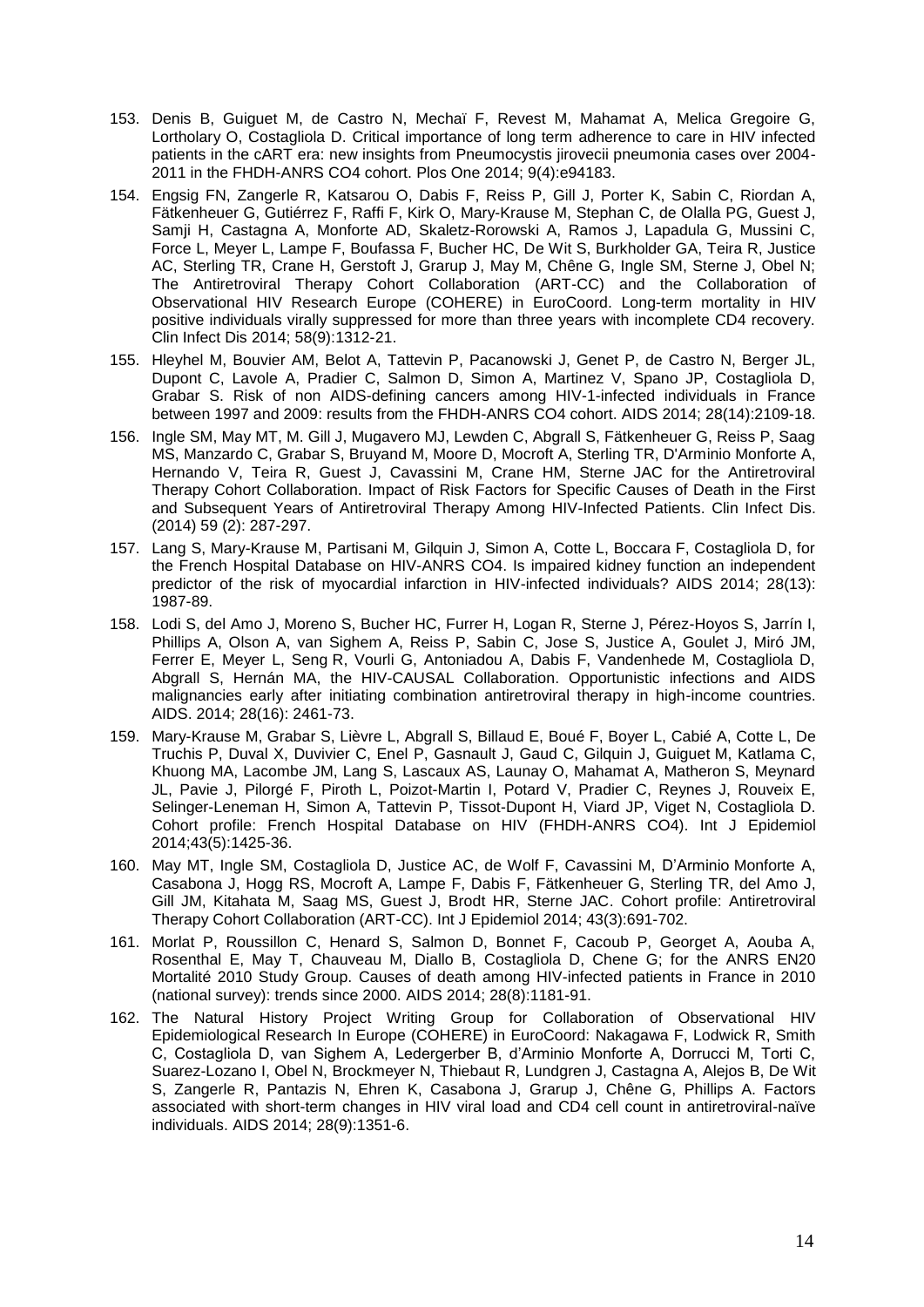- 163. Olson AD, Meyer L, Prins M, Thiebaut R, Gurdasani D, Guiguet M, Chaix ML, Amornkul P, Babiker A, Sandhu MS, Kholoud P for CASCADE Collaboration in EuroCoord. An evaluation of HIV elite controller definitions within a large seroconverter cohort collaboration. PLOS One 2014; 9(1):e86719.
- 164. Olson AD, Guiguet M, Zangerle R, Gill J, Perez-Hoyos S, Lodi S, Ghosn J, Dorrucci M, Johnson A, Sannes M, Moreno S, Porter K. Evaluation of Rapid Progressors in HIV Infection as an Extreme Phenotype. J Acquir Immune Defic Syndr 2014; 67(1): 15-21.
- 165. Pantazis N, Porter K, Costagliola D, De Luca A, Ghosn J, Guiguet M, Johnson A, Kelleher AD, Morrison C, Thiebaut R, Wittkop L, Touloumi G on behalf of CASCADE Collaboration in EuroCoord. Temporal trends in prognostic markers of HIV-1 virulence and transmissibility. An observational cohort study. Lancet HIV 2014;1(3):e119-126.
- 166. Potard V, Rey D, Poizot-Martin I, Mokhtari S, Pradier C, Rozenbaum W, Brun-Vezinet F, Costagliola D on behalf of FHDH ANRS CO4. Lopinavir/r no longer recommended as first line regimen: a comparative effectiveness analysis. J Int AIDS Soc 2014; 17(1): 19070.
- 167. [van der Helm](javascript:void(0);) JJ, [Geskus](javascript:void(0);) R, [Lodi](javascript:void(0);) S, [Meyer](javascript:void(0);) L , [Schuitemaker](javascript:void(0);) H, [Gunsenheimer-Bartmeyer](javascript:void(0);) B, [d'Arminio Monforte](javascript:void(0);) A, [Olson](javascript:void(0);) A, [Touloumi](javascript:void(0);) G, [Sabin](javascript:void(0);) C, [Porter](javascript:void(0);) K, [Prins](javascript:void(0);) M, [on behalf of CASCADE](javascript:void(0);)  [Collaboration in EuroCoord.](javascript:void(0);) Characterisation of long-term non-progression of HIV-1 infection after seroconversion: a cohort study. Lancet HIV 2014; 1(1):e41-e48.

- 168. Abgrall S, Rachas A, Tourret J, Isnard-Bagnis C, Billaud E, Tattevin P, Costagliola D, Guiguet M, Durieux P, on behalf of FHDH-ANRS CO4. A multifaceted intervention designed to improve medical management of moderate to advanced chronic kidney disease in HIV-infected patients: a cluster randomised trial. Clin Infect Dis 2015; 61(3):375-84.
- 169. Bruyand M, Le Marec F, Lavolé A, Leffondre K, Spano J-P, Le Moing V, Tattevin P, March L, Cadranel J, Bonnet F, Guiguet M. Protease inhibitors exposure is not related to lung cancer risk in HIV smoker patients. AIDS 2015; 29(9): 1105–9.
- 170. Cacoub P, Dabis F, Costagliola D, Almeida K, Lert F, Piroth L, Semaille C. Burden of HIV and hepatitis C co-infection: the changing epidemiology of hepatitis C in HIV-infected patients in France. Liver Int 2015; 35(1): 65-70.
- 171. Cain LE, Phillips A, Olson A, Sabin C, Jose S, Justice A, Tate J, Logan R, Robins JM, Sterne JAC, van Sighem A, Reiss P, Bucher HC, Fehr J, Touloumi G, Paparizos V, Esteve A, Casabona J, Monge S, Moreno S, R, Meyer L, Pérez-HoyosS, Muga R, Dabis F, Vandenhende M, Abgrall S, Costagliola D, Hernán MA Boosted lopinavir versus boosted atazanavir-containing regimens and immunologic, virologic and clinical outcomes: a prospective study of HIV-infected individuals in high-income countries. Clin Infect Dis 2015; 60(8):1262-8.
- 172. Champredon D, Bellan SE, Delva W, Hunt S, Shi CF, Smieja M, Dushoff J. The effect of sexually transmitted co-infections on HIV viral load amongst individuals on antiretroviral therapy: a systematic review and meta-analysi[s.](http://www.ncbi.nlm.nih.gov/pubmed/26123030) BMC Infect Dis. 2015;15:249.

173. Delaugerre C\*, Ghosn J\*, Lacombe JM, Pialoux G, Cuzin L, Launay O, Menard A, De Truchis P, Costagliola D for the FHDH**-**ANRS CO4. Significant reduction in HIV virologic failure during a 15 year period in a setting with free healthcare access. Clin Infect Dis 2015; 60 (3): 463-472.

\*co-primary authors

- 174. Denis B, Guiguet M, de Castro N, Mechaï F, Revest M, Melica G, Costagliola D, Lortholary O on behalf of FHDH ANRS-CO4. Relevance of EORTC criteria for the diagnosis of invasive aspergillosis (IA) in HIV-infected patients, and survival trends over a 20-year period in France. Clin Infect Dis 2015; 61(8): 1273-1280.
- 175. Grabar S, Tattevin P, Selinger-Leneman H, de La Blanchardiere A, de Truchis P, Rabaud C, Rey D, Daneluzzi V, Ferret S, Lascaux AS, Hanslik T, Costagliola D, Launay O. Incidence of Herpes Zoster in HIV-Infected Adults in the Combined Antiretroviral Treatment (cART) Era: Results from the FHDH-ANRS CO4 Cohort. Clin Infect Dis 2015; 60(8):1269-77.
- 176. Helleberg M, May MT, Ingle SM, Dabis F, Reiss P, Fätkenheuer G, Costagliola D, d'Arminio A, Cavassini M, Smith C, Justice AC,Gill MJ, Sterne JAC, Obel N. Smoking and life expectancy among HIV-infected individuals on antiretroviral therapy in Europe and North America: ART-CC. AIDS 2015;29(2):221-229.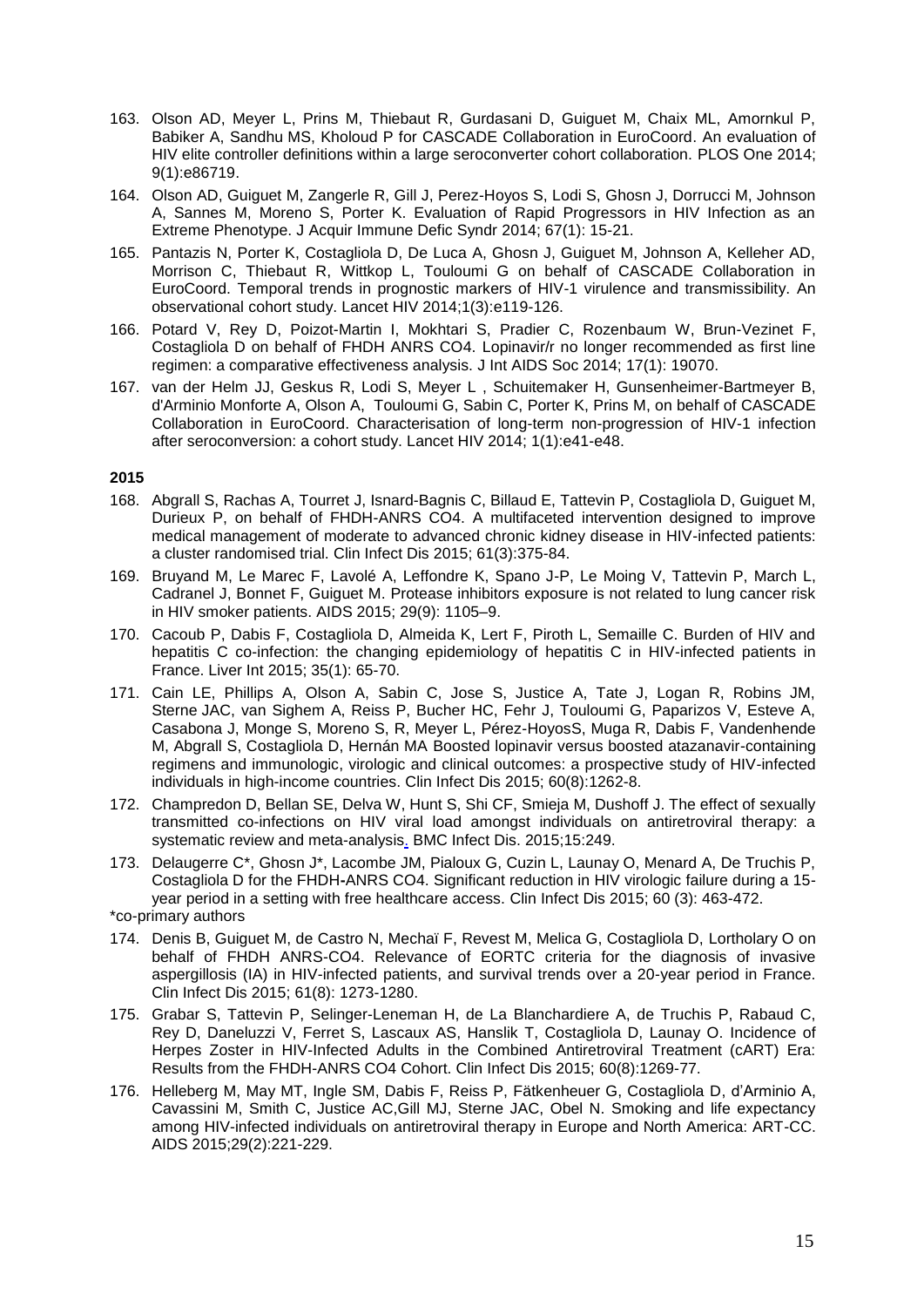- 177. Hleyhel M, Belot A, Bouvier AM, Tattevin P, Pacanowski J, Genet P, De Castro N, Berger JL, Dupont C, Lavole A, Pradier C, Salmon D, Simon A, Martinez V, Spano JP, Costagliola D, Grabar S on behalf of FHDH-ANRS CO4. Trends in survival after cancer diagnosis among HIV-Infected individuals between 1992 and 2009. Results from the FHDH-ANRS CO4 Cohort. Int J Cancer 2015; 137(10), 2443–2453.
- 178. Jarrin I, Moreno S, Ingle S, May MT, Sterling TR, Justice A, Bickel M, Crane H, Mugavero MJ, De Wolf F, Jung N, Cescon A, Garcia I, Elzi L, d'Arminio A, Mary-Krause M, Smith C, Guest J, Hessamfar M, Gill J, Sterne JAC, del Amo J for The Antiretroviral Therapy Cohort Collaboration (ART-CC). Sex differences in overall and cause-specific mortality among HIV-infected adults on antiretroviral therapy in Europe, Canada and the US. Antivir Ther 2015; 20(1)**:**21-28.
- 179. Jarrin I, Pantazis N, Dalmau J, Phillips AN, Olson A, Mussini C, Boufassa B, Costagliola D, Porter K, Blanco J, Del Amo J, Martinez-Picado J, for CASCADE Collaboration in EuroCoord. Does rapid HIV disease progression prior to combination antiretroviral therapy hinder optimal CD4+ T-cell recovery once HIV-1 suppression is achieved? AIDS 2015; 29(17):2323-2333.
- 180. Lang S, Lacombe JM, Mary-Krause M, Partisani M, Bidegain F, Cotte L, Aslangul A, Cheret A, Boccara F, Meynard JL, Pradier C, Roger PM, Pierre Tattevin P, Costagliola D, Molina JM, on behalf of the French Hospital Database on HIV. Is impact of statin therapy on all-cause mortality different in HIV-infected individuals compared to general population? Results from the FHDH-ANRS CO4 cohort. Plos One 2015; 10(7):e0133358.
- 181. Lodi S, Phillips A, Logan R, Olson A, Costagliola D, Abgrall S, van Sighem A, Reiss P, Miró JM, Ferrer E, Justice A, Gandhi N, Bucher HC, Furrer H, Moreno S, Monge S, Touloumi G, Pantazis N, Sterne J, Young JG, Meyer L, Seng R, Dabis F, Vandehende MA, Pérez-Hoyos S, Jarrín I, Jose S, Sabin C, Miguel A Hernán MA, HIV-CAUSAL Collaboration. Comparative effectiveness of immediate antiretroviral therapy versus CD4-based initiation in HIV-positive individuals in high-income countries: observational cohort study. Lancet HIV 2015; 2(8):e335-343.
- 182. [Marzolini C,](http://www.ncbi.nlm.nih.gov/pubmed?term=Marzolini%20C%5BAuthor%5D&cauthor=true&cauthor_uid=25426810) [Sabin C,](http://www.ncbi.nlm.nih.gov/pubmed?term=Sabin%20C%5BAuthor%5D&cauthor=true&cauthor_uid=25426810) [Raffi F,](http://www.ncbi.nlm.nih.gov/pubmed?term=Raffi%20F%5BAuthor%5D&cauthor=true&cauthor_uid=25426810) [Siccardi M,](http://www.ncbi.nlm.nih.gov/pubmed?term=Siccardi%20M%5BAuthor%5D&cauthor=true&cauthor_uid=25426810) [Mussini C,](http://www.ncbi.nlm.nih.gov/pubmed?term=Mussini%20C%5BAuthor%5D&cauthor=true&cauthor_uid=25426810) [Launay O,](http://www.ncbi.nlm.nih.gov/pubmed?term=Launay%20O%5BAuthor%5D&cauthor=true&cauthor_uid=25426810) [Burger D,](http://www.ncbi.nlm.nih.gov/pubmed?term=Burger%20D%5BAuthor%5D&cauthor=true&cauthor_uid=25426810) [Roca B,](http://www.ncbi.nlm.nih.gov/pubmed?term=Roca%20B%5BAuthor%5D&cauthor=true&cauthor_uid=25426810) [Fehr J,](http://www.ncbi.nlm.nih.gov/pubmed?term=Fehr%20J%5BAuthor%5D&cauthor=true&cauthor_uid=25426810) [Bonora S,](http://www.ncbi.nlm.nih.gov/pubmed?term=Bonora%20S%5BAuthor%5D&cauthor=true&cauthor_uid=25426810) [Mocroft A,](http://www.ncbi.nlm.nih.gov/pubmed?term=Mocroft%20A%5BAuthor%5D&cauthor=true&cauthor_uid=25426810) [Obel N,](http://www.ncbi.nlm.nih.gov/pubmed?term=Obel%20N%5BAuthor%5D&cauthor=true&cauthor_uid=25426810) [Dauchy FA,](http://www.ncbi.nlm.nih.gov/pubmed?term=Dauchy%20FA%5BAuthor%5D&cauthor=true&cauthor_uid=25426810) [Zangerle R,](http://www.ncbi.nlm.nih.gov/pubmed?term=Zangerle%20R%5BAuthor%5D&cauthor=true&cauthor_uid=25426810) [Gogos C,](http://www.ncbi.nlm.nih.gov/pubmed?term=Gogos%20C%5BAuthor%5D&cauthor=true&cauthor_uid=25426810) [Gianotti N,](http://www.ncbi.nlm.nih.gov/pubmed?term=Gianotti%20N%5BAuthor%5D&cauthor=true&cauthor_uid=25426810) [Ammassari A,](http://www.ncbi.nlm.nih.gov/pubmed?term=Ammassari%20A%5BAuthor%5D&cauthor=true&cauthor_uid=25426810) [Torti](http://www.ncbi.nlm.nih.gov/pubmed?term=Torti%20C%5BAuthor%5D&cauthor=true&cauthor_uid=25426810)  [C,](http://www.ncbi.nlm.nih.gov/pubmed?term=Torti%20C%5BAuthor%5D&cauthor=true&cauthor_uid=25426810) [Ghosn J,](http://www.ncbi.nlm.nih.gov/pubmed?term=Ghosn%20J%5BAuthor%5D&cauthor=true&cauthor_uid=25426810) [Chêne G,](http://www.ncbi.nlm.nih.gov/pubmed?term=Ch%C3%AAne%20G%5BAuthor%5D&cauthor=true&cauthor_uid=25426810) [Grarup J,](http://www.ncbi.nlm.nih.gov/pubmed?term=Grarup%20J%5BAuthor%5D&cauthor=true&cauthor_uid=25426810) [Battegay M;](http://www.ncbi.nlm.nih.gov/pubmed?term=Battegay%20M%5BAuthor%5D&cauthor=true&cauthor_uid=25426810) [for the Efavirenz, Obesity Project Team the](http://www.ncbi.nlm.nih.gov/pubmed?term=%22for%20the%20Efavirenz%2C%20Obesity%20Project%20Team%20the%20Collaboration%20of%20Observational%20HIV%20Epidemiological%20Research%20Europe%20(COHERE)%20in%20EuroCoord%22%5BCorporate%20Author%5D)  [Collaboration of Observational HIV Epidemiological Research Europe \(COHERE\) in EuroCoord.](http://www.ncbi.nlm.nih.gov/pubmed?term=%22for%20the%20Efavirenz%2C%20Obesity%20Project%20Team%20the%20Collaboration%20of%20Observational%20HIV%20Epidemiological%20Research%20Europe%20(COHERE)%20in%20EuroCoord%22%5BCorporate%20Author%5D) Impact of body weight on virological and immunological responses to efavirenz-containing regimens in HIV-infected, treatment-naive adults. AIDS 2015;29(2):193-200.
- 183. May MT, Justice AC, Birnie K, Ingle SM, Smit C, Smith C, Neau D, Guiguet M, Schwarze-Zander C, Moreno S, Guest JL, Monforte AD, Tural C, Gill MJ, Bregenzer A, Kirk O, Saag M, Sterling TR, Crane HM, Sterne JA. [Injection drug use and Hepatitis C as risk factors for mortality in HIV](http://www.ncbi.nlm.nih.gov/pubmed/25848927)[infected individuals: the Antiretroviral Therapy Cohort Collaboration.](http://www.ncbi.nlm.nih.gov/pubmed/25848927) J Acquir Immune Defic Syndr 2015; 69(3):348-54.
- 184. Mocroft A, Lundgren J, Antinori A, d'Arminio Monforte A, Brännström J, Bonnet F, Brockmeyer N, Casabona J, Castagna A, Costagliola D, De Wit S, Fätkenheuer G, Furrer H, Jadand C, Johnson A, Lazanas M, Leport C, Moreno S, Mussini C, Obel N, Post F, Reiss P, Sabin C, Skaletz-Rorowski A, Suarez-Loano I, Torti C, Warszawski J, Wittkop L, Zangerle R, Chene G, Raben D, Kirk O. Late presentation for HIV across Europe: An update from the Collaboration of Observational HIV Epidemiological Research Europe Study (COHERE) in EuroCoord. Eurosurveillance 2015; 20(47).
- 185. The Migrants Working Group on behalf of COHERE in EuroCoord, Monge S, Jarrín I, Mocroft A, Sabin CA, Touloumi G, van Sighem A, Abgrall S, Dray-Spira R, Spire B, Castagna A, Mussini C, Zangerle R, Hessamfar M, Anderson J, Hamouda O, Ehren K, Obel N, Kirk O, de Monteynard LA, Antinori A, Girardi E, Saracino A, Calmy A, De Wit S, Wittkop L, Bucher HC, Montoliu A, Raben D, Prins M, Meyer L, Chene G, Burns F, Del Amo J. Mortality in migrants living with HIV in western Europe (1997 - 2013): an collaborative cohort study. Lancet HIV 2015, 2(12): e540 e549.
- 186. de Monteynard LA, Dray-Spira R, De Truchis P, Grabar S, Launay O, Meynard JL, Khuong-Josses MA, Gilquin J, Rey D, Simon A, Pavie J, Mahamat A, Matheron S, Costagliola D, Abgrall S, on behalf of the French Hospital Database on HIV. Later cART initiation in migrant men from sub-Saharan Africa without advanced HIV disease in France. Plos One 2015; 10(3):e0118492.
- 187. Potard V, Reynes J, Ferry T, Aubin C, Finkielsztejn L, Yazdanpanah Y, Costagliola D on behalf of FHDH ANRS CO4. Durability and effectiveness of maraviroc-containing regimens in HIV-1 infected individuals with virological failure in routine clinical practice. Plos One 2015; 10(12):e0144746.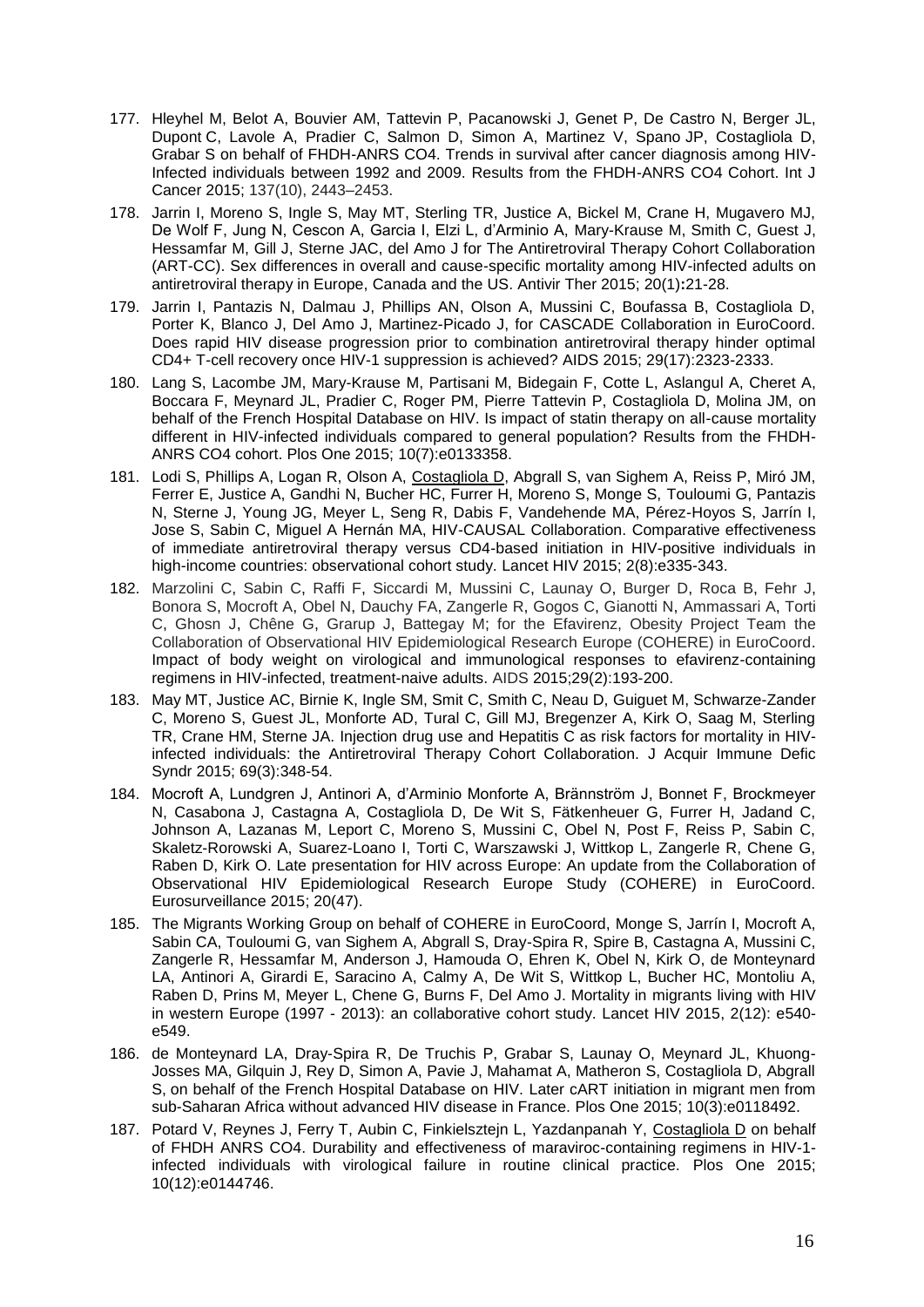- 188. Pourcher G, Costagliola D, Martinez V. [Obesity in HIV-infected patients in France: Prevalence](http://www.ncbi.nlm.nih.gov/pubmed/25662869)  [and surgical treatment options.](http://www.ncbi.nlm.nih.gov/pubmed/25662869) J Visc Surg 2015; 152(1):33-7.
- 189. Rosenthal E, Roussillon C, Salmon-Céron D, Georget A, Hénard S, Huleux T, Gueit I, Mortier E, Costagliola D, Morlat P, Chêne G, Cacoub P; the Mortalité 2010 and GERMIVIC study groups. [Liver-related deaths in HIV-infected patients between 1995 and 2010 in France: the Mortavic](http://www.ncbi.nlm.nih.gov/pubmed/25522874)  [2010 study in collaboration with the Agence Nationale de Recherche sur le SIDA \(ANRS\) EN 20](http://www.ncbi.nlm.nih.gov/pubmed/25522874)  [Mortalité 2010 survey.](http://www.ncbi.nlm.nih.gov/pubmed/25522874) HIV Med 2015; 16(4):230-239.
- 190. Vandenhende MA, Ingle S, May M, Chene G, Zangerle R, Van Sighem A, Gill MJ, Schwarze-Zander C, Hernandez-Novoa B, Obel N, Kirk O, Abgrall S, Guest J, Samji H, D'arminio Monforte A, Llibre JM, Smith C, Cavassini M, Burkholder GA, Shepherd B, Crane HM, Sterne J, Morlat P. Impact of low-level viremia on clinical and virological outcomes in treated HIV-1-infected patients. AIDS 2015; 29(3):373-383.
- 191. Vandenhende MA, Roussillon C, Henard S, Morlat P, Georget A, May T, Rosenthal E, Salmon D, Cacoub P, Costagliola D, Chene G, Bonnet F for the ANRS EN20 Mortalité 2010 study group. Cancer-related causes of death among HIV-infected patients in France in 2010: evolution since 2000. Plos One 2015; 10(6):e0129550.

- 192. Cain LE, Caniglia EC, Phillips A, Olson A, Muga R, Pérez-Hoyos S, Abgrall S, Costagliola D, Rubio R, Jarrín I, Bucher H, Fehr J, van Sighem A, Reiss P, Dabis F, Vandenhende MA, Logan R, Robins J, Sterne JAC, Justice A, Tate J, Touloumi G, Paparizos V, Esteve A, Casabona J, Seng R, Meyer L, Jose S, Sabin C, Hernán MA. Efavirenz vs. boosted atazanavir-containing regimens and immunologic, virologic, and clinical outcomes: a prospective study of HIV-positive individuals. Medicine 2016; 95(41):e5133.
- 193. Cain LE, Saag MS, Petersen M, May MT, Ingle SM, Logan R, Robins JM, Abgrall S, Shepherd BE, Deeks SG, Gill JM, Touloumi G, Vourli G, Dabis F, Vandenhende MA, Reiss P, van Sighem A, Samji H, Hogg RS, Rybniker J, Sabin CA, Jose S, del Amo J, Moreno S, Rodrıguez B, Cozzi-Lepri A, Boswell SL, Stephan C, Perez-Hoyos S, Jarrin I, Guest JL, D'ArminioMonforte A, Antinori A, Moore R, Campbell CNJ, Casabona J, Meyer L, Seng S, Phillips AN, Bucher HC, Egger M, Mugavero MJ, Haubrich R, Geng EH, Olson A, Eron JJ, Napravnik S, Kitahata MM, Van Rompaey SE, Teira R, Justice AC, Tate JP, Costagliola D, Sterne JAC, Hernan MA on behalf of the Antiretroviral Therapy Cohort Collaboration, the Centers for AIDS Research Network of Integrated Clinical Systems, and the HIV-CAUSAL Collaboration. Using observational data to emulate a randomized trial of dynamic treatment switching strategies: an application to antiretroviral therapy. Int J epidemiol 2016; 45(6): 2038-2049.
- 194. Caniglia EC, Sabin C, Robins JM, Logan R, Cain LE, Abgrall S, Mugavero MJ, Hernández-Díaz S, Meyer L, Seng R, Drozd DR, Seage III GR, Bonnet F, Dabis F, Moore RR, Reiss P, van Sighem A, Mathews WC, del Amo J, Moreno S, Deeks SG, Muga R, Boswell SL, Ferrer E, Eron JJ, Napravnik S, Jose S, Phillips A, Olson A, Justice A, Tate J, Bucher HC, Egger M, Touloumi G, Sterne JA, Costagliola D, Saag M, Hernán MA; The Center for AIDS Research Network of Integrated Clinical Systems and the HIV-CAUSAL Collaboration. When to monitor CD4 cell count and HIV RNA to reduce mortality and AIDS-defining illness in virologically suppressed HIV-positive persons on antiretroviral therapy in high-income countries: a prospective observational study. J Acquir Immune Defic Syndr 2016; 72(2):214-21.
- 195. [May MT,](http://www.ncbi.nlm.nih.gov/pubmed/?term=May%20MT%5BAuthor%5D&cauthor=true&cauthor_uid=27025828) [Vehreschild JJ,](http://www.ncbi.nlm.nih.gov/pubmed/?term=Vehreschild%20JJ%5BAuthor%5D&cauthor=true&cauthor_uid=27025828) [Trickey](http://www.ncbi.nlm.nih.gov/pubmed/?term=Trickey%20A%5BAuthor%5D&cauthor=true&cauthor_uid=27025828) A, [Obel N,](http://www.ncbi.nlm.nih.gov/pubmed/?term=Obel%20N%5BAuthor%5D&cauthor=true&cauthor_uid=27025828) [Reiss P,](http://www.ncbi.nlm.nih.gov/pubmed/?term=Reiss%20P%5BAuthor%5D&cauthor=true&cauthor_uid=27025828) [Bonnet F,](http://www.ncbi.nlm.nih.gov/pubmed/?term=Bonnet%20F%5BAuthor%5D&cauthor=true&cauthor_uid=27025828) [Mary-Krause M,](http://www.ncbi.nlm.nih.gov/pubmed/?term=Mary-Krause%20M%5BAuthor%5D&cauthor=true&cauthor_uid=27025828) [Samji H,](http://www.ncbi.nlm.nih.gov/pubmed/?term=Samji%20H%5BAuthor%5D&cauthor=true&cauthor_uid=27025828) [Cavassini](http://www.ncbi.nlm.nih.gov/pubmed/?term=Cavassini%20M%5BAuthor%5D&cauthor=true&cauthor_uid=27025828) M, [Gill MJ,](http://www.ncbi.nlm.nih.gov/pubmed/?term=Gill%20MJ%5BAuthor%5D&cauthor=true&cauthor_uid=27025828) [Shepherd L,](http://www.ncbi.nlm.nih.gov/pubmed/?term=Shepherd%20L%5BAuthor%5D&cauthor=true&cauthor_uid=27025828) [Crane H,](http://www.ncbi.nlm.nih.gov/pubmed/?term=Crane%20H%5BAuthor%5D&cauthor=true&cauthor_uid=27025828) [d'Arminio A,](http://www.ncbi.nlm.nih.gov/pubmed/?term=d%27Arminio%20A%5BAuthor%5D&cauthor=true&cauthor_uid=27025828) [Burkholder G,](http://www.ncbi.nlm.nih.gov/pubmed/?term=Burkholder%20G%5BAuthor%5D&cauthor=true&cauthor_uid=27025828) [Johnson M,](http://www.ncbi.nlm.nih.gov/pubmed/?term=Johnson%20M%5BAuthor%5D&cauthor=true&cauthor_uid=27025828) [Sobrino P,](http://www.ncbi.nlm.nih.gov/pubmed/?term=Sobrino%20P%5BAuthor%5D&cauthor=true&cauthor_uid=27025828) [Domingo P,](http://www.ncbi.nlm.nih.gov/pubmed/?term=Domingo%20P%5BAuthor%5D&cauthor=true&cauthor_uid=27025828) [Zangerle R,](http://www.ncbi.nlm.nih.gov/pubmed/?term=Zangerle%20R%5BAuthor%5D&cauthor=true&cauthor_uid=27025828) [Justice AC,](http://www.ncbi.nlm.nih.gov/pubmed/?term=Justice%20AC%5BAuthor%5D&cauthor=true&cauthor_uid=27025828) [Sterling T,](http://www.ncbi.nlm.nih.gov/pubmed/?term=Sterling%20T%5BAuthor%5D&cauthor=true&cauthor_uid=27025828) [Miro J,](http://www.ncbi.nlm.nih.gov/pubmed/?term=Miro%20J%5BAuthor%5D&cauthor=true&cauthor_uid=27025828) [Sterne JA;](http://www.ncbi.nlm.nih.gov/pubmed/?term=Sterne%20JA%5BAuthor%5D&cauthor=true&cauthor_uid=27025828) [Writing committee: The](http://www.ncbi.nlm.nih.gov/pubmed/?term=Writing%20committee%3A%20The%20Antiretroviral%20Therapy%20Cohort%20Collaboration%20%28ART-CC%29%5BCorporate%20Author%5D)  [Antiretroviral Therapy Cohort Collaboration \(ART-CC\).](http://www.ncbi.nlm.nih.gov/pubmed/?term=Writing%20committee%3A%20The%20Antiretroviral%20Therapy%20Cohort%20Collaboration%20%28ART-CC%29%5BCorporate%20Author%5D) Mortality according to CD4 count at start of combination antiretroviral therapy among HIV positive patients followed for up to 15 years after start of treatment: collaborative cohort study. [Clin Infect Dis 2](http://www.ncbi.nlm.nih.gov/pubmed/?cmd=historysearch&querykey=1)016; 62(12):1571-7.
- 196. de Monteynard LA, Matheron S, Gilquin J, Pavie J, de Truchis P, Grabar S, Launay O, Meynard JL, Khuong-Josses MA, Rey D, Simon A, Mahamat A, Dray-Spira R, Costagliola D, Abgrall S. Influence of geographic origin, sex and HIV transmission group on the outcome of first line combined antiretroviral therapy (cART) in France. AIDS 2016; 30(14):2235-46.
- 197. Olson AD, Walker AS, Suthar AB, Sabin C, Bucher HC, Jarrin I, Moreno S, Perez-Hoyos S, Porter K, Ford D on behalf of CASCADE Collaboration in EuroCoord. Limiting cumulative HIV viremia copy years by early treatment reduces risk of AIDS and death. J Acquir Immune Defic Syndr 2016; 73(1):100-8.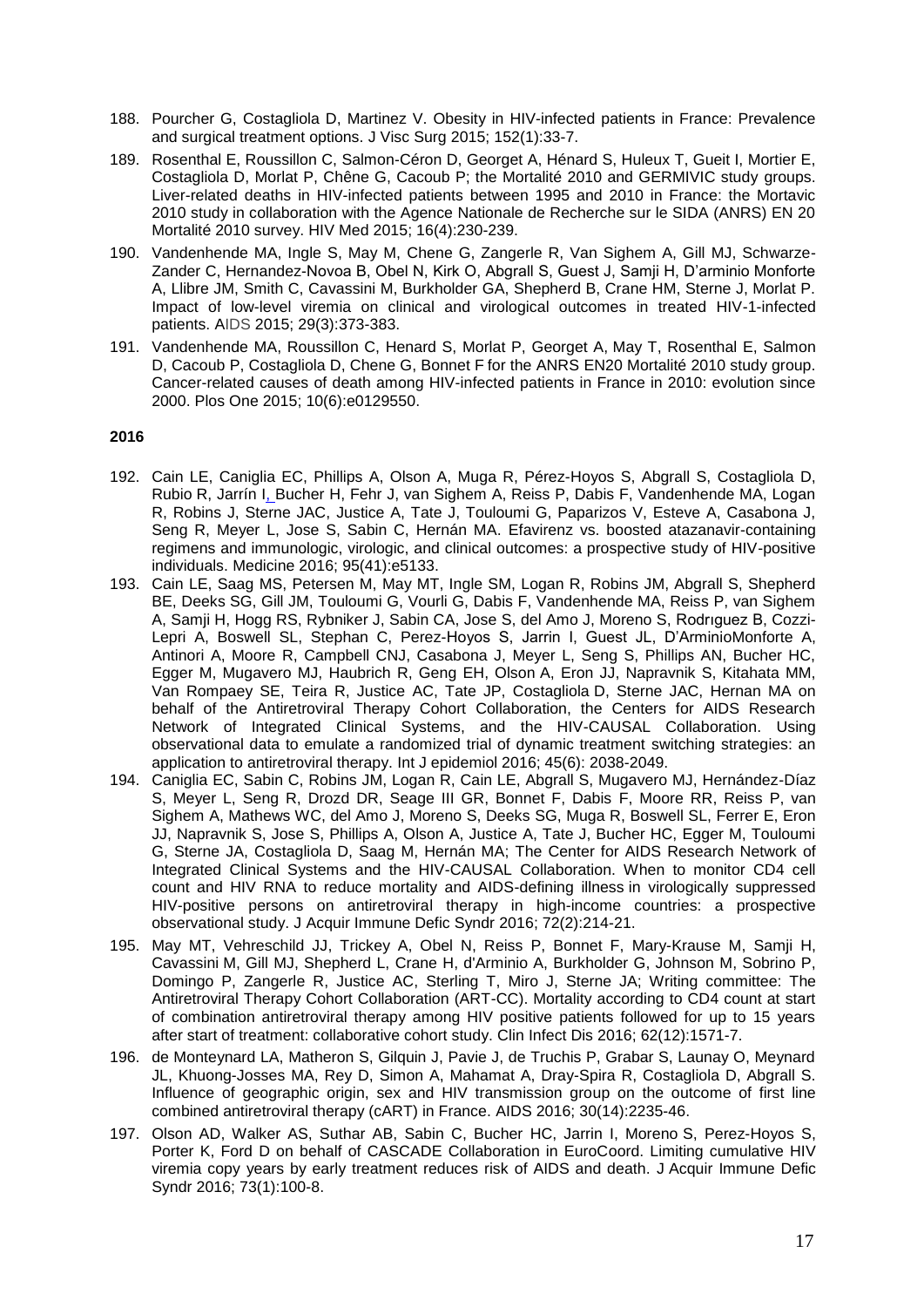- 198. Pantazis N, Touloumi G, Meyer L, Olson A, Costagliola D, Kelleher T, Lutsar I, Chaix ML, Fisher M, Moreno S, Porter K on behalf of CASCADE Collaboration in EuroCoord. The impact of shortcourse cART in primary HIV infection on viral suppression and immunologic response in later treatment. AIDS 2016; 30(6): 879-88.
- 199. Potard V, Simon A, Lacombe JM, Parienti JJ, Costagliola D on behalf of FHDH ANRS CO4. Switching to raltegravir from a virologically effective boosted protease inhibitor regimen: a comparative effectiveness analysis from the French Hospital Database on HIV (FHDH-ANRS CO4). Clin Infect Dis 2016; 63(9):1254-1261.
- 200. Rohner E, Schmidlin K, Zwahlen M, Chakraborty R, Clifford G, Obel N, Grabar S, Verbon A, Noguera-Julian A, Judd A, Collins IJ, Rojo P, Brockmeyer N, Campbell M, Chene G, Prozesky H, Eley B, Stefan DC, Davidson A, Chimbetete C, Sawry S, Davies MA, Kariminia A, Vibol U, Sohn A, Egger M, Bohlius J for The Pediatric AIDS-defining Cancer Project Working Group for IeDEA Southern Africa, TAHOD and COHERE in EuroCoord. Kaposi Sarcoma Risk in HIV-Infected Children and Adolescents on Combination Antiretroviral Therapy from sub-Saharan Africa, Europe and Asia. Clin Infect Dis 2016;63(9):1245-1253.
- 201. Supervie V, Marty L, Lacombe JM, Dray-Spira R, Costagliola D and the FHDH-ANRS CO4 study group. Looking beyond the cascade of HIV care to end the AIDS epidemic: estimation of the time interval from HIV infection to viral suppression. J Acquir Immune Defic Syndr 2016; 73(3): 348- 355.
- 202. Trickey A, May MT, Vehreschild J, Obel N, Gill MJ, Crane H, Boesecke C, Samji H, Grabar S, Cazanave C, Cavassini M, Shepherd L, d'Arminio Monforte A, Smit C, Saag M, Lampe F, Hernando V, Montero M, Zangerle R, Justice AC, Sterling T, Miro J, Ingle S, Sterne JA, [Antiretroviral Therapy Cohort Collaboration \(ART-CC\).](http://www.ncbi.nlm.nih.gov/pubmed/?term=Antiretroviral%20Therapy%20Cohort%20Collaboration%20%28ART-CC%29%5BCorporate%20Author%5D) Cause-specific mortality in HIV-positive patients who survived ten years after starting antiretroviral therapy. Plos One 2016; 11(8):e0160460.
- 203. Wyss N, Zwahlen M, Clifford G, Campbell M, Chakraborty R, Bonnet F, Chene G, Bani-Sadr F, Verbon A, Zangerle R, Paparizos V, Prins M, Dronda F, Le Moing V, Antinori A, Quiros-Roldan E, Mussini C, Miro JM, Meyer L, Vehreschild J, Obel N, Mocroft A, Brockmeyer N, Boue F, Sabin C, Spagnuolo V, Hasse B, De Wit S, Roca B, Egger M, Bohlius J for the Cancer Project Working Group for the Collaboration of Observational HIV Epidemiological Research Europe (COHERE) study in EuroCoord. Changing incidence and risk factors for Kaposi sarcoma by time since starting antiretroviral therapy: Collaborative analysis of 21 European cohort studies. Clin Infect Dis 2016; 63(10):1373-1379.

- 204. Bouteloup V, Sabin C, Mocroft A, Gras L, Pantazis N, Le Moing V, d'Arminio Monforte A, Mary-Krause M, Roca B, Miro JM, Battegay M, Brockmeyer N, Berenguer J, Morlat P, Obel N, De Wit S, Fätkenheuer G, Zangerle R, Ghosn J, Pérez-Hoyos S, Campbell M, Prins M, Chêne G, Meyer L, Dorrucci M, Torti C, Thiébaut R; Standard reference distribution of CD4 response to HAART project team for the Collaboration of Observational HIV Epidemiological Research Europe (COHERE) in EuroCoord. [Reference curves for CD4 T-cell count response to combination](http://www.ncbi.nlm.nih.gov/pubmed/27625009)  [antiretroviral therapy in HIV-1-infected treatment-naïve patients.](http://www.ncbi.nlm.nih.gov/pubmed/27625009) HIV Med. 2017; 18(1):33-44.
- 205. Caby F, Mary-Krause M, Duval X, Guiguet M, Boue F, Gallien S, Genet P, Gras G, Odile Launay O, Le Loup G, Lelievre JD, Moreau J, Tattevin P, Teicher E, Zucman D, Weiss L, Grabar S, Costagliola D, on behalf of FHDH-ANRS CO4. CD4/CD8 ratio restoration in long-term treated HIV-1-infected individuals: Incidence and determinants. AIDS 31(12)**:**1685–1695.
- 206. Caniglia EC, Cain LE, Sabin C, Robins JM, Logan R, Abgrall S, Mugavero MJ, Hernández-Díaz S, Meyer L, Seng R, Drozd DR, Seage III GR, Bonnet F, Dabis F, Moore RD, Reiss P, van Sighem A, Mathews WC, del Amo J, Moreno S, Deeks SG, Muga R, Boswell SL, Ferrer E, Eron JJ, Napravnik S, Jose S, Phillips A, Justice A, Tate J, Gill J, Pacheco A, Bucher HC, Egger M, Furrer H, Porter K, Touloumi G, Crane H, Sterne JA, Costagliola D, Saag M, Hernán MA. Comparison of dynamic monitoring strategies based on CD4 cell counts in virally suppressed HIV-positive individuals on combination antiretroviral therapy in high income countries: a prospective, observational study. Lancet HIV 2017; 4(6):e251-e259.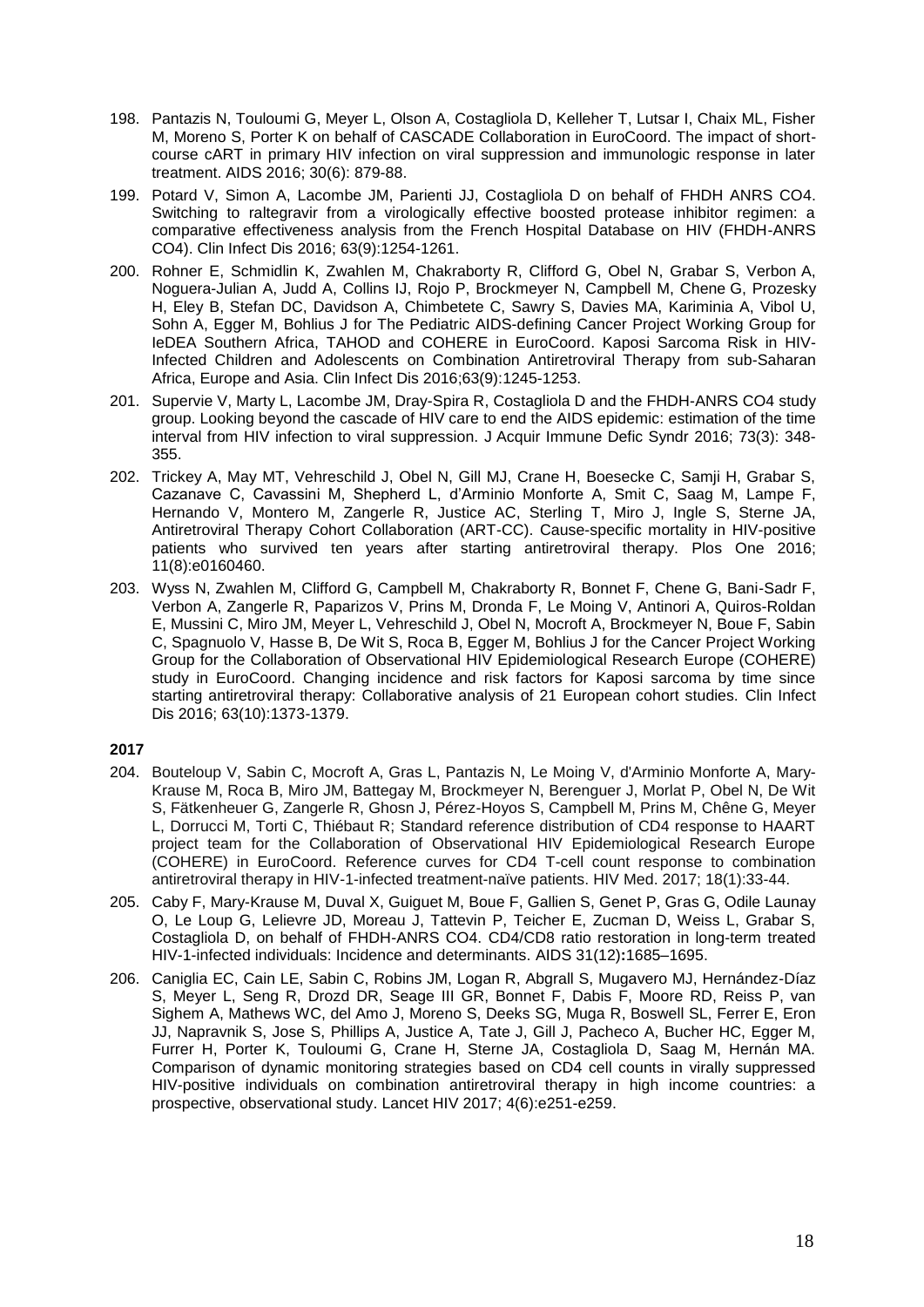- 207. Chêne G, Phillips A, Costagliola D, Sterne J, Furrer H, del Amo J, Mocroft A, d'Arminio Monforte A, Dabis F, Miro JM, Barger D, Termote M, Schwimmer C, Salbøl Brandt R, Friis-Moller N, Raben D, Haerry D, Egger M, Weller I, De Wit S for Cohere in EUrocoord. Cohort Profile: Collaboration of Observational HIV Epidemiological Research Europe (COHERE) in EuroCoord. Int J Epidemiol 2017; 46(3): 797-797n.
- 208. [Chereau F,](https://www.ncbi.nlm.nih.gov/pubmed/?term=Chereau%20F%5BAuthor%5D&cauthor=true&cauthor_uid=28380038) [Madec Y,](https://www.ncbi.nlm.nih.gov/pubmed/?term=Madec%20Y%5BAuthor%5D&cauthor=true&cauthor_uid=28380038) [Sabin C,](https://www.ncbi.nlm.nih.gov/pubmed/?term=Sabin%20C%5BAuthor%5D&cauthor=true&cauthor_uid=28380038) [Obel N,](https://www.ncbi.nlm.nih.gov/pubmed/?term=Obel%20N%5BAuthor%5D&cauthor=true&cauthor_uid=28380038) [Ruiz-Mateos E,](https://www.ncbi.nlm.nih.gov/pubmed/?term=Ruiz-Mateos%20E%5BAuthor%5D&cauthor=true&cauthor_uid=28380038) [Chrysos G,](https://www.ncbi.nlm.nih.gov/pubmed/?term=Chrysos%20G%5BAuthor%5D&cauthor=true&cauthor_uid=28380038) [Fidler S,](https://www.ncbi.nlm.nih.gov/pubmed/?term=Fidler%20S%5BAuthor%5D&cauthor=true&cauthor_uid=28380038) [Lehmann C,](https://www.ncbi.nlm.nih.gov/pubmed/?term=Lehmann%20C%5BAuthor%5D&cauthor=true&cauthor_uid=28380038) [Zangerle R,](https://www.ncbi.nlm.nih.gov/pubmed/?term=Zangerle%20R%5BAuthor%5D&cauthor=true&cauthor_uid=28380038) [Wittkop](https://www.ncbi.nlm.nih.gov/pubmed/?term=Wittkop%20L%5BAuthor%5D&cauthor=true&cauthor_uid=28380038) L, [Reiss P,](https://www.ncbi.nlm.nih.gov/pubmed/?term=Reiss%20P%5BAuthor%5D&cauthor=true&cauthor_uid=28380038) [Hamouda O,](https://www.ncbi.nlm.nih.gov/pubmed/?term=Hamouda%20O%5BAuthor%5D&cauthor=true&cauthor_uid=28380038) [Estrada Perez V,](https://www.ncbi.nlm.nih.gov/pubmed/?term=Estrada%20Perez%20V%5BAuthor%5D&cauthor=true&cauthor_uid=28380038) [Leal M,](https://www.ncbi.nlm.nih.gov/pubmed/?term=Leal%20M%5BAuthor%5D&cauthor=true&cauthor_uid=28380038) [Mocroft A,](https://www.ncbi.nlm.nih.gov/pubmed/?term=Mocroft%20A%5BAuthor%5D&cauthor=true&cauthor_uid=28380038) [Garcia De](https://www.ncbi.nlm.nih.gov/pubmed/?term=Garcia%20De%20Olalla%20P%5BAuthor%5D&cauthor=true&cauthor_uid=28380038)  [Olalla P,](https://www.ncbi.nlm.nih.gov/pubmed/?term=Garcia%20De%20Olalla%20P%5BAuthor%5D&cauthor=true&cauthor_uid=28380038) [Ammassari A,](https://www.ncbi.nlm.nih.gov/pubmed/?term=Ammassari%20A%5BAuthor%5D&cauthor=true&cauthor_uid=28380038) [D'Arminio Monforte A,](https://www.ncbi.nlm.nih.gov/pubmed/?term=D%27Arminio%20Monforte%20A%5BAuthor%5D&cauthor=true&cauthor_uid=28380038) [Mussini C,](https://www.ncbi.nlm.nih.gov/pubmed/?term=Mussini%20C%5BAuthor%5D&cauthor=true&cauthor_uid=28380038) [Segura F,](https://www.ncbi.nlm.nih.gov/pubmed/?term=Segura%20F%5BAuthor%5D&cauthor=true&cauthor_uid=28380038) [Castagna A,](https://www.ncbi.nlm.nih.gov/pubmed/?term=Castagna%20A%5BAuthor%5D&cauthor=true&cauthor_uid=28380038) [Cavassini M,](https://www.ncbi.nlm.nih.gov/pubmed/?term=Cavassini%20M%5BAuthor%5D&cauthor=true&cauthor_uid=28380038) [Grabar S,](https://www.ncbi.nlm.nih.gov/pubmed/?term=Grabar%20S%5BAuthor%5D&cauthor=true&cauthor_uid=28380038) [Morlat P,](https://www.ncbi.nlm.nih.gov/pubmed/?term=Morlat%20P%5BAuthor%5D&cauthor=true&cauthor_uid=28380038) [De Wit S,](https://www.ncbi.nlm.nih.gov/pubmed/?term=De%20Wit%20S%5BAuthor%5D&cauthor=true&cauthor_uid=28380038) [Lambotte O,](https://www.ncbi.nlm.nih.gov/pubmed/?term=Lambotte%20O%5BAuthor%5D&cauthor=true&cauthor_uid=28380038) [Meyer L1](https://www.ncbi.nlm.nih.gov/pubmed/?term=Meyer%20L%5BAuthor%5D&cauthor=true&cauthor_uid=28380038), [HIV Controllers Project Working Group for](https://www.ncbi.nlm.nih.gov/pubmed/?term=HIV%20Controllers%20Project%20Working%20Group%20for%20the%20Collaboration%20of%20Observational%20HIV%20Epidemiological%20Research%20Europe%20%28COHERE%29%20in%20EuroCOORD%5BCorporate%20Author%5D)  [the Collaboration of Observational HIV Epidemiological Research Europe \(COHERE\) in](https://www.ncbi.nlm.nih.gov/pubmed/?term=HIV%20Controllers%20Project%20Working%20Group%20for%20the%20Collaboration%20of%20Observational%20HIV%20Epidemiological%20Research%20Europe%20%28COHERE%29%20in%20EuroCOORD%5BCorporate%20Author%5D)  [EuroCOORD.](https://www.ncbi.nlm.nih.gov/pubmed/?term=HIV%20Controllers%20Project%20Working%20Group%20for%20the%20Collaboration%20of%20Observational%20HIV%20Epidemiological%20Research%20Europe%20%28COHERE%29%20in%20EuroCOORD%5BCorporate%20Author%5D) Impact of CD4 and CD8 dynamics and viral rebounds on loss of virological control in HIV controllers. [PLoS One.](https://www.ncbi.nlm.nih.gov/pubmed/?cmd=historysearch&querykey=3) 2017; 12(4):e0173893.
- 209. Gourlay A, Noori T, Pharris A, Axelsson M, Costagliola D, Cowan S, Croxford S, d'Arminio Monforte A, del Amo J, Delpech V, Díaz A, Girardi E, Gunsenheimer-Bartmeyer B, Hernando V, Jose S, Leierer G, Nikolopoulos G, Obel N, Op de Coul E, Paraskeva D, Reiss P, Sabin C, Sasse A, Schmid D, Sonnerborg A, Spina A, Suligoi B, Supervie V, Touloumi T, Van Beckhoven D, van Sighem A, Vourli G, Zangerle R, Porter K and the European HIV continuum of care working group. The HIV continuum of care in European Union countries in 2013: data and challenges. Clin Infect Dis 2017; 64(12):1644-1656.
- 210. Grabar S, Selinger-Leneman H, Abgrall S, Pialoux G, Weiss L, Costagliola D. Loss of long-term non-progressor and HIV controller status over time in the French Hospital Database on HIV - ANRS CO4. Plos One 2017; 12(10):e0184441.
- 211. Judd A, Lodwick R, Noguera-Julian A, Gibb D, Butler K, Costagliola D, Sabin C, van Sighem A, Ledergerber B, Torti C, Mocroft A, Podzamczer D, Dorrucci M, De Wit S, Obel N, Dabis F, Cozzi-Lepri A, García F, Brockmeyer N, Warsawski J, Gonzalez Tome M, Mussini C, Touloumi G, Zangerle R, Ghosn J, Castagna A, Fätkenheuer G, Stephan C, Meyer L, Campbell MA, Chene G, Phillips A, the Pursuing Later Treatment Options II (PLATO II) project team for the Collaboration of Observational HIV Epidemiological Research Europe (COHERE) in EuroCoord. Higher rates of triple class virologic failure in perinatally HIV-infected teenagers compared to heterosexually infected young adults in Europe. HIV Med 2017; 18(3): 171-180.
- 212. Lodi S, Costagliola D, Sabin C, del Amo J, Logan R, Abgrall S, Reiss P, van Sighem A, Jose S, Blanco R, Hernando V, Bucher HC, Kovari H, Ferran Segura KH, Ambrosioni J, Gogos CA, Pantazis N, Sterne J, Dabis F, Vandenhende MA, Meyer L, Seng R, Gill J, Krentz H, Phillips A, Porter K, Grinsztejn B, Pacheco AG, Muga R, Tate J, Justice A, Hernán MA. Effect of immediate initiation of antiretroviral treatment in HIV-positive individuals aged 50 years or older. J Acquir Immune Defic Syndr 2017; 76(3):311-318.
- 213. [Lusivika-Nzinga C,](https://www.ncbi.nlm.nih.gov/pubmed/?term=Lusivika-Nzinga%20C%5BAuthor%5D&cauthor=true&cauthor_uid=29202691) [Selinger-Leneman H,](https://www.ncbi.nlm.nih.gov/pubmed/?term=Selinger-Leneman%20H%5BAuthor%5D&cauthor=true&cauthor_uid=29202691) [Grabar S,](https://www.ncbi.nlm.nih.gov/pubmed/?term=Grabar%20S%5BAuthor%5D&cauthor=true&cauthor_uid=29202691) [Costagliola D,](https://www.ncbi.nlm.nih.gov/pubmed/?term=Costagliola%20D%5BAuthor%5D&cauthor=true&cauthor_uid=29202691) [Carrat F.](https://www.ncbi.nlm.nih.gov/pubmed/?term=Carrat%20F%5BAuthor%5D&cauthor=true&cauthor_uid=29202691) Performance of the marginal structural cox model for estimating individual and joined effects of treatments given in combination. BMC Med Res Methodol 2017;17(1):160.
- 214. Mangal TD; UNAIDS Working Group on CD4 Progression and mortality amongst HIV seroconverters including the CASCADE Collaboration in EuroCoord. Joint estimation of CD4+ [cell progression and survival in untreated individuals with HIV-1 infection.](https://www.ncbi.nlm.nih.gov/pubmed/28301424) AIDS. 2017 May 15;31(8):1073-1082.
- 215. Monge S, Jarrín I, Pantazis N, Mocroft A, Sabin CA, Touloumi G, van Sighem A, Abgrall S, Dray-Spira R, Spire B, Castagna A, Mussini C, Zangerle R, Hessamfar M, Anderson J, Hamouda O, Ehren K, Obel N, Kirk O, de Monteynard LA, Antinori A, Girardi E, Saracino A, Calmy A, De Wit S, Wittkop L, Bucher HC, Montoliu A, Raben D, Prins M, Meyer L, Chene G, Burns F, Del Amo J for The Migrant Health Working Group on behalf of COHERE in EuroCoord. Timing of cART initiation in Male and Female Migrants Living with HIV in Western Europe: an observational cohort study (1997 - 2013). AIDS 2017; 31(6):835–846,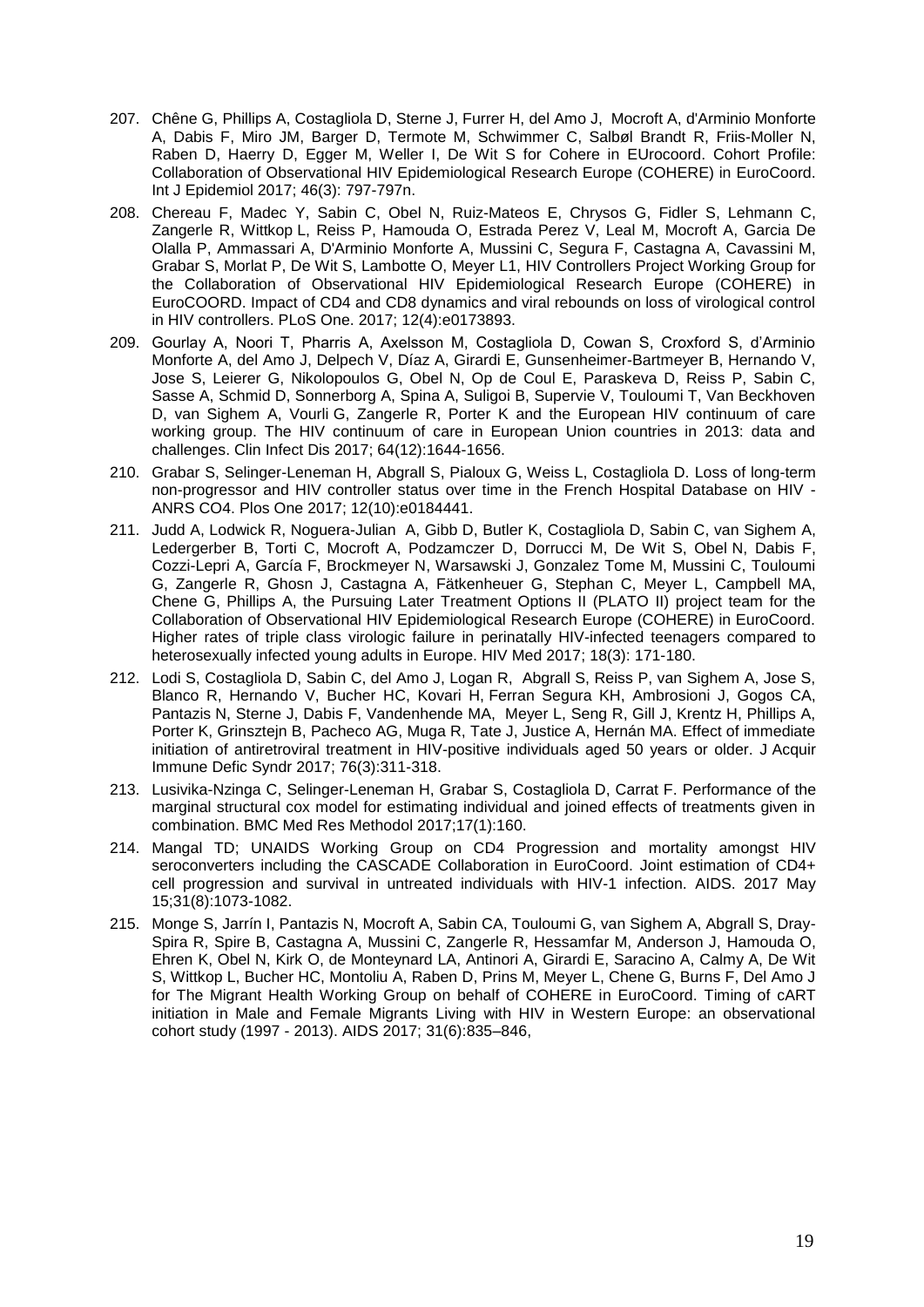- 216. The AIDS-defining Cancer Project Working Group for IeDEA and COHERE in EuroCoord, Rohner E, Bütikofer L, Schmidlin K, Sengayi M, Maskew M, Giddy J, Garone D, Moore RD, D'Souza G, Goedert JJ, Achenbach C, Gill MJ, Kitahata MM, Patel P, Silverberg MJ, Castilho J, McGowan C, Chen YMA, Law M, Taylor N, Paparizos V, Bonnet F, Verbon A, Fätkenheuer G, Post FA, Sabin C, Mocroft A, Moing V, Dronda F, Obel N, Grabar S, Spagnuolo V, Antinori A, Quiros-Roldan E, Mussini C, Miro JM, Meyer L, Hasse B, Konopnicki D, Roca B, Barger D, Raben D, Clifford GM, Franceschi S, Brockmeyer N, Chakraborty R, Egger M, Bohlius J. Comparison of Kaposi Sarcoma risk in HIV-positive adults across 5 continents: A multiregional multicohort study. Clin Infect Dis 2017 ; 65(8):1316–26.
- 217. Trickey A, May MT, Schommers P, Tate J, Ingle S, Guest J, Gill J, Zangerle R, Saag M, Reiss P, d'Arminio Monforte A, Johnson M, Lima V, Sterling T, Cavassini M, Wittkop L, Costagliola D, Sterne JAC. CD4:CD8 ratio and CD8 count as prognostic markers for mortality in HIV-positive patients on ART. Clin Infect Dis 2017;65(6):959-966.
- 218. Trickey A, May, MT, Vehreschild JJ, Obel N, Gill J, Crane HM, Boesecke C, Patterson S, Grabar S, Cazanave C, Cavassini M, Shepherd L, d'Arminio Monforte A, van Sighem A, Saag M, Lampe F, Hernando V, Montero M, Zangerle R, Justice AC, Sterling T, Miro JM, Ingle S, Sterne JAC. Survival of HIV-positive patients starting antiretroviral therapy between 1996 and 2013: a collaborative analysis of cohort studies. Lancet HIV 2017; 4(8):E349-E356.
- 219. Wittkop L, Arsandaux J, Treviño A, Schim van der Loeff M, Anderson J, van Sighem A, Böni J, Brun-Vézinet F, Soriano V, Boufassa F, Brockmeyer N, Calmy A, Dabis F, Jarrín I, Dorrucci M, Duque V, Fätkenheuer G, Zangerle R, Ferrer E, Porter K, Judd A, Sipsas N, Lambotte O, Shepherd L, Leport C, Morrison C, Mussini C, Obel N, Ruelle J, Schwarze-Zander C, Sonnerborg A, Teira R, Torti C, Valadas E, Colin C, Friis-Moeller N, Costagliola D, Thiébaut R, Chene G, Matheron S. CD4 cell count response to first-line combination antiretroviral treatment in HIV-2 compared to HIV-1 positive patients - A Multinational Multicohort European Study. J Antimicrob Chemother 2017; 72 (10): 2869-2878.

- 220. The IeDEA and COHERE Cohort Collaborations, Anderegg N, Panayidou K, Abo Y, Alejos B, Althoff KN, Anastos K, Antinori A, Balestre E, Becquet R, Castagna A, Castelnuovo B, Chêne G, Coelho L, Collins IJ, Costagliola D, Crabtree-Ramírez B, Dabis F, d'Arminio Monforte A, Davies MA, De Wit S, Delpech V, De La Mata NL, Duda S, Freeman A, Gange SJ, Grabmeier-Pfistershammer K, Gunsenheimer-Bartmeyer B, Jiamsakul A, Kitahata MM, Law M, Manzardo C, McGowan C, Meyer L, Moore R, Mussini C, Nakigozi C, Nash D, Tek Ng O, Obel N, Pantazis N, Poda A, Raben D, Reiss P, Riggen L, Sabin C, Sinayobye J, Sönnerborg A, Stoeckle M, Thorne C, Torti C, Twizere C, Wasmuth JC, Wittkop L, Wools-Kaloustian K, Yotebieng M, Kirk O, Egger M. Global trends in CD4 count at start of antiretroviral treatment: collaborative study of treatment programs. Clin Infect Dis 2018, 66(6):893-903.
- 221. [Caniglia EC,](https://www.ncbi.nlm.nih.gov/pubmed/?term=Caniglia%20EC%5BAuthor%5D&cauthor=true&cauthor_uid=28991888) [Phillips A,](https://www.ncbi.nlm.nih.gov/pubmed/?term=Phillips%20A%5BAuthor%5D&cauthor=true&cauthor_uid=28991888) [Porter K,](https://www.ncbi.nlm.nih.gov/pubmed/?term=Porter%20K%5BAuthor%5D&cauthor=true&cauthor_uid=28991888) [Sabin CA,](https://www.ncbi.nlm.nih.gov/pubmed/?term=Sabin%20CA%5BAuthor%5D&cauthor=true&cauthor_uid=28991888) [Winston A,](https://www.ncbi.nlm.nih.gov/pubmed/?term=Winston%20A%5BAuthor%5D&cauthor=true&cauthor_uid=28991888) [Logan R,](https://www.ncbi.nlm.nih.gov/pubmed/?term=Logan%20R%5BAuthor%5D&cauthor=true&cauthor_uid=28991888) [Gill J,](https://www.ncbi.nlm.nih.gov/pubmed/?term=Gill%20J%5BAuthor%5D&cauthor=true&cauthor_uid=28991888) [Vandenhende MA,](https://www.ncbi.nlm.nih.gov/pubmed/?term=Vandenhende%20MA%5BAuthor%5D&cauthor=true&cauthor_uid=28991888) [Barger D,](https://www.ncbi.nlm.nih.gov/pubmed/?term=Barger%20D%5BAuthor%5D&cauthor=true&cauthor_uid=28991888) [Lodi](https://www.ncbi.nlm.nih.gov/pubmed/?term=Lodi%20S%5BAuthor%5D&cauthor=true&cauthor_uid=28991888) S, [Moreno S,](https://www.ncbi.nlm.nih.gov/pubmed/?term=Moreno%20S%5BAuthor%5D&cauthor=true&cauthor_uid=28991888) [Arribas JR,](https://www.ncbi.nlm.nih.gov/pubmed/?term=Arribas%20JR%5BAuthor%5D&cauthor=true&cauthor_uid=28991888) [Pacheco A,](https://www.ncbi.nlm.nih.gov/pubmed/?term=Pacheco%20A%5BAuthor%5D&cauthor=true&cauthor_uid=28991888) [Cardoso SW,](https://www.ncbi.nlm.nih.gov/pubmed/?term=Cardoso%20SW%5BAuthor%5D&cauthor=true&cauthor_uid=28991888) [Chrysos G,](https://www.ncbi.nlm.nih.gov/pubmed/?term=Chrysos%20G%5BAuthor%5D&cauthor=true&cauthor_uid=28991888) [Gogos C,](https://www.ncbi.nlm.nih.gov/pubmed/?term=Gogos%20C%5BAuthor%5D&cauthor=true&cauthor_uid=28991888) [Abgrall](https://www.ncbi.nlm.nih.gov/pubmed/?term=Abgrall%20S%5BAuthor%5D&cauthor=true&cauthor_uid=28991888)  [S,](https://www.ncbi.nlm.nih.gov/pubmed/?term=Abgrall%20S%5BAuthor%5D&cauthor=true&cauthor_uid=28991888) [Costagliola](https://www.ncbi.nlm.nih.gov/pubmed/?term=Costagliola%20D%5BAuthor%5D&cauthor=true&cauthor_uid=28991888) D, [Meyer L,](https://www.ncbi.nlm.nih.gov/pubmed/?term=Meyer%20L%5BAuthor%5D&cauthor=true&cauthor_uid=28991888) [Seng R,](https://www.ncbi.nlm.nih.gov/pubmed/?term=Seng%20R%5BAuthor%5D&cauthor=true&cauthor_uid=28991888) [van Sighem A,](https://www.ncbi.nlm.nih.gov/pubmed/?term=van%20Sighem%20A%5BAuthor%5D&cauthor=true&cauthor_uid=28991888) [Reiss P,](https://www.ncbi.nlm.nih.gov/pubmed/?term=Reiss%20P%5BAuthor%5D&cauthor=true&cauthor_uid=28991888) [Muga R,](https://www.ncbi.nlm.nih.gov/pubmed/?term=Muga%20R%5BAuthor%5D&cauthor=true&cauthor_uid=28991888) [Hoyos SP,](https://www.ncbi.nlm.nih.gov/pubmed/?term=Hoyos%20SP%5BAuthor%5D&cauthor=true&cauthor_uid=28991888) [Braun D,](https://www.ncbi.nlm.nih.gov/pubmed/?term=Braun%20D%5BAuthor%5D&cauthor=true&cauthor_uid=28991888) [Hauser C,](https://www.ncbi.nlm.nih.gov/pubmed/?term=Hauser%20C%5BAuthor%5D&cauthor=true&cauthor_uid=28991888) [Barrufet P,](https://www.ncbi.nlm.nih.gov/pubmed/?term=Barrufet%20P%5BAuthor%5D&cauthor=true&cauthor_uid=28991888) [Leyes M,](https://www.ncbi.nlm.nih.gov/pubmed/?term=Leyes%20M%5BAuthor%5D&cauthor=true&cauthor_uid=28991888) [Tate J,](https://www.ncbi.nlm.nih.gov/pubmed/?term=Tate%20J%5BAuthor%5D&cauthor=true&cauthor_uid=28991888) [Justice A,](https://www.ncbi.nlm.nih.gov/pubmed/?term=Justice%20A%5BAuthor%5D&cauthor=true&cauthor_uid=28991888) [Hernán MA.](https://www.ncbi.nlm.nih.gov/pubmed/?term=Hern%C3%A1n%20MA%5BAuthor%5D&cauthor=true&cauthor_uid=28991888) Commonly prescribed antiretroviral therapy regimens and incidence of AIDS-defining neurological conditions. J Acquir Immune Defic Syndr 2018; 77(1):102-109.
- 222. Hughes RA, May MT, Tilling K, Taylor N, Wittkop L, Reiss P, Gill J, Schommers P, Costagliola D, Guest JL, Lima VD, Monforte AD, Smith C, Cavassini M, Saag M, Sterling TR, Sterne JAC. [Long-term trends in CD4 cell counts, CD8 cell counts, and the CD4: CD8 ratio.](https://www.ncbi.nlm.nih.gov/pubmed/29734221) AIDS 2018;32(10):1361-1367.
- 223. Jarrin I, Monge S, Mocroft A, Sabin CA, Touloumi G, van Sighem A, Abgrall S, Dray-Spira R, Spire B, Castagna A, Mussini C, Zangerle R, Hessamfar M, Anderson J, Hamouda O, de Monteynard LA, Antinori A, Girardi E, Saracino A, Calmy A, De Wit S, Wittkop L, Bucher HC, Montoliu A, Raben D, Prins M, Meyer L, Chene G, Burns F, Del Amo J for the Migrant Health Working Group for the Collaboration of Observational HIV Epidemiological Research in Europe (COHERE) in EuroCoord. [Immunological and virological response to antiretroviral treatment in](https://www.ncbi.nlm.nih.gov/pubmed/28741837)  [migrant and native men and women in Western Europe; is benefit equal for all?](https://www.ncbi.nlm.nih.gov/pubmed/28741837) HIV Medicine 2018; 19(1):42-48.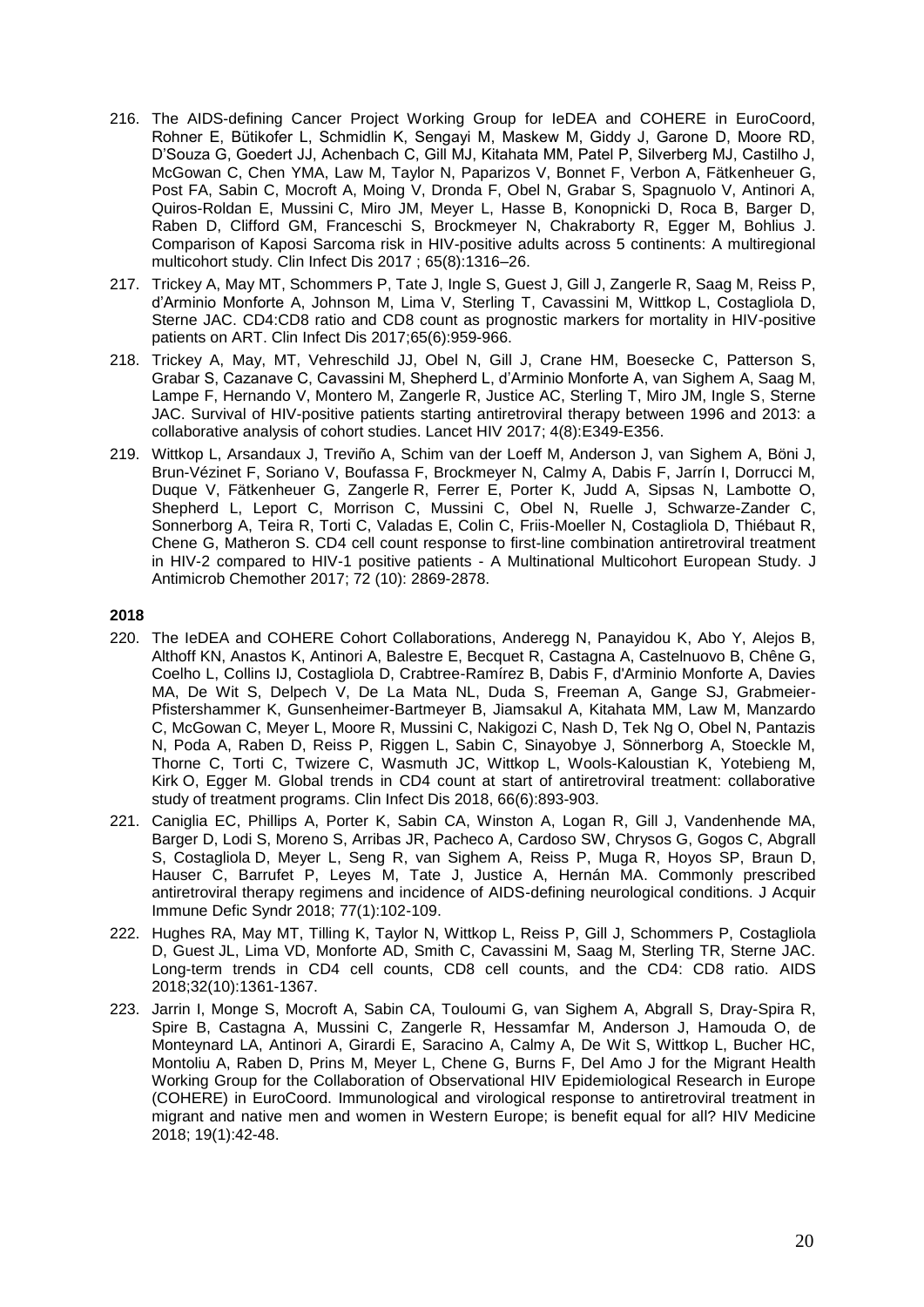- 224. Melliez H, Mary-Krause M, Bocket L, Guiguet M, Abgrall S, de Truchis P, Katlama C, Martin-Blondel G, Aurelia Henn A, Matthieu Revest M, Robineau O, Khuong-Josses M-A, Canestri A, De Castro N, Joly V, Mokhtari S, Risso K, Gasnault J\*, Costagliola D\*. Risk of Progressive multifocal leukoencephalopathy in the combined antiretroviral therapy era in the French hospital database on HIV (ANRS-C04). Clin Infect Dis 2018; 67(2):275-282.
- 225. de Monteynard LA, Matheron S, Grabar S, de Truchis P, Gilquin J, Pavie J, Launay O, Meynard JL, Khuong-Josses MA, Rey D, Aba Mahamat A, Dray-Spira R, Simon A, Costagliola D, Abgrall S. Influence of geographic origin on AIDS and serious non-AIDS morbidity/mortality during cART among heterosexual HIV-infected men and women in France. Plos One 2018; 13(10):e0205385.
- 226. Panayidou K, Davies MA, Anderegg N, Egger M, The IeDEA, COHERE, PHACS and IMPAACT 219C Collaborations Writing Group. Global temporal changes in the proportion of children with advanced disease at the start of combination antiretroviral-therapy in an era of changing criteria for treatment initiation. JIAS 2018; 21(11): e25200.
- 227. Pettit AC, Giganti MJ, Ingle SM, May MT, Shepherd BE, Gill MJ, Fätkenheuer G, Abgrall S, Saag MS, Del Amo J, Justice AC, Miro JM, Cavasinni M, Dabis F, Monforte AD, Reiss P, Guest J, Moore D, Shepherd L, Obel N, Crane HM, Smith C, Teira R, Zangerle R, Sterne JA, Sterling TR; Antiretroviral Therapy Cohort Collaboration (ART-CC) investigators. [Increased non-AIDS](https://www.ncbi.nlm.nih.gov/pubmed/29334197)  [mortality among persons with AIDS-defining events after antiretroviral therapy initiation.](https://www.ncbi.nlm.nih.gov/pubmed/29334197) J Int AIDS Soc 2018;21(1).
- 228. Potard V, Goujard C, Valantin MA, Lacombe JM, Lahoulou R, Chéret A, Girard PM, Costagliola D on behalf of the French Hospital Database on HIV (FHDH-ANRS CO4). Impact of etravirine on hospitalization rate between 2005 and 2011 among heavily treated HIV-1-infected individuals on failing regimens. BMC Infect Dis 2018;18:326.
- 229. Rohner E for the AIDS-defining Cancer Project Working Group of IeDEA, COHERE in EuroCoord. [Non-Hodgkin lymphoma risk in adults living with HIV across five continents: a](https://www.ncbi.nlm.nih.gov/pubmed/30234606)  [multicohort study.](https://www.ncbi.nlm.nih.gov/pubmed/30234606) AIDS; 2018; 32(18): 2777-2786.
- 230. Roul H, Mary-krause M, Ghosn J, Delaugerre C, Pialoux G, Cuzin L, Launay O, Lacombe JM, Menard A, De Truchis P, Delfraissy JF, Weiss L, Costagliola D. CD4 cell count recovery after combined antiretroviral therapy in the modern cART era. AIDS 2018; 32(17):2605-2614.
- 231. Stirrup OT, Copas AJ, Phillips AN, Gill MJ, Geskus RB, Touloumi G, Young J, Bucher HC, Babiker AG; CASCADE Collaboration in EuroCoord. [Predictors of CD4 cell recovery following](https://www.ncbi.nlm.nih.gov/pubmed/29230953)  [initiation of antiretroviral therapy among HIV-1 positive patients with well-estimated dates of](https://www.ncbi.nlm.nih.gov/pubmed/29230953)  [seroconversion.](https://www.ncbi.nlm.nih.gov/pubmed/29230953) HIV Med 2018; 19(3):184-194.

- 232. Balde A, Lang S, Wagner A, Ferrieres J, Montaye M, Tattevin P, Cotte L, Aslangul E, Bidegain F, Cheret A, Mary-Krause M, Meynard JL, Partisani M, Roger PM, Boccara F, Costagliola D. Trends in the risk of myocardial infarction among HIV-1-infected individuals relative to the general population in France: Impact of gender and immune status. Plos One 2019; 14(1):e0210253.
- 233. Caniglia ED, Robins JM, Cain LE, Sabin C, Logan R, Abgrall S, Mugavero MJ, Hernández-Díaz S, Meyer L, Seng R, Drozd DR, Seage III GR, Bonnet F, Le Marec F, Moore RD, Reiss P, van Sighem A, Mathews WC, Jarrín I, Alejos B, Deeks SG, Muga R, Boswell SL, Ferrer E, Eron JJ, Gill J, Pacheco A, Grinsztejn B, Napravnik S, Jose S, Phillips A, Justice A, Tate J, Bucher HC, Egger M, Furrer H, Miro J, Casabona J, Porter K, Touloumi G, Crane H, Costagliola D, Saag M, Hernán MA. Emulating a trial of joint dynamic strategies: an application to monitoring and treatment of HIV-positive individuals. Stat Med 2019; 38(13):2428-2446..
- 234. Costagliola D, Potard V, Lang S, Abgrall S, Duvivier C, Fischer H, Joly V, Lacombe JM, Valantin MA, Mary-Krause M, Rozenberg S on behalf of FHDH ANRS CO4. Impact of antiretroviral drugs on fracture risk in HIV-infected individuals: A case-control study nested within the French Hospital Database on HIV (FHDH-ANRS CO4). J Acquir Immune Defic Syndr 2019; 80:214–223.
- 235. Grabar S, Hleyhel M , Belot A, Bouvier Am, Tattevin P, Pacanowski J, Genet P, Pradier C, Salmon D, Simon A, Pourcher V, Spano Jp, Poizot-Martin I, Costagliola D. Invasive cervical cancer in HIV-infected women: risk and survival relative to that of the general population in France. 2019; 20(3):222-229.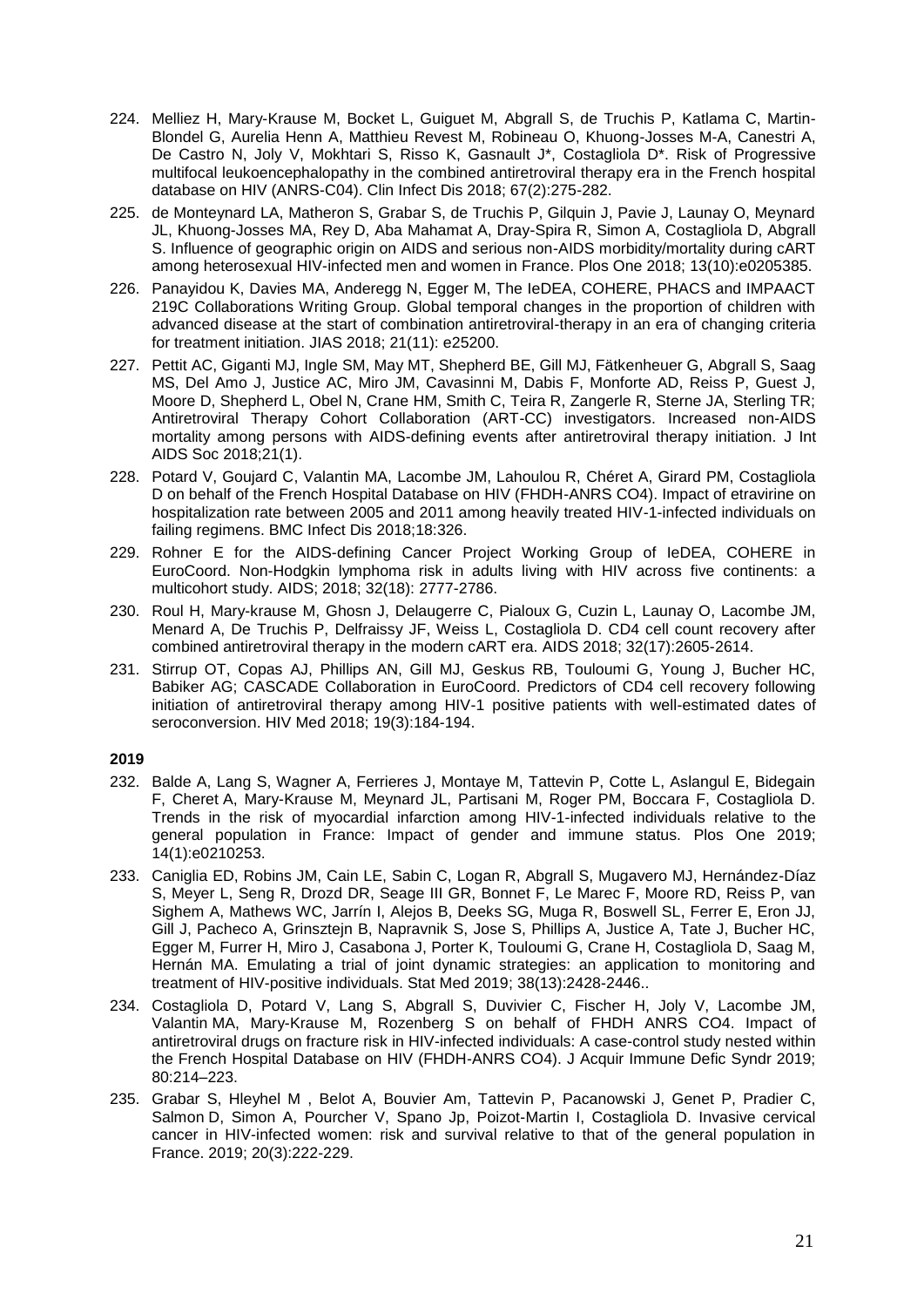- 236. Gras L, May M, Ryder LP, Trickey A, Helleberg M, Obel N, Thiebaut R, Guest J, Gill J, Crane H, Lima VD, d'Arminio Monforte A, Sterling TR, Miro J, Moreno S, Stephan C, Smith C, Tate J, Shepherd L, Saag M, Rieger A, Gillor D, Cavassini M, Montero M, Ingle SM, Reiss P, Costagliola D, Wit FWNM , Sterne J, de Wolf F, Geskus R, for the Antiretroviral Therapy Cohort Collaboration (ART-CC). Determinants of Restoration of CD4 and CD8 Cell Counts and their Ratio in HIV-1 Positive Individuals with Sustained Virological Suppression on Antiretroviral Therapy. J Acquir Immune Defic Syndr 2019; 80(3):292-300.
- 237. Lodi S, Phillips A, Lundgren J, Logan R, Sharma S, Cole SR, Babiker A, Law M, Chu H, Byrne D, Horban A, Sterne JAC, Porter K, Sabin C, Costagliola D, Abgrall S, Gill J, Touloumi G, Pacheco AG, van Sighem A, Reiss P, Bucher HC, Montoliu Giménez A, Jarrin I, Wittkop L, Meyer L, Perez-Hoyos S, Justice A, Neaton JD, Hernán MA; INSIGHT START Study Group and the HIV-CAUSAL Collaboration [Effect estimates in randomized trials and observational studies:](https://www.ncbi.nlm.nih.gov/pubmed/31063192)  [comparing apples with apples.](https://www.ncbi.nlm.nih.gov/pubmed/31063192) Am J Epidemiol 2019; 188(8):1569-1577.
- 238. Potard V, Gallien S, Canestri A, Costagliola D. Use of darunavir in HIV-1 infected individuals in routine clinical practice from 2012 to 2016 in France. J Antimicrob Chemother 2019; 74(11):3305-3314.
- 239. Tourret J, Guiguet M, Lassalle M, Grabar S, Lièvre L, Isnard-Bagnis C, Barrou B, Costagliola D, Couchoud C, Abgrall S, Tézenas Du Montcel S. [Access to the waiting list and to kidney](https://www.ncbi.nlm.nih.gov/pubmed/31206243)  [transplantation for people living with HIV: a national registry study.](https://www.ncbi.nlm.nih.gov/pubmed/31206243) Am J Transplant. 2019; 19(12):3345-3355.
- 240. Trickey A, Van Sighem A, Stover J, Abgrall S, Grabar S, Bonnet F, Berenguer J, Wyen C, Casabona J, D'Armino Monforte A, Cavassini M, Del Amo J, Zangerle R, Gill J, Obel N, Sterne JAC, May MT. Parameter estimates for trends and patterns of excess mortality among persons on ART in high-income European settings. AIDS 2019; 15;33 Suppl 3:S271-S281.
- 241. Vourli G, Pharris A, Cazein F, Costagliola D, Dabis F, Del Amo J, Delpech V, Díaz A, Girardi E, Gourlay A, Gunsenheimer-Bartmeyer B, Hernando V, Nikolopoulos G, Porter K, Rosińska M, Sabin C, Suligoi B, Supervie V, Wit F, Touloumi G. Are European HIV cohort data within EuroCoord representative of the diagnosed HIV population? AIDS 2019; 33(1):133-143.

- 242. Besson C, Noe N, Lancar R, Prevot S, Algarte-Genin M, Rosenthal E, Bonnet F, Meyohas MC, Partisani M, Oberic L, Gabarre J, Goujard C, Cheret A, Arvieux C, Katlama C, Salmon D, Boué F, Costello R, Hendel-Chavez H, Taoufik Y, Fontaine H, Coppo P, Mounier N, Delobel P, Costagliola D on behalf of the Lymphovir and FHDH Study Groups. HCV or HBV coinfection and lymphoma risk in people living with HIV. AIDS 2020: 34 (4), 599-608.
- 243. Caby F, Guiguet M, Weiss L, Winston A, Miro JM, Konopnicki D, Le Moing V, Bonnet F, Reiss P, Mussini C, Poizot-Martin I, Taylor N, Skoutelis A, Meyer L, Goujard C, Bartmeyer B, Boesecke C, Antinori A, Quiros-Roldan E, Wittkop L, Frederiksen C, Thurnheer MC, Svedhem V, Jose S, Costagliola D, Mary-Krause M, Grabar S. CD4/CD8 ratio and the risk of Kaposi sarcoma or non-Hodgkin lymphoma in the context of efficiently treated HIV infection: a collaborative analysis of 20 European cohort studies. Clin Infect Dis 2020.
- 244. Costagliola D, Potard V, Lang S, de Castro N, Cotte L, Duval X, Duvivier C, Grabar S, Mary-Krause M, Partisani M, Ronot-Bregigeon S, Simon A, Tattevin P, Weiss L, Zucman D, Katlama C, Raffi F, Boccara F on behalf of ANRS CO4 FHDH. Is the risk of myocardial infarction in PLHIV associated with atazanavir or darunavir? A nested case-control study within the French Hospital Database on HIV. J Infect Dis 2020; 221(4): 516-522.
- 245. Laut K, Antinori A, Bartmeyer B, Beniowski M, Bonnet F, Brännström J, Casabona J, Castagna C, Chene G, Costagliola D, d'Arminio Monforte A, del Amo J, De Wit S, Faetkenheuer G, Furrer H, Gasiorowski J, Jadand C, Kirk O, Lazanas MK, Suarez-Lozano I, Lundgren J, Mikhalik J, Mocroft A, Moreno S, Mussini C, Obel N, Paduta D, Raben D, Reiss P, Riordan A, Sabin CA, Smidt J, Torti C, Trofimova T, Vassilenko A, Vasylyev M, Warszawski J, Wittkop L, Yakovlev A, Zangerle R. Estimating the burden of HIV late presentation and its attributable morbidity and mortality across Europe 2010-2016. BMC Infect Dis 2020.
- 246. Makinson A, Tron L, Grabar S, Milleron B, Reynes J, Le Moing V, Morquin D, Lert F, Costagliola D, Guiguet M, on behalf of the French Hospital Database on HIV (ANRS-CO4). [Potential lung cancer screening outcomes using different age and smoking thresholds in the](https://www.ncbi.nlm.nih.gov/pubmed/31730270)  [ANRS-CO4 French Hospital Database on HIV cohort.](https://www.ncbi.nlm.nih.gov/pubmed/31730270) HIV Medicine 2020; 21 (3), 180-188.